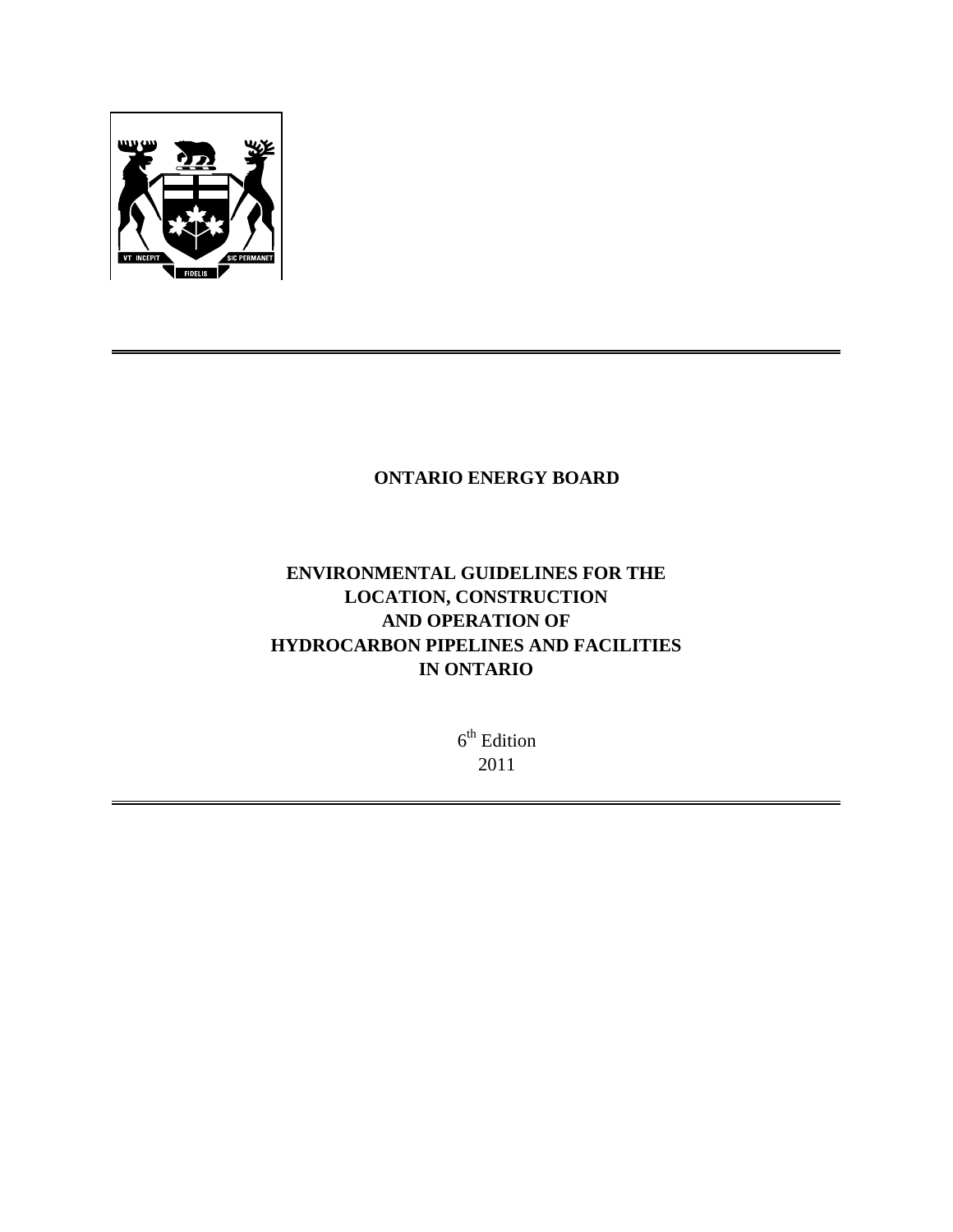# **TABLE OF CONTENTS**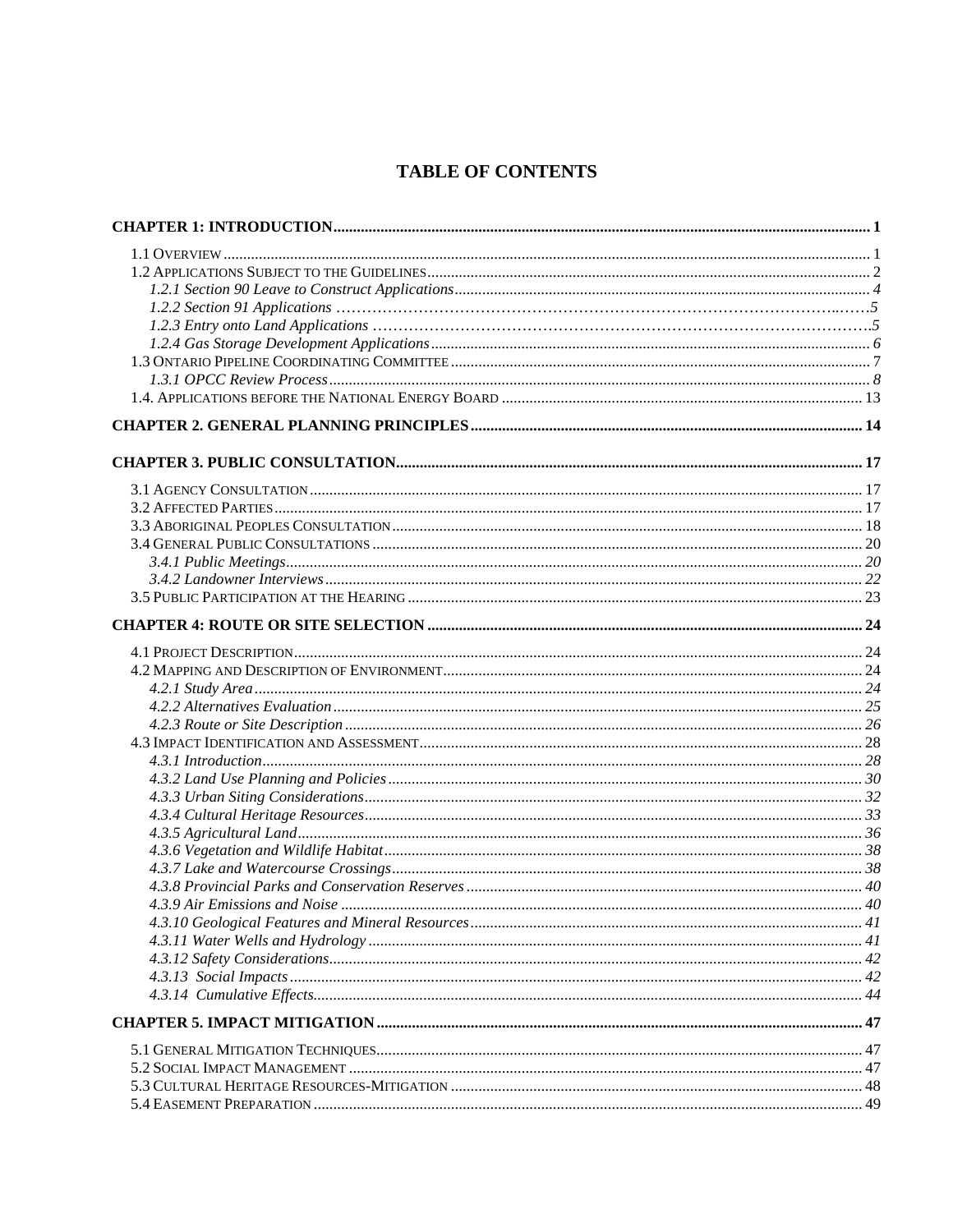# Figures and Charts:

| Figure 1 |  |
|----------|--|
| Figure 2 |  |
| Chart 1  |  |

Appendix A: Legislation that may be Applicable to Hydrocarbon Facilities Projects in Ontario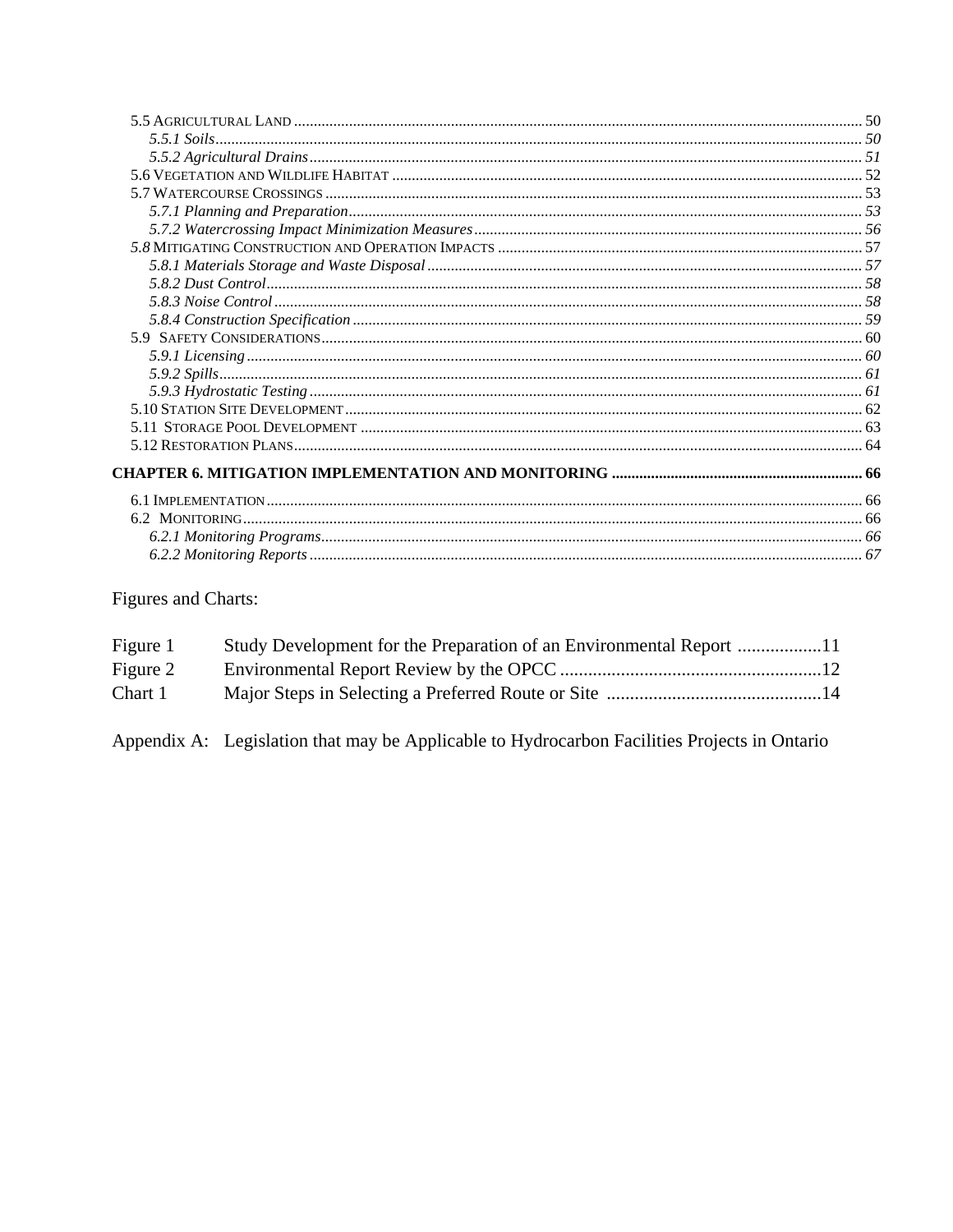# **Chapter 1: INTRODUCTION**

### 1.1 OVERVIEW

This is the sixth edition of the Environmental Guidelines for the Location, Construction and Operation of Hydrocarbon Pipelines and Facilities in Ontario (the "Guidelines").The previous edition is dated May 2003. The new edition represents the continuing effort of the Ontario Energy Board (the "Board") to update the planning and information requirements for new hydrocarbon projects, which come before it for approval.

The Guidelines are designed to provide direction to the applicant in the preparation of a project's Environmental Report (the "ER"). The term "environment" in the Guidelines is defined to include natural, social, economic, cultural and built components. The Guidelines are not statutory regulations nor are they a rule or a code issued under the Board's authority. Nonetheless, the Guidelines represent current knowledge and practice concerning matters that should be considered when making an application for Board approval of hydrocarbon facilities development in Ontario.

The Guidelines inform any party making an application to the Board, how to identify, manage and document environmental impacts. The Guidelines are organized in six Chapters: 1. Introduction; 2. General Planning Principles; 3. Public Consultation; 4. Route and Site Selection; 5. Impact Mitigation; and 6. Implementation and Monitoring.

The background to the Guidelines, the jurisdictional setting, the review process and the projects to which the Guidelines apply and exemptions are set out in Chapter 1. This includes a description of the Ontario Pipeline Coordinating Committee (the "OPCC"), which is comprised of government agencies, that have a role in the review of gas transmission and distribution facilities projects. The stages in the development of an ER are also outlined.

Chapter 2 outlines general planning principles and procedures. It describes the steps to be followed in determining a route or site location for a new facility. This chapter stresses the need for technically sound and consistently applied planning procedures, which are transparent and can be readily understood by all parties. The ER is expected to contain a clear description of the planning process and its results.

Public consultation is addressed in Chapter 3. It emphasizes the importance of identifying those who may be affected by a project and informing them both about the project and how to become involved in the planning process. The types of information that should be conveyed and various options for obtaining public input are discussed. This includes a minimum requirement for a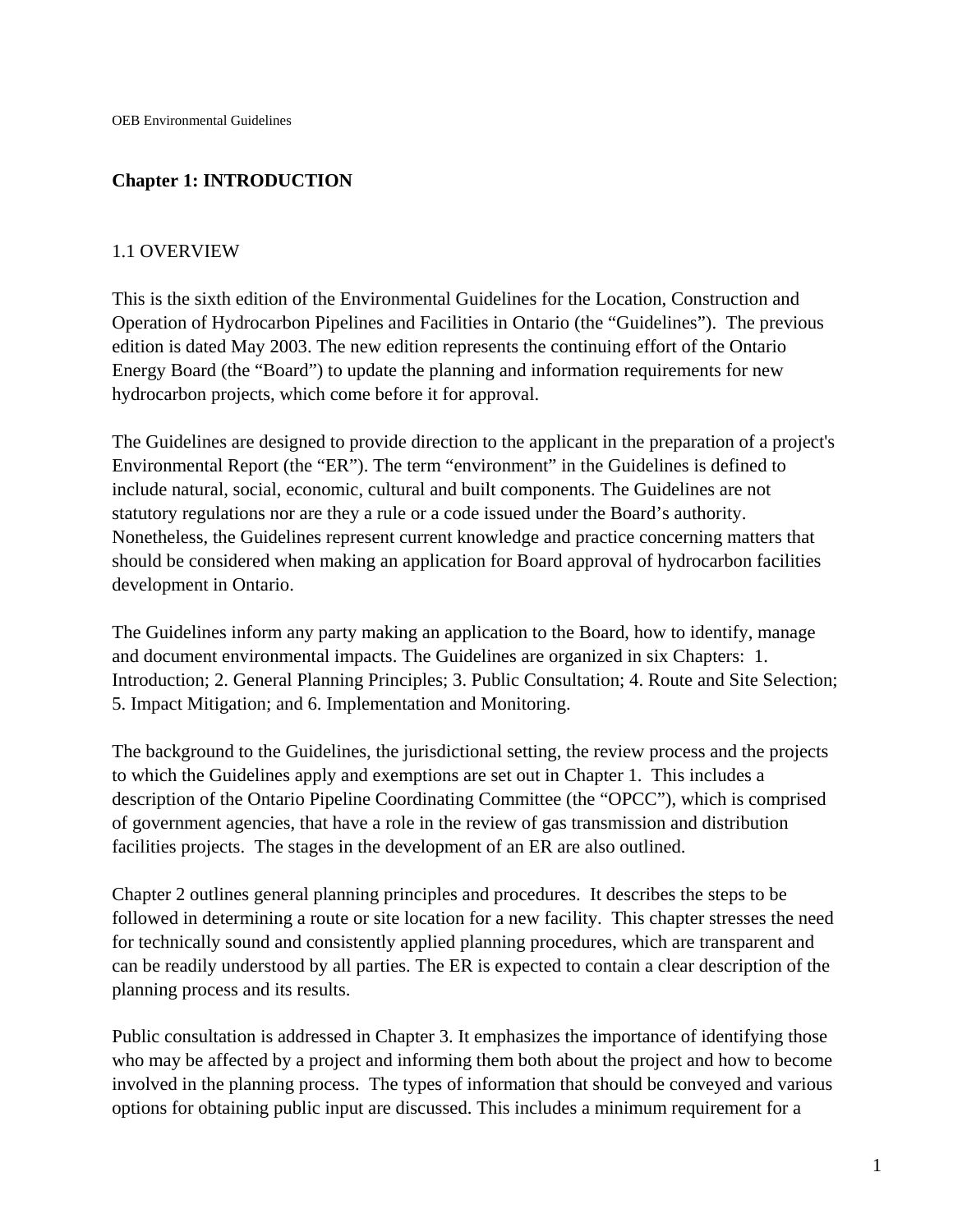public consultation program as part of the ER. The total number and type of consultation activities should be determined on a project-by-project basis. In addition, Chapter 3 describes how affected parties can intervene at the Board's hearing and apply for cost recovery. Chapter 4 describes the route and site selection process. Mapping requirements are detailed. Methods of evaluating alternatives are outlined. The types of impacts to be assessed in evaluating alternatives are described. This chapter emphasizes the need to assess all types of environmental impacts (e.g. natural, built, cultural, social, economic) including their cumulative impact.

Impact mitigation is the subject of Chapter 5. It describes mitigation measures to be applied for the reduction and management of construction impacts on the environment. This chapter calls for site specific plans and larger scale mapping for environmentally sensitive areas. It also provides the details to be included in the construction schedule and addresses safety considerations, including contingency plans in the event of accidental spills.

Chapter 6 deals with implementation and monitoring. It refers to the inspection required during construction, to ensure compliance with the commitments made to the Board by the applicant. It makes provision for reporting any changes that are required to construction activities. Chapter 6 calls for monitoring reports to assure the implementation of the applicant's restoration and mitigation efforts. Chapter 6 specifies the content of monitoring reports, including a log of comments from affected landowners during and after construction.

All the references to specific legal and regulatory requirements are current, as of the date issuing of this edition of the Guidelines. As changes to legal and regulatory requirements occur, it is the applicant's responsibility to follow the legal and regulatory requirements in effect at the time the Environmental Report is prepared.

Those who sponsor projects to construct hydrocarbon facilities in the Province of Ontario, and their agents, are expected to comply with these Guidelines as a requisite for the necessary regulatory approvals to undertake such construction. In cases where an applicant considers that strict adherence to the Guidelines will not be practical or in the public interest, the applicant should establish this to the satisfaction of the Board. Any order or directive of the Board takes precedence in the event that the Guidelines conflict or appear to be incompatible with the order.

# 1.2 APPLICATIONS SUBJECT TO THE GUIDELINES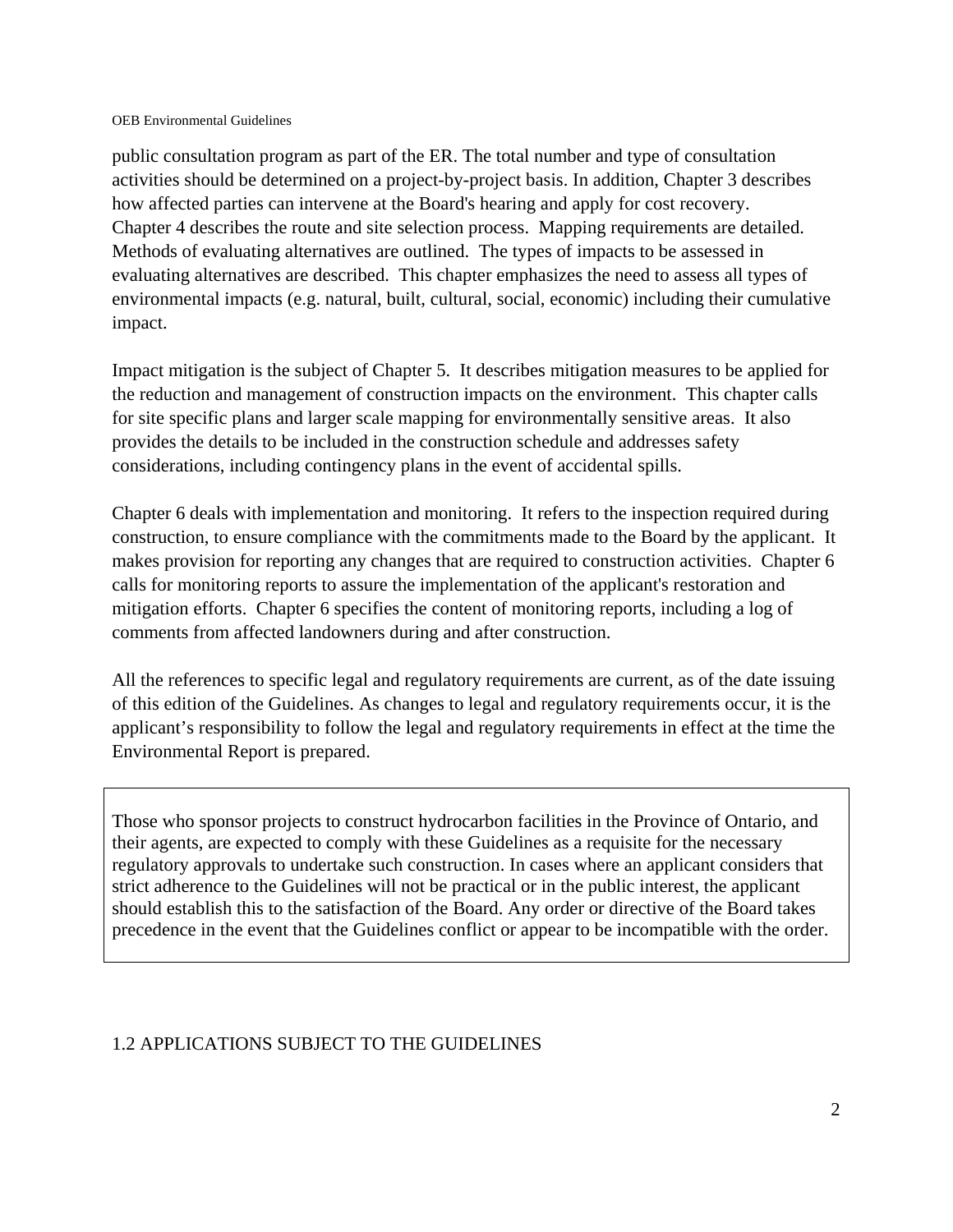The Ontario Energy Board is an independent, quasi-judicial tribunal, regulated by the *Ontario Energy Board Act*, *S.O.1998 c.15 Sch B*, (the "Act"). Under the Act, the Board holds numerous gas and electricity related regulatory responsibilities.

With respect to natural gas, the Board approves natural gas rates, issues gas marketer licenses, approves pipeline construction, approves designation of gas storage facilities, reviews applications for well drilling and provides recommendations to the Minister of Natural Resources. Furthermore, the Board approves municipal franchise agreements and applications for certificates of public convenience and necessity for construction of works to supply gas. The Board also advises the Minister of Energy and Infrastructure and the Minister of Natural Resources, on general matters relating to the natural gas industry. In all its activities, the primary objective of the Board is to ensure that the public interest is served and protected.

The Guidelines are applicable to the facilities that require leave of the Board prior to construction. These include transmission pipelines, distribution, withdrawal/injection or production pipelines, as well as underground storage pool development and ancillary facilities.

Transmission pipelines (including pipelines used for withdrawal and injection in gas storage pool operations) and ancillary facilities require an application to the Board for leave to construct under subsection 90(1) of the Act.

In particular, these Guidelines prescribe environmental analysis and reporting related to gas facilities applications as follows:

- Hydrocarbon pipelines leave to construct applications under sections 90, 91, 95 and 98 of the Act.
- Access onto land applications under s. 98 of the Act.
- Gas storage development applications 36.1, 38, and 40 of the Act.

The Board must be satisfied that the application is in the public interest before it will authorize the development of the facilities. In arriving at its decision, the Board generally considers a number of factors including the need for the project, its economic feasibility and the environmental impacts as described in these Guidelines. Environmental impacts are broadly defined to include impacts on all components of the environment. For copies of the Board's previous decisions, please contact the Board's Information Resources Centre or Board's website.

The Guidelines do not cover distribution system expansions that require only a Certificate of Public Convenience and Necessity or a Franchise Agreement in accordance with sections 8, 9 and 10 of the *Municipal Franchises Act*, 1990, c. M 55 ("Municipal Franchises Act"). These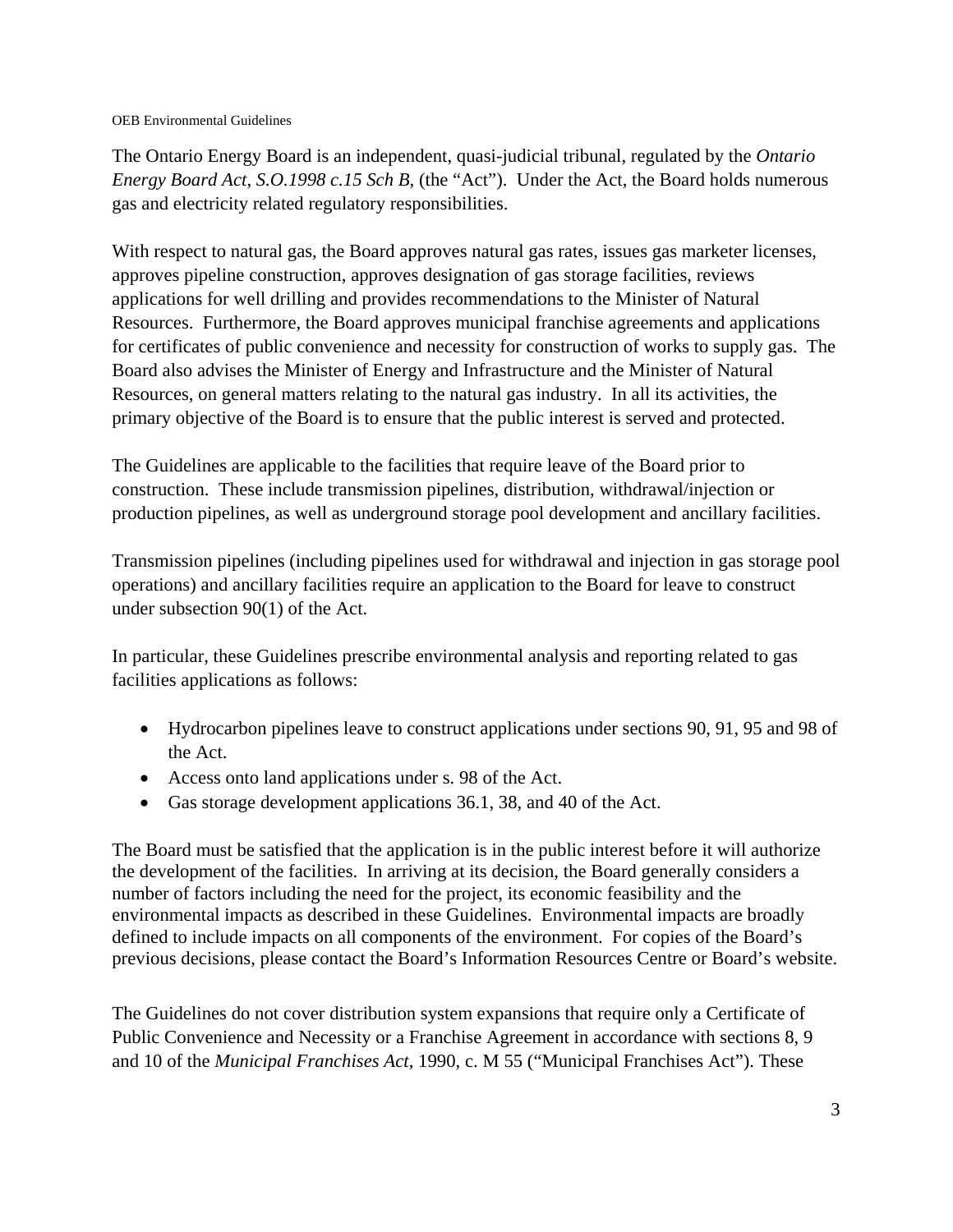projects shall be planned and assessed in accordance with the environmental screening principles, as directed in the Board's "E.B.O. 188 Natural Gas System Expansion Report", January 30, 1998 (E.B.O. 188).

The Board expects an applicant to comply with these Guidelines before, during and after construction. Applicants are advised that the fact that construction will be located entirely on existing right-of-way ("ROW") may not be sufficient rationale for compliance with these Guidelines, although such projects may be suitable for an exemption application under section 95 of the OEB Act.

### *1.2.1 Section 90 Leave to Construct Applications*

Any person or company planning to construct hydrocarbon transmission facilities within Ontario, must apply to the Board for authorization, pursuant to section 90 (1) and of the Act. Under section 90(1) leave to construct must be obtained if the proposed hydrocarbon pipeline is more than 20 kilometres in length; is projected to cost more than the amount prescribed by the regulations (presently \$2 million); and any part of the proposed hydrocarbon line (i) uses pipe that has a nominal pipe size of 12 inches or more, and (ii) has an operating pressure of 2,000 kilopascals or more.

Any person who has leave to construct from the Board can apply for authority to expropriate land in accordance with section 99 of the Act. The Board may authorize expropriation of land or land rights for pipelines and related facilities, but it cannot determine the compensation for expropriation. The Ontario Municipal Board deals with compensation matters where these are not agreed to between the applicant and affected landowners (section 100 of the Act).

Section 101 applications may be filed by parties who have been granted a leave to construct; or who are exempt from obtaining a leave to construct; or are required by a license condition to expand their distribution or transmission system and, at the same time, cannot reach agreements with municipalities or other utility line owners and operators to cross their utility lines. According to subsection 101(2) the Board's procedures to review the section 101 application follows, with necessary modifications, procedures for expropriation set out in section 99 of the Act.

Certain hydrocarbon pipeline projects do not require approval from the Board. Projects under federal jurisdiction that require approval from the National Energy Board do not require leave to construct from the Ontario Energy Board. A Board order authorizing construction of a transmission line (leave to construct) is not required for the relocation or reconstruction of a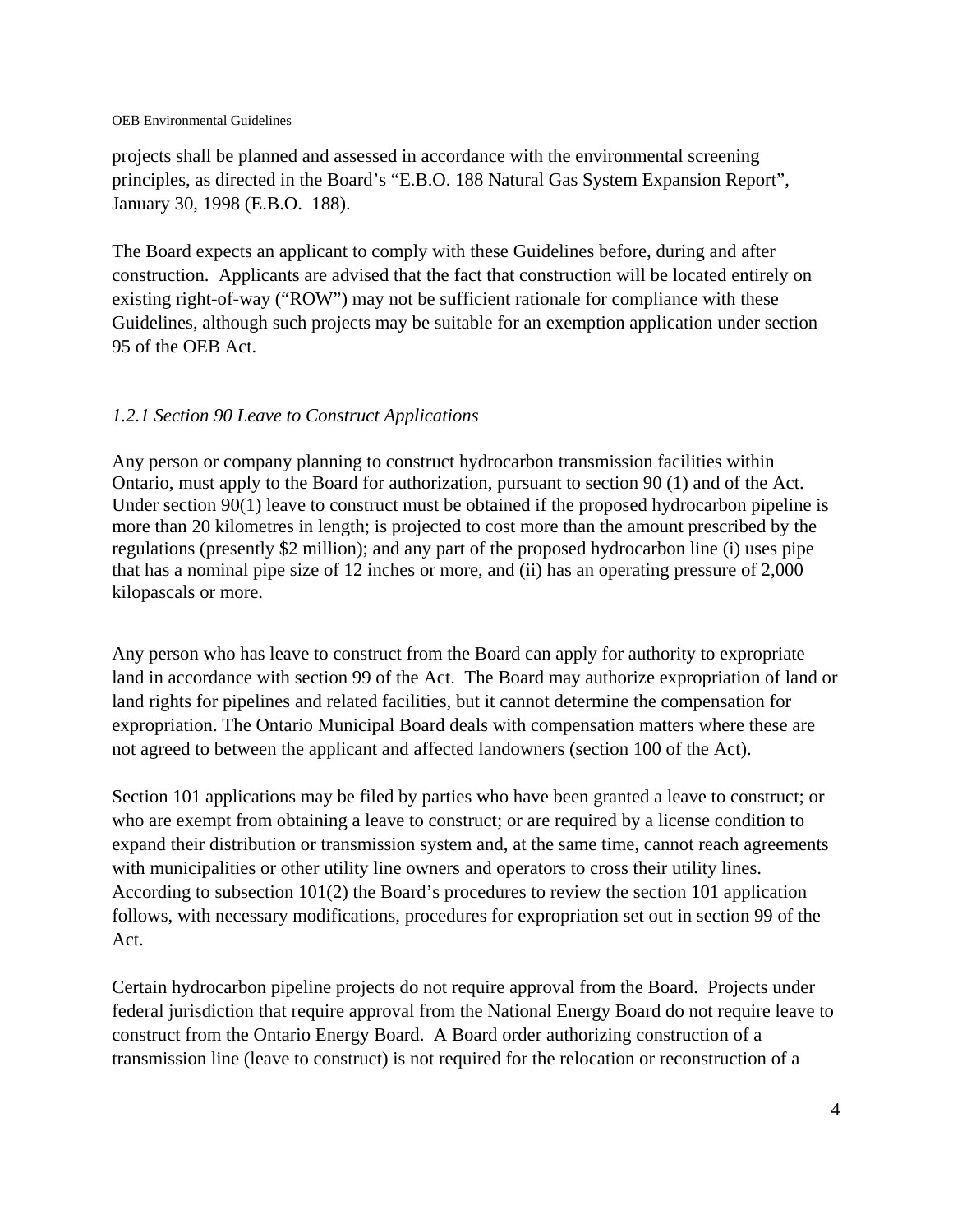pipeline, unless the size of the line is changed or additional land is required, as set out in section 90(2).

# *1.2.2 Section 91 Applications*

Pursuant to section 91 of the Act, an applicant may seek Board approval for construction of distribution or production pipelines. For example, an application may be made when the pipeline may cause significant environmental effects, such as routing through an environmentally sensitive area, constructing across private land, or routing through heavily populated areas; the Board's review process is more formal and may give the public a greater assurance of "fairness".

Hydrocarbon pipelines may require some ancillary above ground facilities for the movement, storage, regulation and metering functions. Compressor or pumping stations are required to move the hydrocarbons and maintain the desired operating pressure within the pipeline system. Valve stations are usually required at specific intervals for safety, operating and maintenance purposes. Metering and regulator stations are similar to valve stations, but have the capability of measuring and in some cases controlling the flow and pressure of hydrocarbons at a given point for monitoring and sales purposes, to a customer or another pipeline system.

Pursuant to section 91 of the Act, any person or a company may apply to the Board at their discretion, for leave to construct a production line, hydrocarbon distribution line or station. While this option is rarely exercised, applications under section 91 may be filed if a person requires land rights to complete a project.

# *1.2.3 Entry onto Land Applications*

Under subsection 98 (1) of the Act, any person who has leave of the Board or who has been exempted under section 95, may enter onto land to conduct surveys or studies that are necessary for fixing the site of the work. The Board can also grant an interim order under subsection 98 (1.1) authorizing a person to enter on land prior to obtaining leave to construct.Persons seeking entry onto land under subsection 98 (1.1) must have filed an application for leave to construct or for an exemption under section 95 of the Act. A leave to construct application or an exemption application under section 95 must be filed prior to filing a section 98 application. Under this interim order, the Board may allow such persons to undertake surveys and examinations as are necessary for fixing the site of the work. Applications for such an interim order are called "entry onto land applications".

In approving entry onto land applications, the Board may impose conditions which determine the scope and timing of activities that are allowed and set the notification requirements for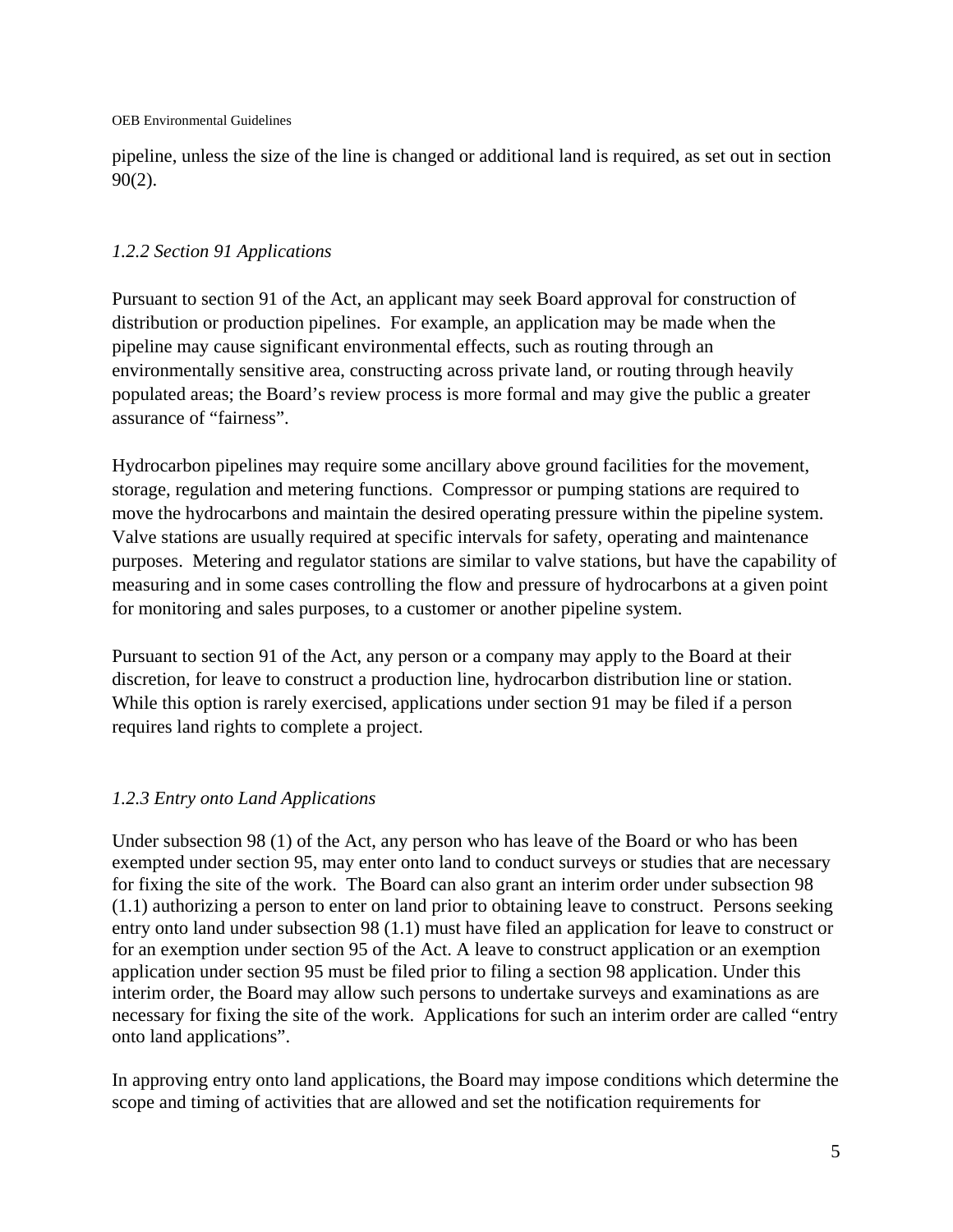landowners prior to entry onto land. The Board may also address mitigation and restoration requirements for entry onto land activities, as well as communication with landowners during and after completion of the entry onto land activities.

# *1.2.4 Gas Storage Development Applications*

Underground gas storage pools are often associated with areas of oil and gas production, and are located primarily in southwestern Ontario. These natural geological formations provide the means of storing large inventories of gas. The development of these pools requires the drilling of storage wells that penetrate a gas-bearing geological structure. The pools are filled with natural gas in the non-heating season and the gas is withdrawn during the heating period. The development of such pools may cause environmental impacts, resulting from the related surface activity such as well drilling, access road construction, pipeline construction and compressor and other station development.

Before gas can be stored in an underground reservoir, the overlaying area first must be designated as a gas storage area by the Board, as set by section 36(1) of the Act.

Prior to injecting gas into such a storage reservoir, an applicant must receive authorization of the Board to inject gas into, store gas in and remove gas from the designated storage area, pursuant to section 38(1) of the Act and a permit from the MNR to bore or drill a well, as set out in section 40 of the Act. In granting such approval, the Board may impose conditions of approval that relate to the operation of the storage reservoir. The Board may also impose conditions of approval on a leave to construct for the pipelines required, to connect the injection/withdrawal wells to the compressor unit and upon any necessary drilling permits that are referred to the Board by the Minister of Natural Resources for consideration.

When developing a new gas storage pool, an applicant typically requires the following approvals:

- An Order designating the area containing a gas reservoir as a storage area pursuant to section 36.1(1) of the Act;
- Authority to inject gas into, store gas in, and remove gas from the proposed gas storage pool, pursuant to subsection 38(1) of the Act;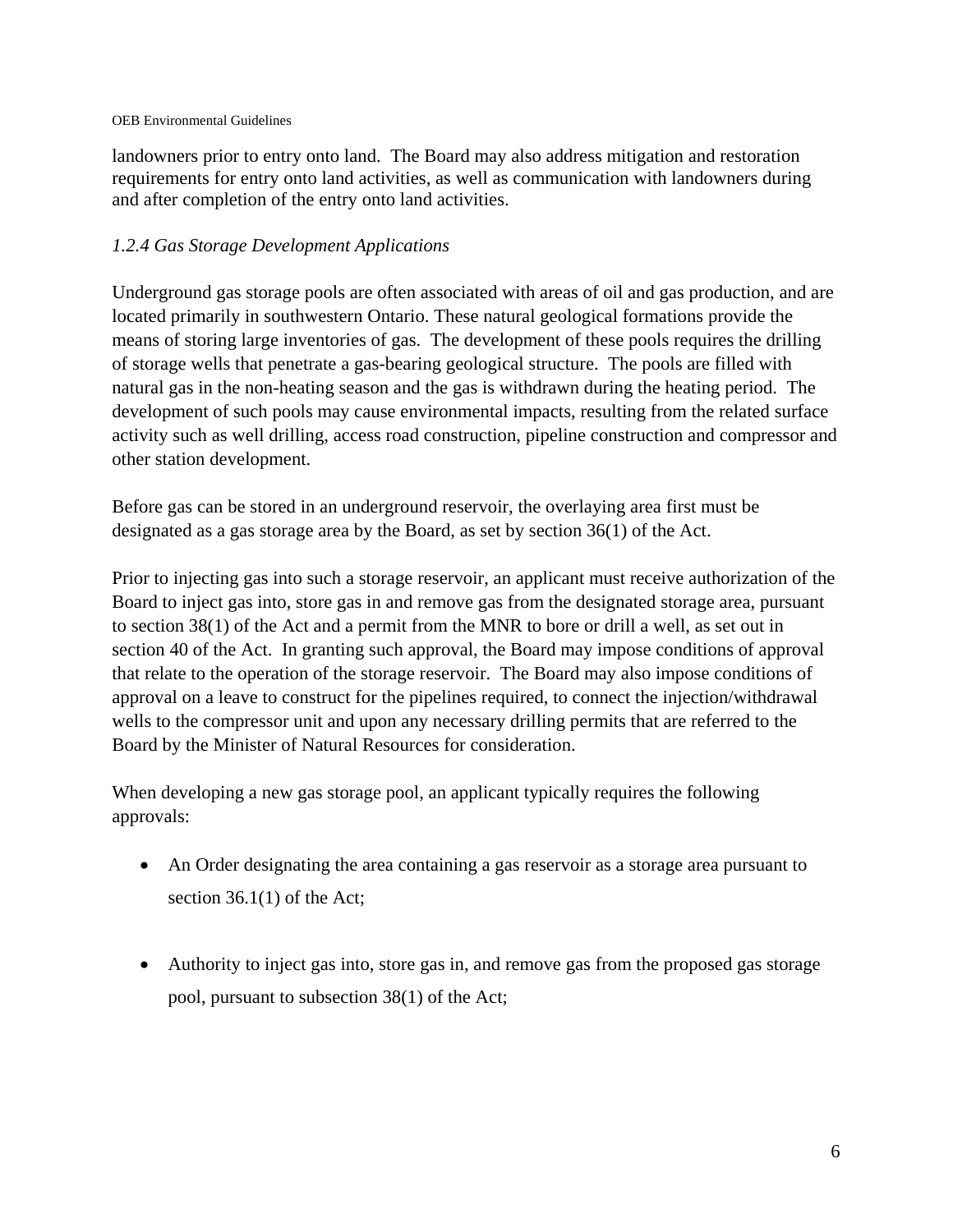- $\bullet$  A favourable report of the Board under subsection 40(1) of the Act, to the Minister of Natural Resources to whom applicant has applied for a license to drill injection/withdrawal wells in the designated gas storage pool; and
- Leave to construct transmission and gathering pipelines within the proposed gas storage pool, pursuant to subsection 90(1) of the Act.

An applicant needs all of the above approvals from the Board, to develop a gas storage pool in Ontario. The ER is typically prepared in accordance with the Guidelines as related to the leave to construct pipelines and well drilling licenses.

# 1.3 ONTARIO PIPELINE COORDINATING COMMITTEE

The Guidelines recommend a sequence of steps in the preparation of an Environmental Report. The ER becomes part of the pre-filed evidence that applicants file with the Board, when applying for leave to construct. A committee made up of provincial and municipal agencies and other affected and interested parties has been formed, to provide input into the routing or siting and to review the ER. This committee is named the Ontario Pipeline Coordinating Committee ("OPCC") and is chaired by a member of the staff of the Board. Figure 1 and Figure 2 on pages 11 and 12 outline the "Study Development for the Preparation of an Environmental Report" and "Environmental Report Review by the OPCC".

The purpose of the OPCC is to coordinate the Ontario government agencies review of facilities projects in Ontario requiring approval from the Board or the NEB, with the goal of minimizing negative impacts. In effect, the OPCC provides a single contact for identifying provincial concerns related to transmission and storage proposals. The OPCC is chaired by a Board staff member and currently includes representation from the following ministries and agencies: Technical Standards and Safety Authority ("TSSA"), Ministry of Environment ("MOE"), Ministry of Agriculture, Food and Rural Affairs ("OMAFRA"), Ministry of Tourism and Culture ("MTC"), Ministry of Municipal Affairs and Housing ("MMAH"), Ministry of Natural Resources ("MNR"), Ministry of Transportation ("MTO") (the "OPCC representatives"). In addition to the OPCC representatives, affected regional and local municipalities, and conservation authorities are involved in the OPCC review.

The Guidelines have been developed in consultation with representatives of the OPCC. Therefore, the Guidelines are consistent with the mandates of the above ministries and agencies. For clarification of the mandates of the OPCC members or of the OPCC review process,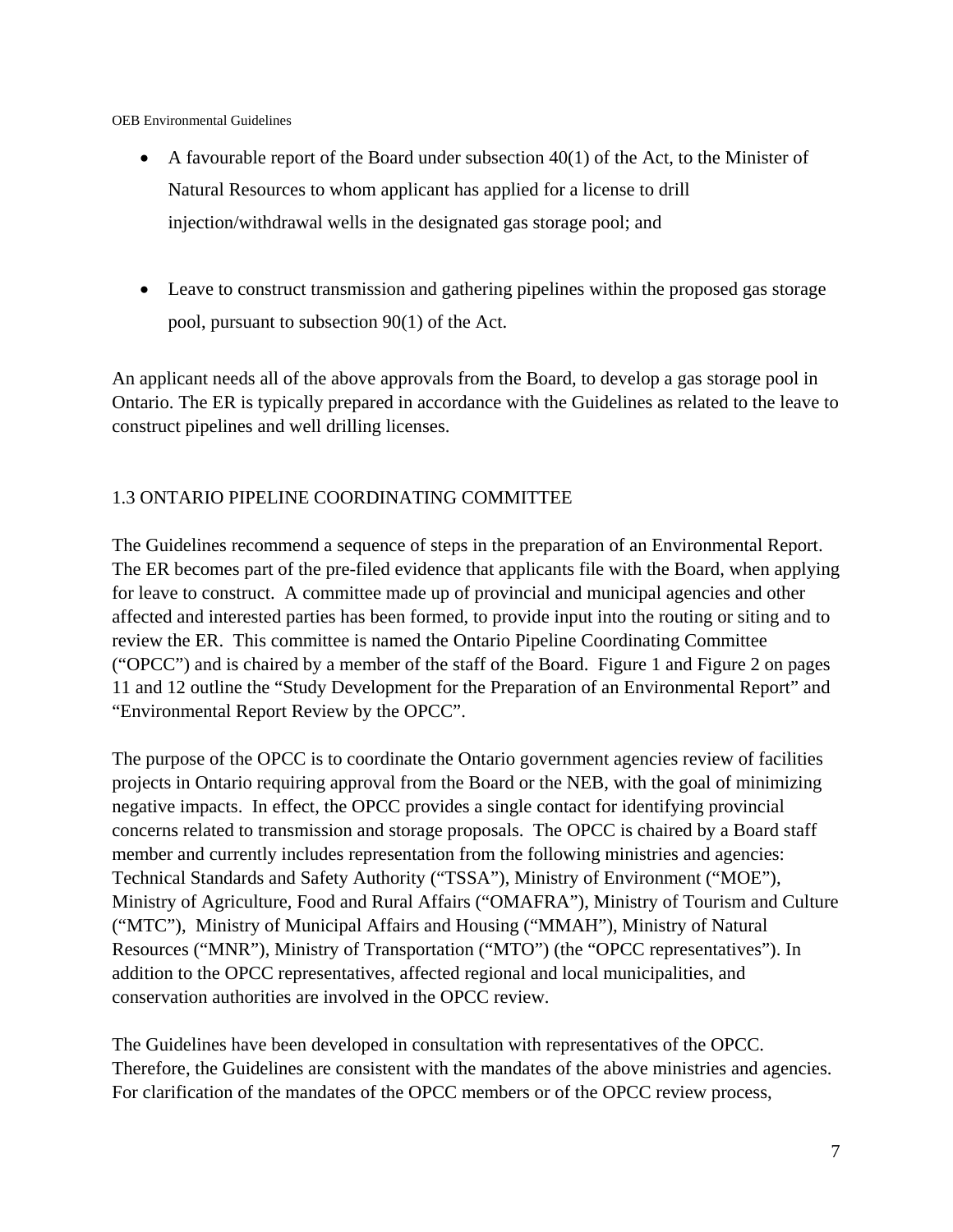interested parties are encouraged to contact the Chair of the OPCC at the Board. The Chair of the OPCC coordinates the ER review and ensures OPCC concerns are relayed to the applicant. The OPCC's position on a project's environmental impacts does not preclude any intervenor, or Board staff, from raising environmental concerns at the hearing. The Board will take OPCC and all intervenor recommendations into account, but always has the final decision.

# *1.3.1 OPCC Review Process*

The applicant is expected to consult with OPCC Ministries and other agencies on the constraints mapping and the delineation of the alternatives. When prepared, this information should be forwarded to OPCC representatives. The OPCC always reviews the completed ER, but on some projects individual OPCC representatives or Ministry personnel may choose to review draft documentation of the preferred route or site before the ER is completed.

The constraints map, the ER and any post-construction monitoring reports, should be submitted directly to the local offices of OPCC representatives with a copy of the cover memorandum and reports directed to the OPCC representative. The applicant should contact the OPCC Chair or the representative from each ministry or agency, for the name and address of the local office staff who will review the material. The applicant should ensure that the covering letter accompanying the constraints map, the ER and the post-construction monitoring reports specify that responses are to be forwarded to the OPCC Chair, with a copy to that Ministry's OPCC representative. Forty-two days should be allowed for the OPCC Environmental Report review process.

In the process of the OPCC review, the ER should be submitted to upper and lower tier municipalities, Conservation Authorities, where these exist, and upon request to directly affected landowners or tenured persons, as well as any other affected parties and Aboriginal Peoples. It is recommended that the 42 day review period take place before an application is made to the Board, to allow for a review of the ER and resolution of any concerns prior to the start of the hearing. The applicant must advise all affected parties in writing that those parties can provide comments on the ER to the applicant. Copies of any letters received, should be sent to the OPCC Chair. After the review of the ER is complete, the Chair of the OPCC will advise the applicant in writing of any issues which remain outstanding, following the review of the ER by OPCC representatives.

The applicant is expected to file all correspondence from the OPCC as part of the application before the Board. The ER is also to be filed as part of the pre-filed evidence with the application. In its application to the Board for approval, the applicant should also provide the Board with a concise summary (e.g. a summary table) of the concerns raised by OPCC members and the affected parties, during the review of the ER. The summary should indicate how concerns were addressed, whether or not any concerns remain, and the reasons why they remain.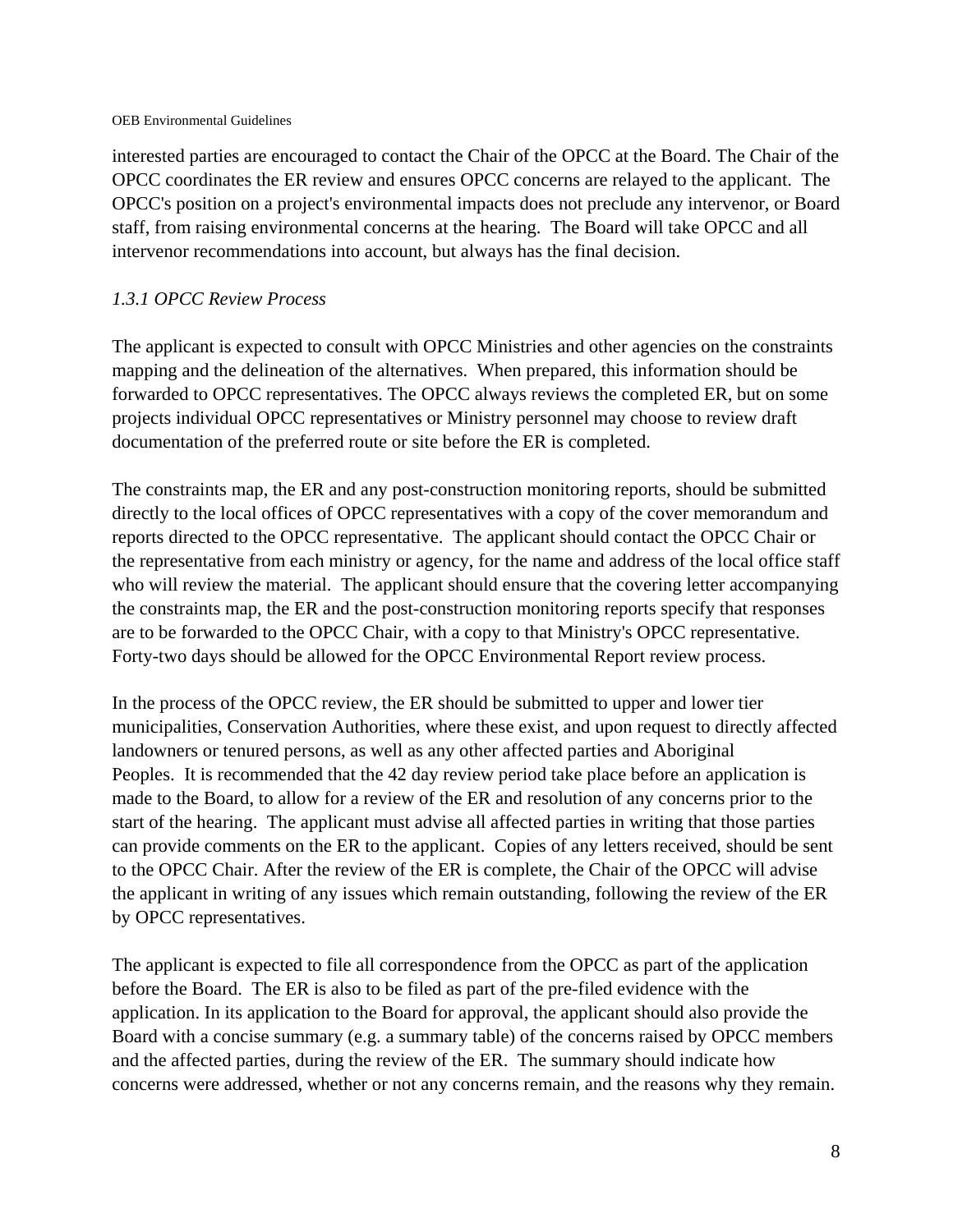The OPCC ensures that the interests and concerns of the member agencies are brought to the attention of the applicant. The approach is consultative rather than adversarial, and every attempt by the OPCC is made to resolve concerns prior to the Board hearing. If matters cannot be resolved prior to the hearing, the OPCC will assist in presenting provincial concerns to the Board. Board staff with assistance of the OPCC Chair, will also provide procedural assistance to any other involved party, such as a Conservation Authority, the Niagara Escarpment Commission or a non-governmental organization, in bringing its concerns before the Board. If matters are not resolved by the completion of the record and if the issue is within Board's authority, the Board may impose related conditions to its leave to construct and other related approvals.

Pursuant to section 95 of the Act, the Board may exempt a hydrocarbon transmission pipeline and ancillary facilities from a hearing, if it is of the opinion that special circumstances exist which warrant such exemption. The applicant must submit a request for an exemption. The request should include a description of the special circumstances that warrant an exemption. Examples of the special circumstances may be that no additional new land is required and that no environmental impacts are identified. As part of the section 98 application, an ER should be submitted for review by the OPCC, consistent with the required contents of the report as described in these Guidelines. The level of detail in the ER should reflect the environmental issues or concerns encountered on the project.

It is expected that exemption applications will be filed only for projects with minor environmental impacts. Nonetheless, all projects, even these applying for exemption are subject to environmental review by the OPCC and the review and time allocated for the review by the OPCC are the same (i.e. 42 days) for all projects.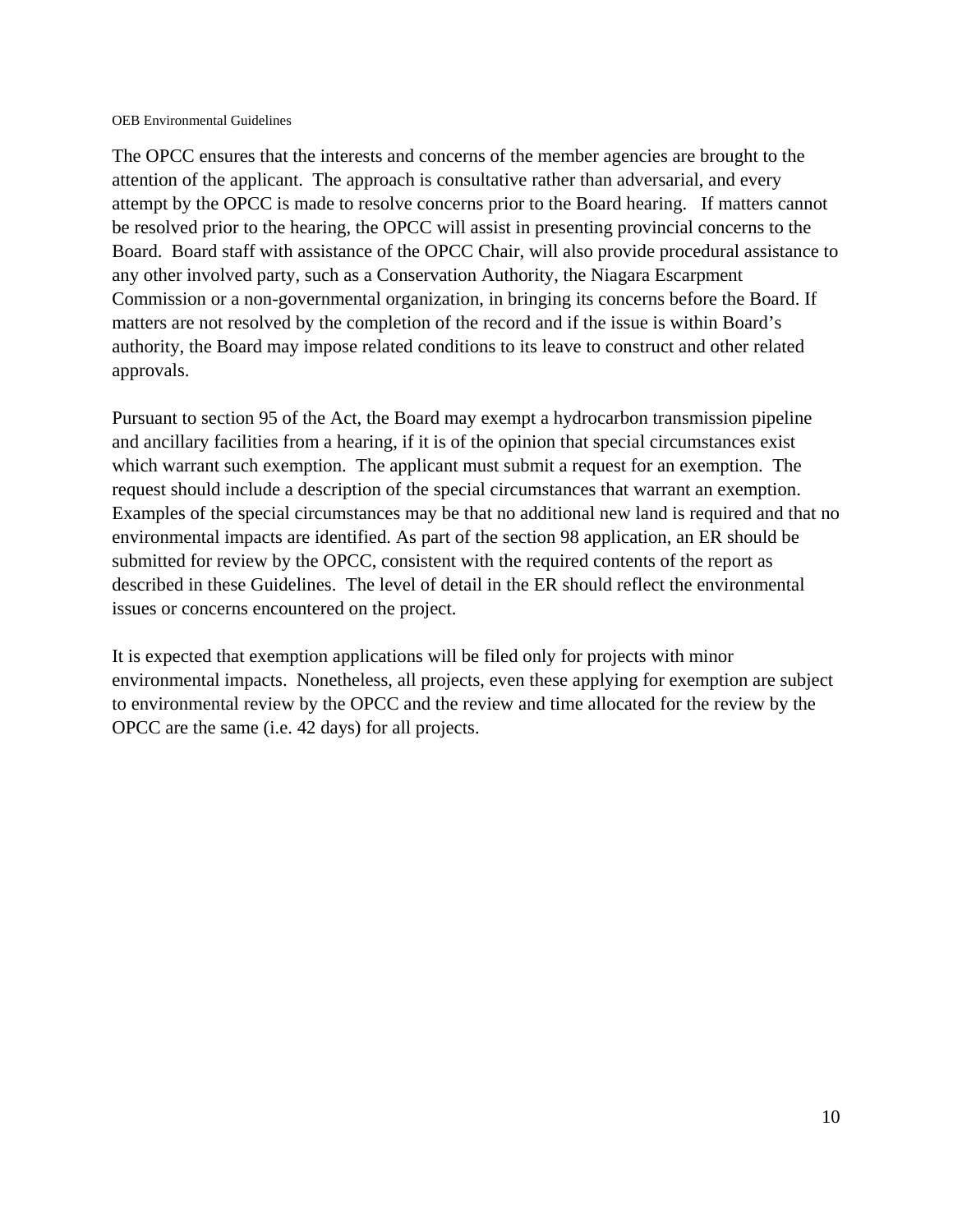

NOTE: The information indicated in the dashed boxes are steps which would normally be included in the applicant's supporting evidence but would not be included in the ER documentation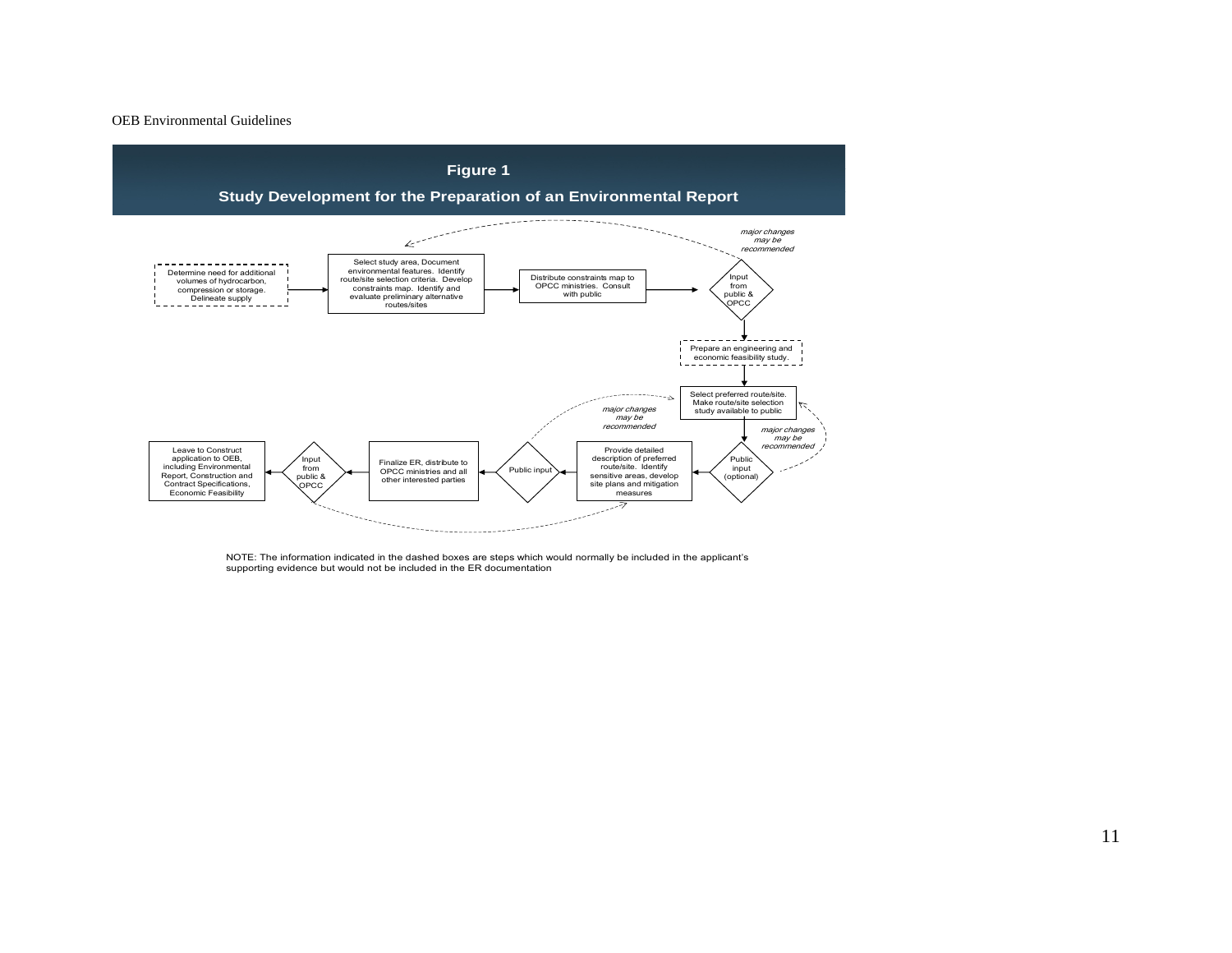Figure 2 Environmental Report Review by the OPCC



12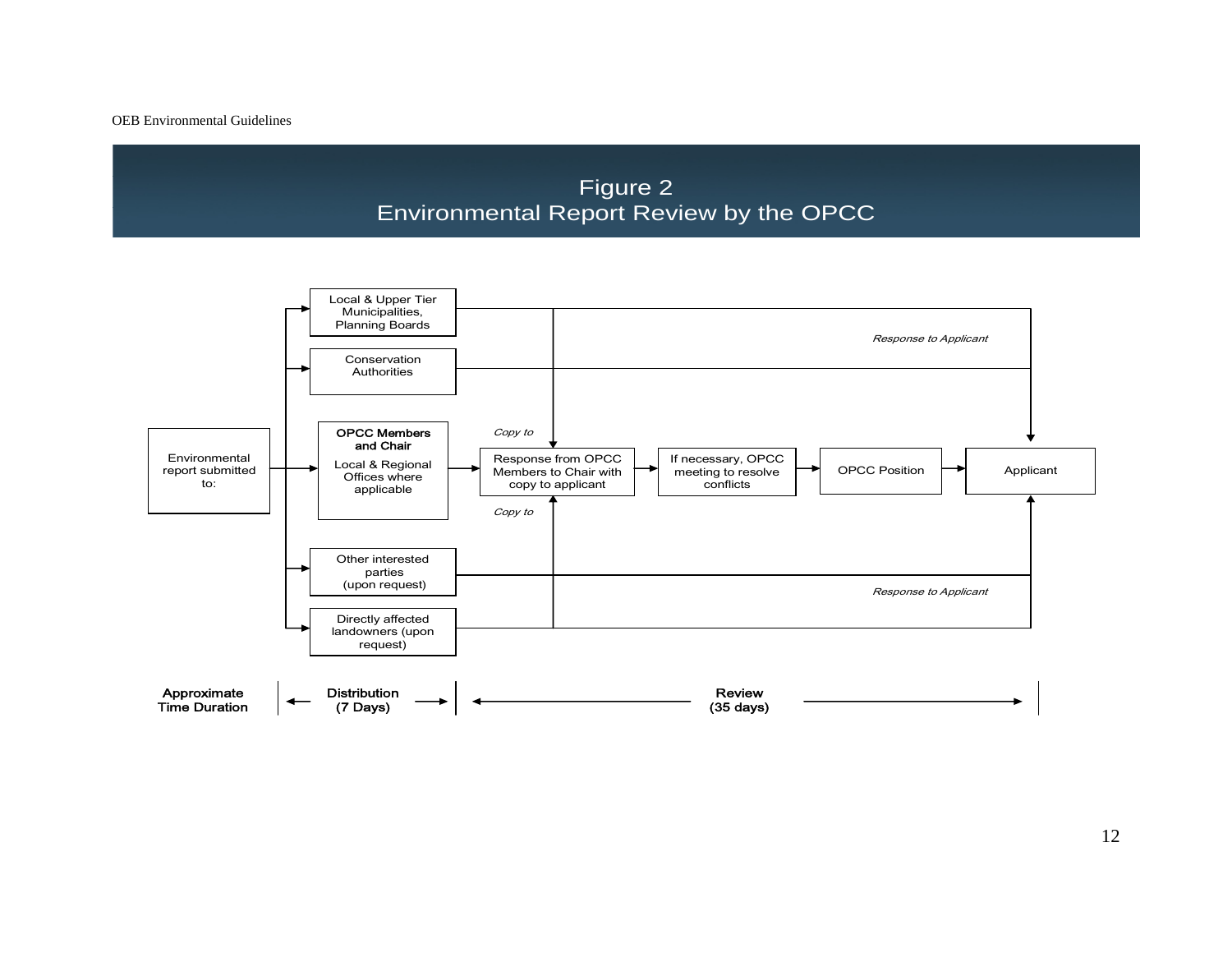### 1.4. APPLICATIONS BEFORE THE NATIONAL ENERGY BOARD

The OPCC may also review environmental reports for projects before the National Energy Board ("NEB") where a large segment of pipeline construction will take place in Ontario. Individual OPCC ministries and agencies may intervene in the NEB proceedings where issues that are within their jurisdiction are identified. Federally regulated companies must meet the environmental planning and filing requirements of the NEB. For additional information on proceedings before the NEB, interested parties should contact the NEB offices directly.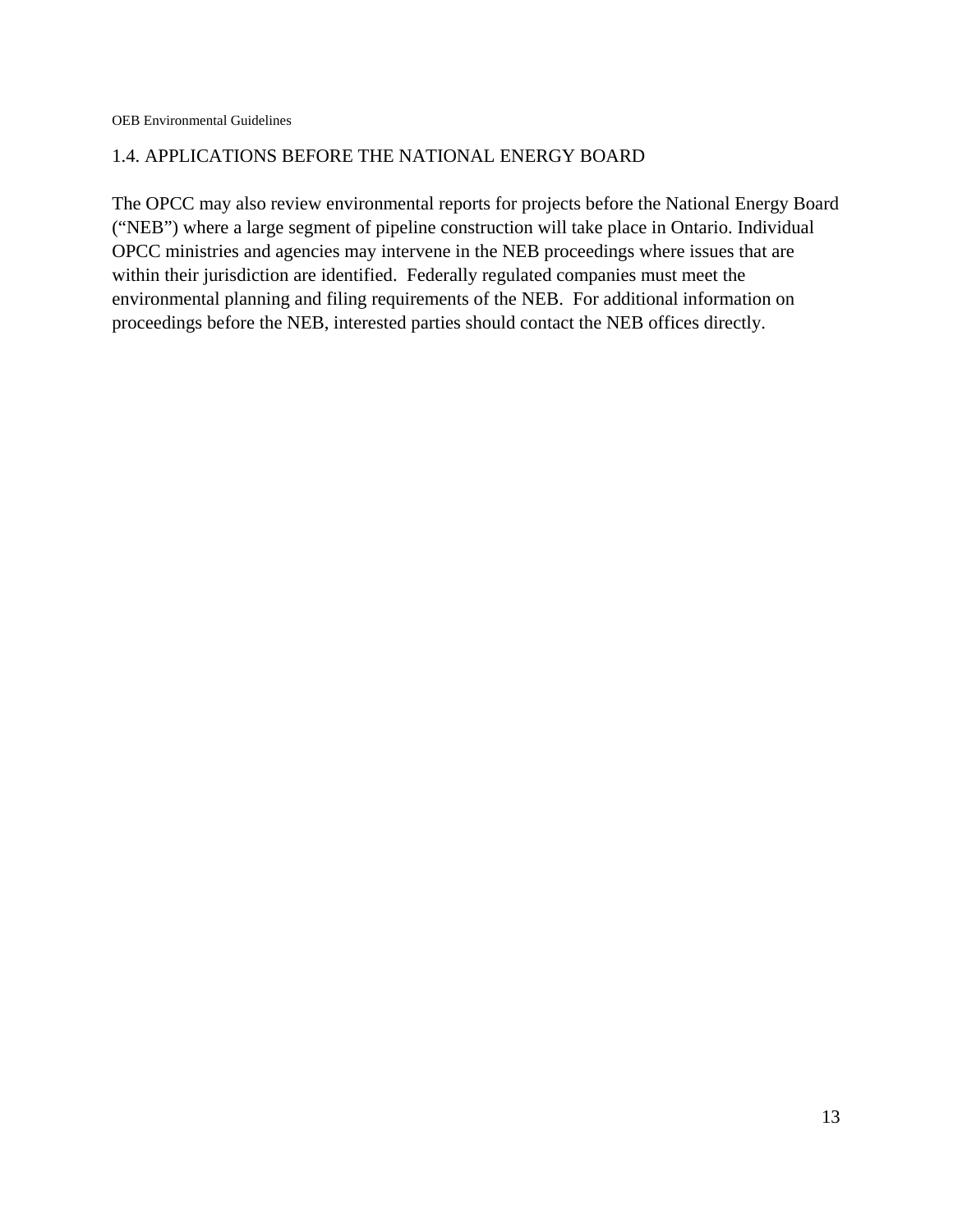# **Chapter 2. GENERAL PLANNING PRINCIPLES**

The proper selection of a route or site for a new pipeline or a site for a new facility is part of the public interest considerations, when the Board is making its decision in each application before it. The planning principles and procedures that an applicant uses, assist the Board in evaluating whether an application meets the public interest test. Technically sound and consistently applied procedures, which are readily understandable to the applicant, affected parties and the Board, should be the goal in the production of all ERs submitted as evidence.

Chart 1 outlines the major planning steps in choosing a preferred route or site. The ER should contain a description of the planning process that was followed, including the consultative process. The planning process should be traceable, replicable and rational.

Chart 1: Major Steps in Selecting a Preferred Route or Site

- Describe the rationale for study area delineation;
- Establish criteria for identification of alternatives on constraints map;
- Identify all reasonable alternative route or sites based on the consistent application of the criteria;
- Predict potential environmental impacts expected to occur during construction and operation of the project, including cumulative impacts;
- Describe all reasonable mitigation measures and the residual or net impacts which are expected to remain after the mitigation measures have been applied;
- Establish criteria for evaluation of alternatives:
- Evaluate alternatives based on the above criteria;
- Describe the results of alternatives evaluation:
- Select the preferred route or site;
- Describe the rationale in support of the preferred route or site.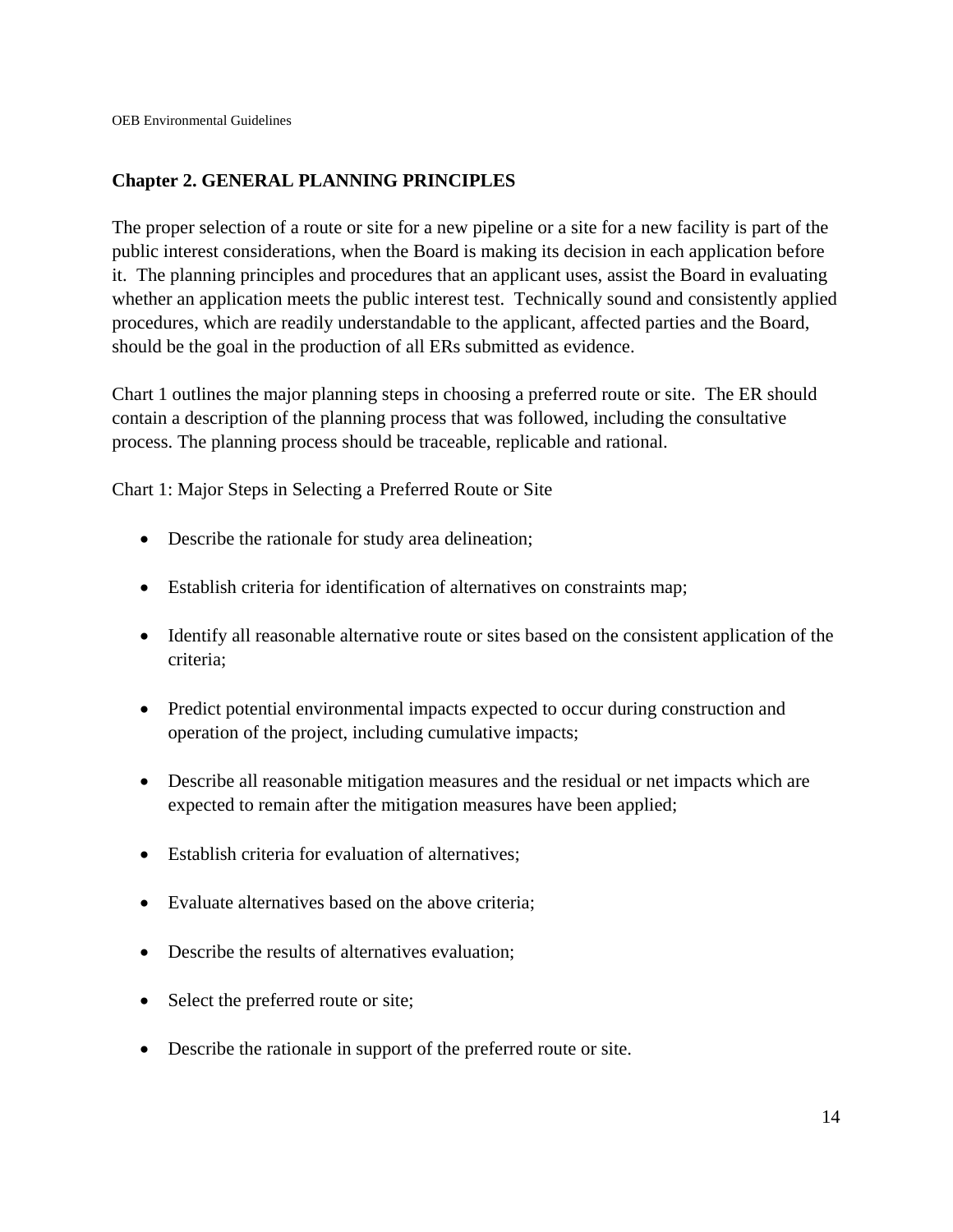Applicants are expected to identify all reasonable alternatives within the study area and to compare their impacts systematically and consistently, using appropriate impact prediction techniques and methods for evaluating alternatives.

Criteria for identifying and evaluating the alternatives should be established at the outset of the study. However, the criteria may evolve as planning progresses. The relative importance and the rationale for each criterion should be described. The ER should note whether each criterion is to be treated as a constraint, or as a comparative criterion. The manner in which the criteria are to be used should be clear and traceable.

The criteria chosen should be used to determine the type of baseline data to be collected. This should help to focus data collection on data relevant to the evaluation and avoid collection of unnecessary background information.

Having good data is an important component of the planning process. In documenting the data sources, the ER should describe the source, scale, precision, vintage, relevance and bias of the data, as well as any data gaps. The data collection should focus on what is needed in order to carry out the planning process in an efficient, effective and comprehensive manner.

The level of detail of the analysis is expected to increase as planning progresses from the comparative evaluation of alternatives, to the analysis of the preferred route or site. For example, the net effects analysis may be relatively generic for the evaluation of alternatives, but more precise and detailed for the preferred route or site. However, the generic evaluation should be sufficiently complete to cover expected individual and cumulative impacts.

Depending on the nature and complexity of the alternatives and their impacts, carrying out the planning process may lead to the selection of one preferred alternative or the elimination of only some of the alternatives. If only some of the alternatives are eliminated, additional information, as well as further refinement of the criteria, may be necessary before adequate differentiation can be made among the remaining alternatives in order to select the preferred one.

Since planning is an iterative process, some of these steps may have to be repeated. Flexibility among alternatives should be maintained as long as possible, before commitments to an alternative are made.

Effective consultation with appropriate federal, provincial and municipal agencies, affected First Nations and Métis Nation and communities, directly and indirectly affected landowners and residents and the general public is extremely important. These stakeholders should be kept fully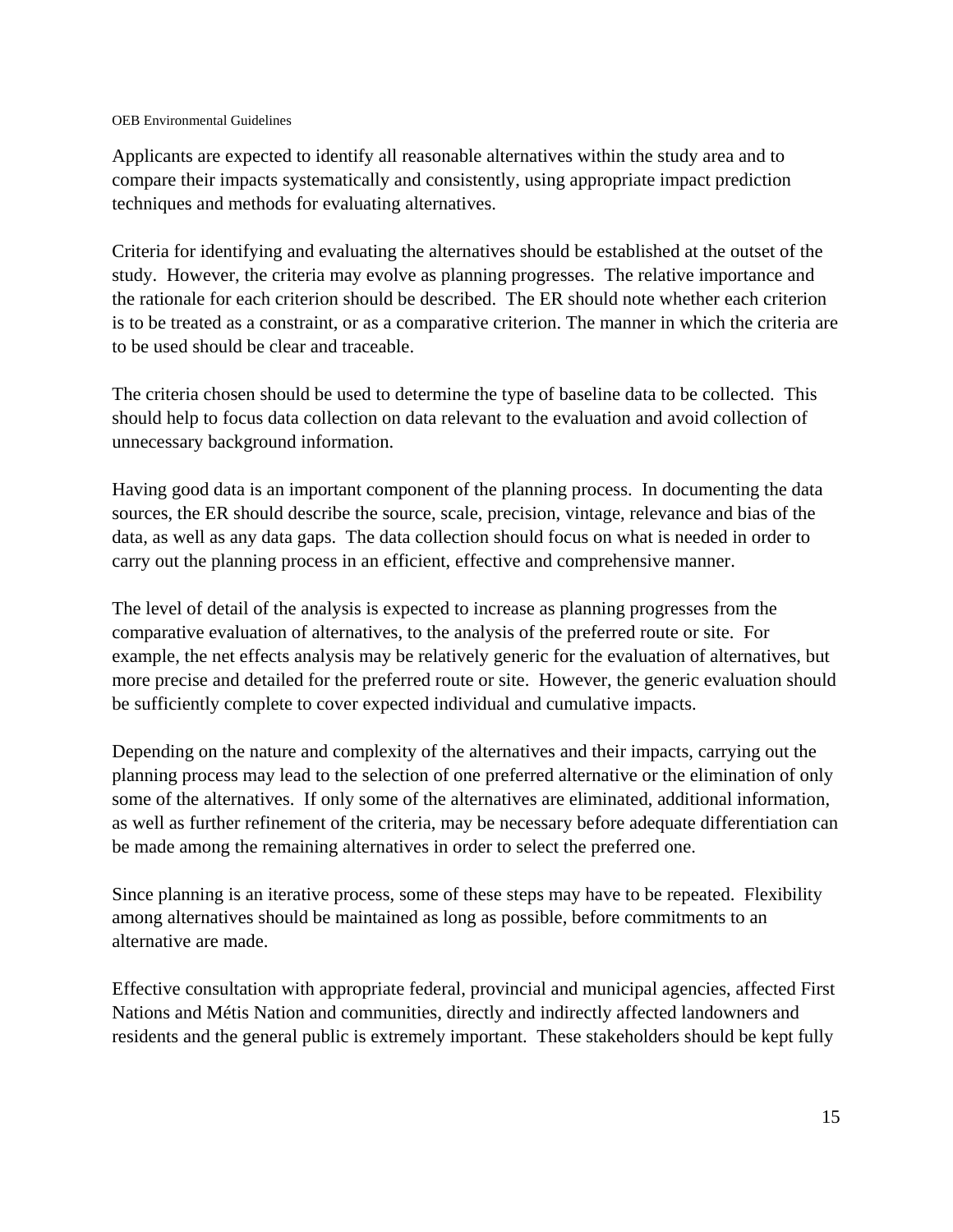apprised of the project planning process from the outset, so that they have adequate time and information to comment on the project at each step before critical decisions are made.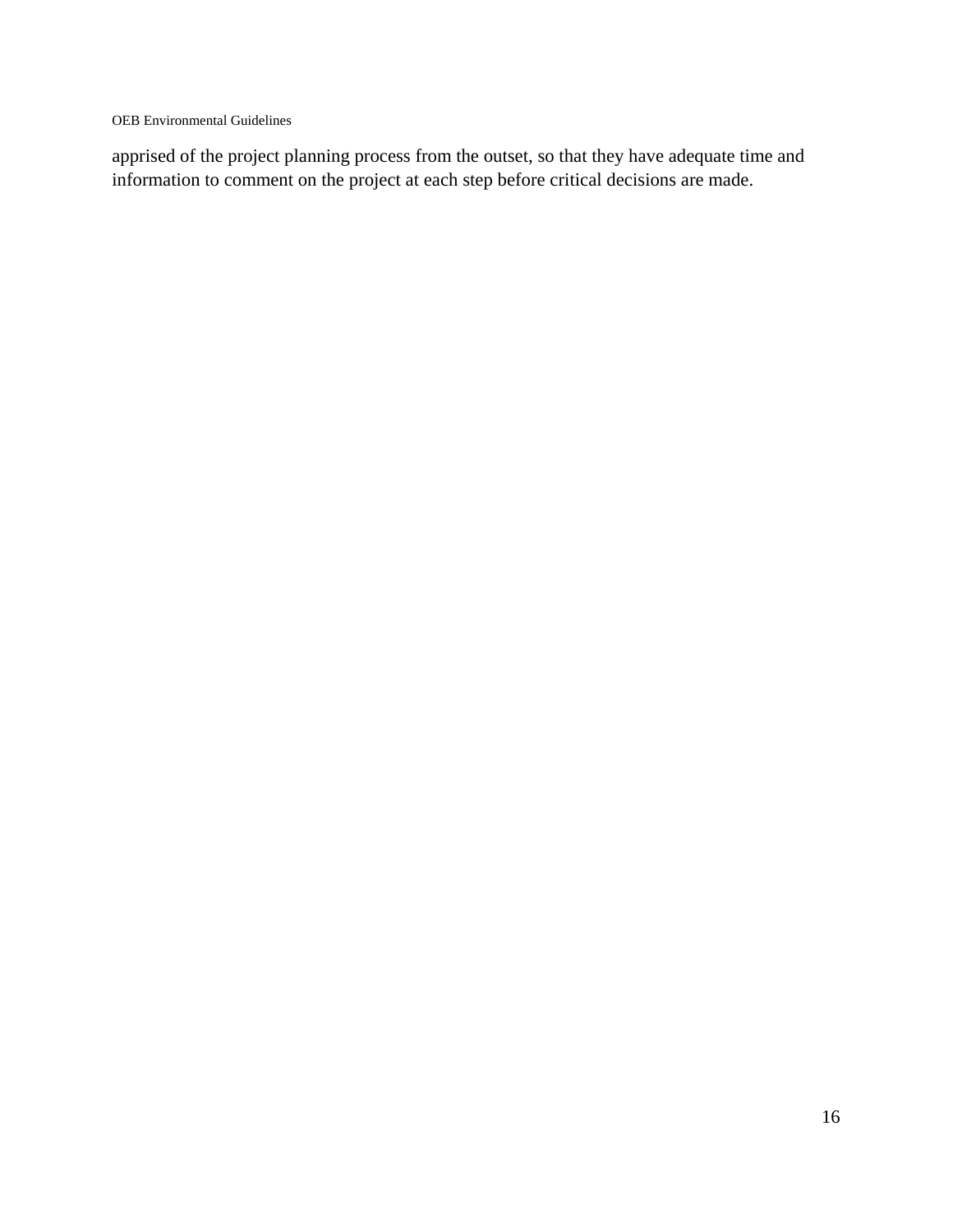# **Chapter 3. PUBLIC CONSULTATION**

### 3.1 AGENCY CONSULTATION

The purpose of agency consultation is to inform and receive input from all government agencies with jurisdiction in the study area. This may include federal, municipal and other provincial agencies, in addition to those participating on the OPCC. The appropriate agency technical representative should be notified in writing of the commencement of the environmental study and the consultation process being followed.

Applicants are strongly encouraged to circulate relevant sections of the draft ER to the appropriate agency field contact for comment, prior to submitting the final draft ER to the OPCC for review. This will help to minimize fundamental concerns being raised at a late stage in the process. A record of agency comments received, the applicant's response, and a description of any issues which remain outstanding, should be summarized in a matrix format and incorporated into the report on the public consultation process accompanying the ER. Wherever practical, outstanding issues should be settled prior to finalization of the ER. The Board expects that applicants will extend all reasonable efforts to resolve the OPCC outstanding issues within the 42 day review time and no later than the day the hearing starts.

### 3.2 AFFECTED PARTIES

Landowners, whose property will be encroached upon by pipeline, station or well drilling construction, are directly affected by the disturbances created by construction, operation and maintenance of pipelines and related facilities. Consequently, their involvement in the planning of the route or site on their property is essential. Such persons are referred to as "directly affected landowners".

Other landowners whose property lies adjacent to, or close to a proposed pipeline or designated gas storage area, may be affected by proposed construction activities due to noise, dust, and impediment to traffic flows, or the operation of a nearby facility such as a compressor station. In addition, there may be landowners who are restricted from building structures in proximity to certain facilities. Since the intent of the Guidelines is to encourage consultation, these landowners should also be involved in the planning of the route or site adjacent to their property. Such landowners will be referred to as "indirectly affected landowners". The identification of indirectly affected landowners is particularly important in urban settings, where population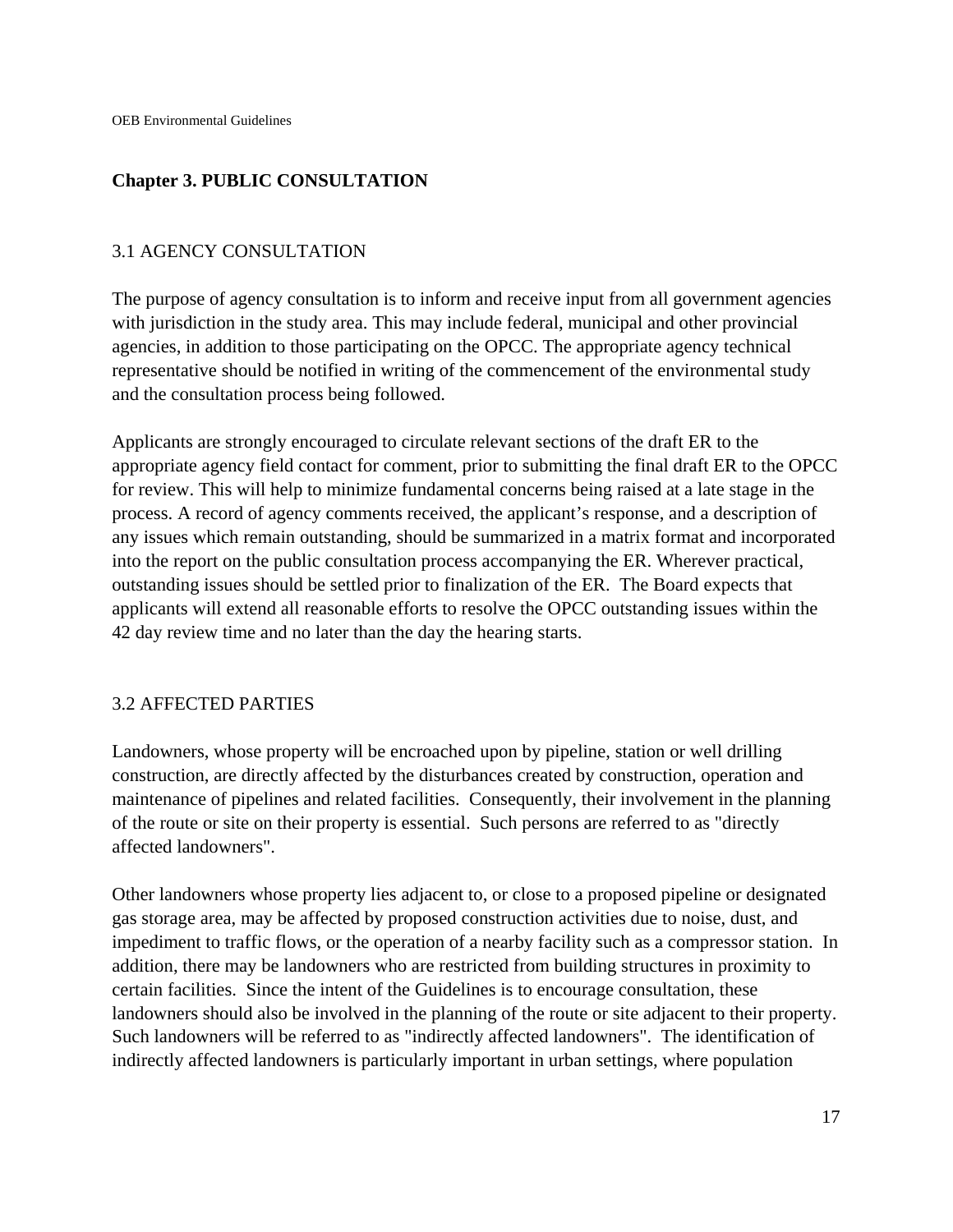$\overline{a}$ 

densities may be high and a large number of persons could potentially be affected by a facilities project.

Where possible, tenants should be identified and treated in the same manner as either directly affected or indirectly affected landowners, depending upon the location of the property they rent. This should include proprietors of commercial properties and residents in home rental units in areas that may experience construction disturbance.

In areas involving Crown Land, forms of tenure such as trapline licenses, Sustainable Forestry Licenses and permits or leases for commercial uses such as tourism camps, should be noted. For the purposes of these Guidelines, affected tenured persons have the same status as affected landowners. In the Guidelines, references to "landowners" are always meant to include tenured persons where applicable.

# 3.3 ABORIGINAL PEOPLES CONSULTATION

For the purpose of these Guidelines, and according to section 35(2) of the Constitution Act, 1982, Aboriginal Peoples are defined as to include the Indian, Inuit and Métis1 peoples. The proposed projects may potentially affect existing or asserted Aboriginal or treaty rights, as well as Métis' Traditional Harvesting Territories, cultural heritage and traditional activities. Therefore, it is important that the proponent determine, at the very onset of planning, if there is a potential that these parties are affected. The prospective applicants are expected to initiate consultation with any potentially affected Aboriginal Peoples, early in the planning process. The prospective applicants are expected to continue and maintain this communication, until the preferred alternative is selected and the Environmental Report is completed. It is recommended that the prospective applicant keep a record of communication and consultation and file it as prefiled evidence, together with other materials documenting agency and general consultation conducted during the planning of the project.

The first step is to identify all potentially affected Aboriginal Peoples' groups that will be contacted in respect of the proposed project. It is expected that the prospective applicants gather

<sup>1</sup> There is one Métis People however there are many diverse and distinctive Métis communities in Canada.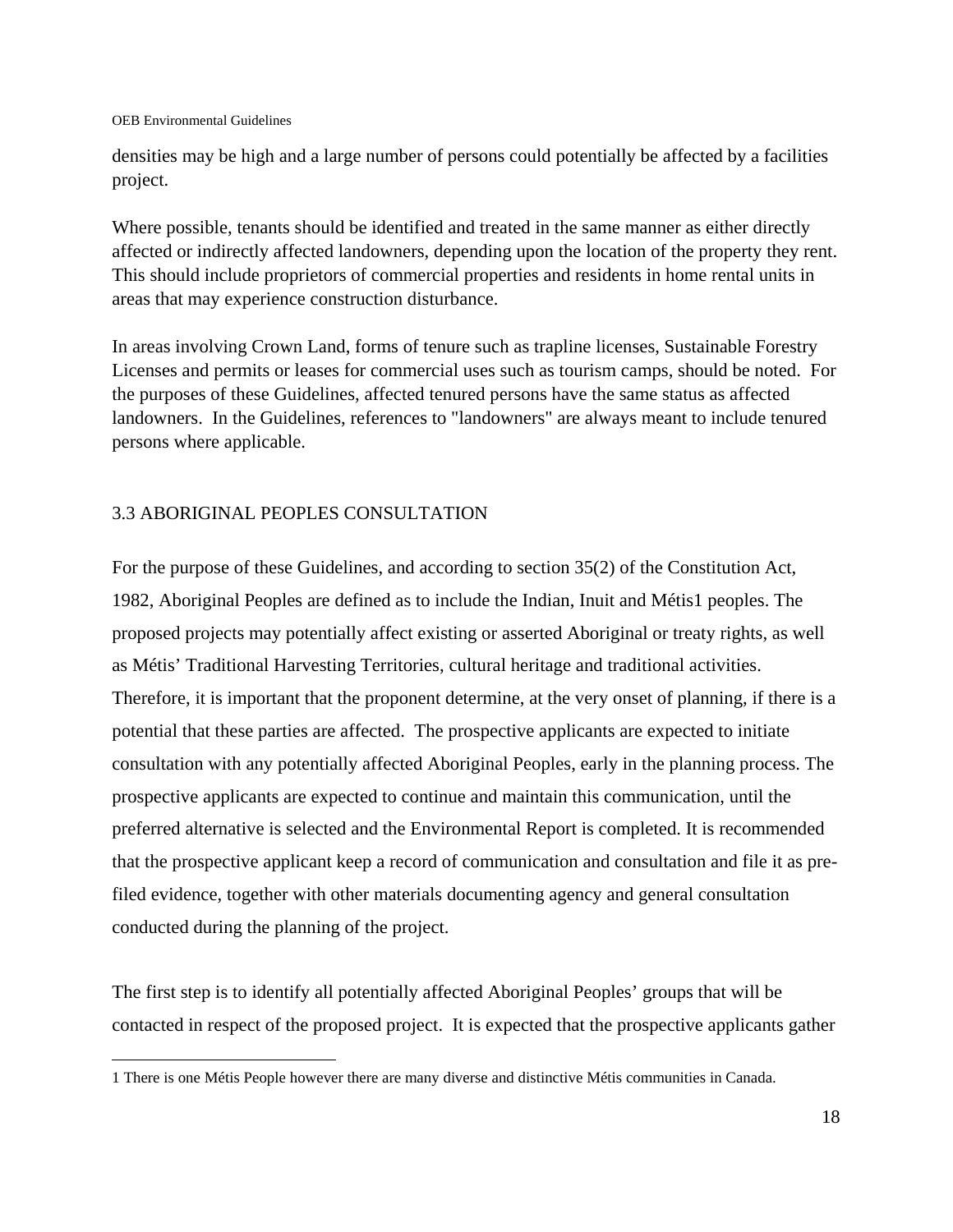$\overline{a}$ 

information such as Traditional Harvesting Territories, significant portage routes, trapping lines and other areas of concern identified through Métis Traditional Ecological Knowledge Studies or other information sources2, First Nations treaty rights, any filed and outstanding claims or litigation concerning Aboriginal treaty rights, treaty land entitlement or Aboriginal title or rights.

The information gathered and recorded in the ER on Aboriginal consultation should include the following:

i) how the Aboriginal Peoples' groups were identified;

ii) when contact was first initiated;

iii) the individuals within the groups who were contacted, and their position in or representative role for the group;

iv) a listing, including the dates, of any phone calls, meetings and other means that may have been used, to provide information about the project and hear any interests or concerns of Aboriginal Peoples with respect to the project;

v) written documentation of the notes or minutes, that may have been taken at meetings or from phone calls, or letters received from, or sent to Aboriginal Peoples; and vi) a description of the issues or concerns, that have been raised by Aboriginal Peoples in respect of the project and, where applicable, how those issues or concerns will be mitigated or accommodated.

<sup>2</sup> The recommended starting point for the information gathering on Métis Nation of Ontario ("MNO") is contact with the Lands, Resource and Consultation Office of the MNO in Toronto.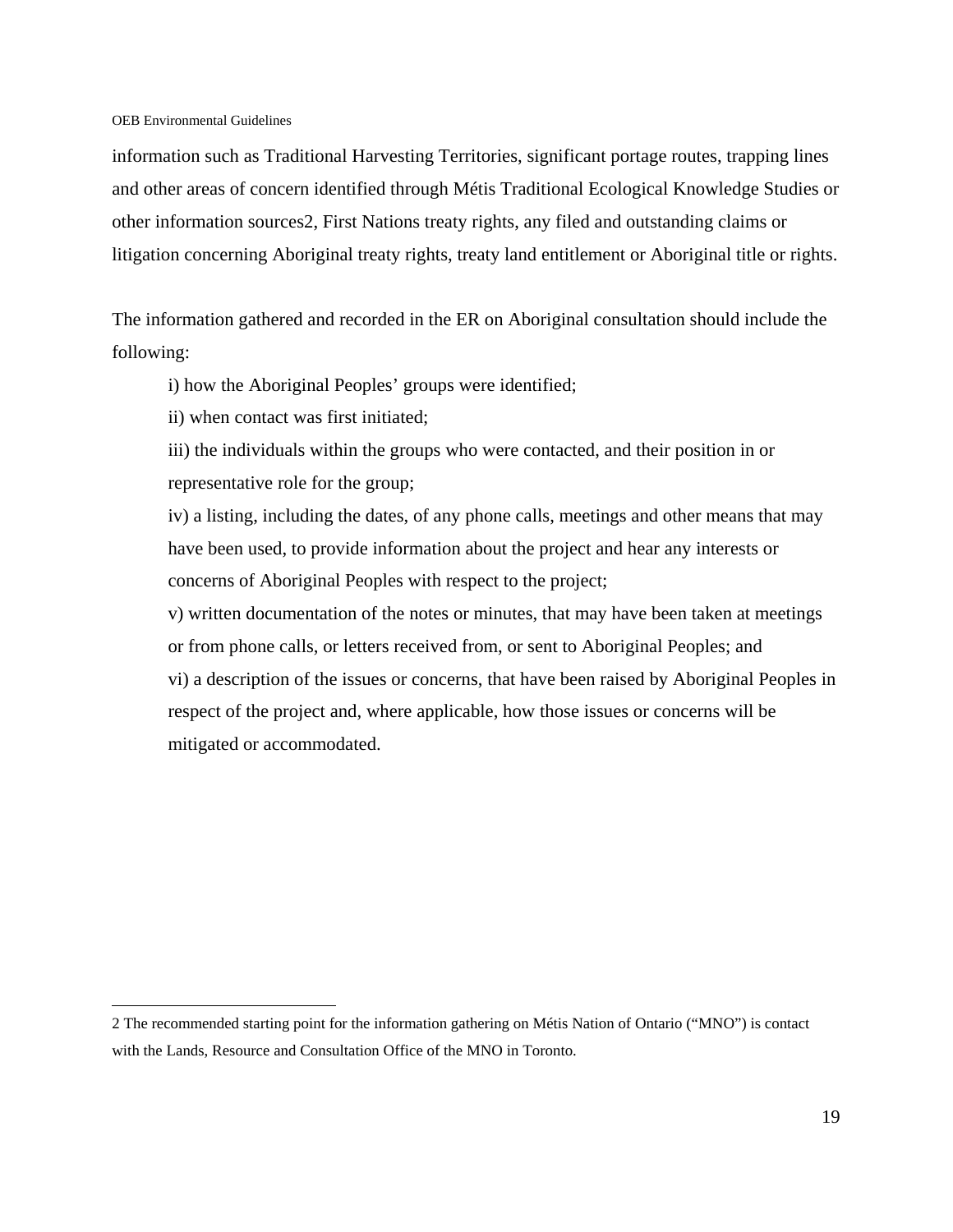# 3.4 GENERAL PUBLIC CONSULTATIONS

Soliciting input from the general public is an important component of the route or site selection process. It provides the opportunity for people to become involved in a meaningful way, in influencing decisions on matters which affect them. The applicant is encouraged to consult with interested parties during all stages of the development of the ER where practical, in order to obtain input before decisions are made.

The goal of the public consultation process should be to solicit input from the public, to help the applicant improve public understanding, identify and address issues and provide the public an opportunity to provide meaningful input into the planning process. The applicant's public consultation program should:

- (a) identify those who may be affected and inform those parties of the nature of the undertaking and how they may be affected;
- (b) allow the public to know where, when and how they can be involved in advance of the project; and
- (c) identify how public input is to be taken into account in the planning process and in any decisions made in the course of the process.

The applicant should carry out local public consultation regarding routing and siting decisions, as well as mitigation and monitoring measures for the preferred route or site, once it is chosen.

### *3.4.1 Public Meetings*

Consultation meetings (e.g. seminars, workshops or "open houses") should be held. Efforts should be made after each meeting, to resolve outstanding issues, by holding individual or group meetings as required. The number and frequency of meetings depends on the environmental issues or concerns encountered on the project.

The initial public meeting should take place before choosing the preferred alternative, in order to present a map showing preliminary location alternatives, and to discuss and explain the applicant's planning and approval processes and the role of the public. The meeting should be designed to obtain input on: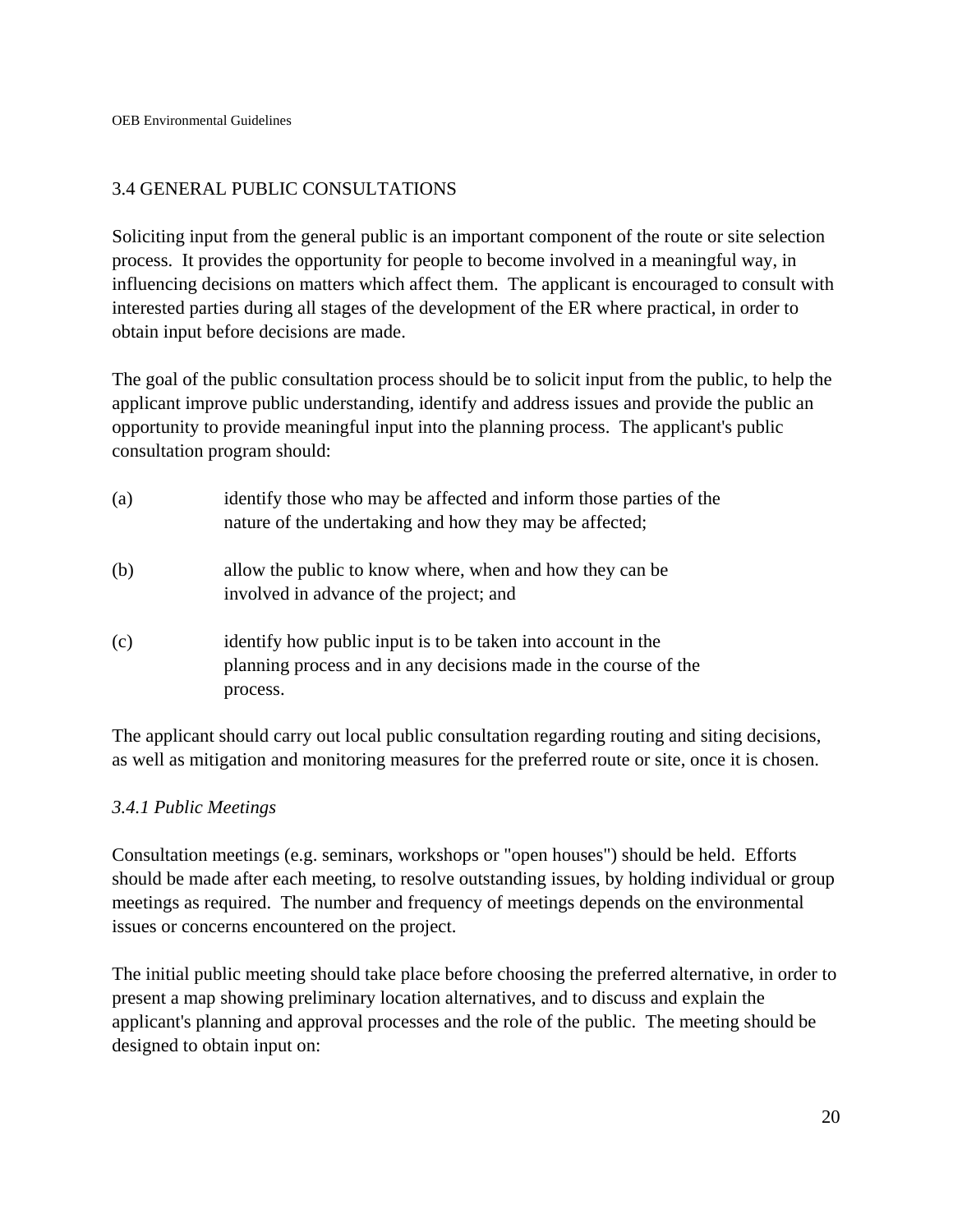| (a) | the study area, including relevant information on the communities and the<br>significant environmental features within them (see Section 4.2.1);                           |
|-----|----------------------------------------------------------------------------------------------------------------------------------------------------------------------------|
| (b) | the proposed preliminary route or site alternatives;                                                                                                                       |
| (c) | other potential alternatives;                                                                                                                                              |
| (d) | proposed constraints and other criteria to be used to evaluate alternative route or<br>sites, their rationale and the relative importance that should be attached to them; |
| (e) | the evaluation of the net impacts of the preliminary alternatives; and                                                                                                     |

(f) additional consultation planned and required.

A second public meeting may be held after the preferred route or site has been chosen, to discuss the evaluation of the alternatives and to explain how public input was used in the planning process to influence decisions.

The meeting should include discussion on:

| (a) | public consultation to date; |
|-----|------------------------------|
|-----|------------------------------|

- (b) the criteria and the method(s) used to evaluate the alternatives and select the preferred one(s);
- (c) potential impacts of the preferred alternative(s), suggested mitigation measures and the resultant net effects; and
- (d) the need for additional consultation.

Depending on the level of stakeholder interest, the consultation suggested for the second meeting may not be needed, until the impact mitigation program is developed as part of the ER. In either case, there should be a consultation prior to finalizing the ER. It should cover the items listed for the second meeting, as well as obtain input on the proposed mitigation and monitoring plans and suggested modifications, if any.

General notices in local newspapers may be used to inform the public of each of the general meetings. Landowners, whose property may be encroached upon in one or more of the identified alternatives, should receive notice of all meetings. Direct notification should also be provided to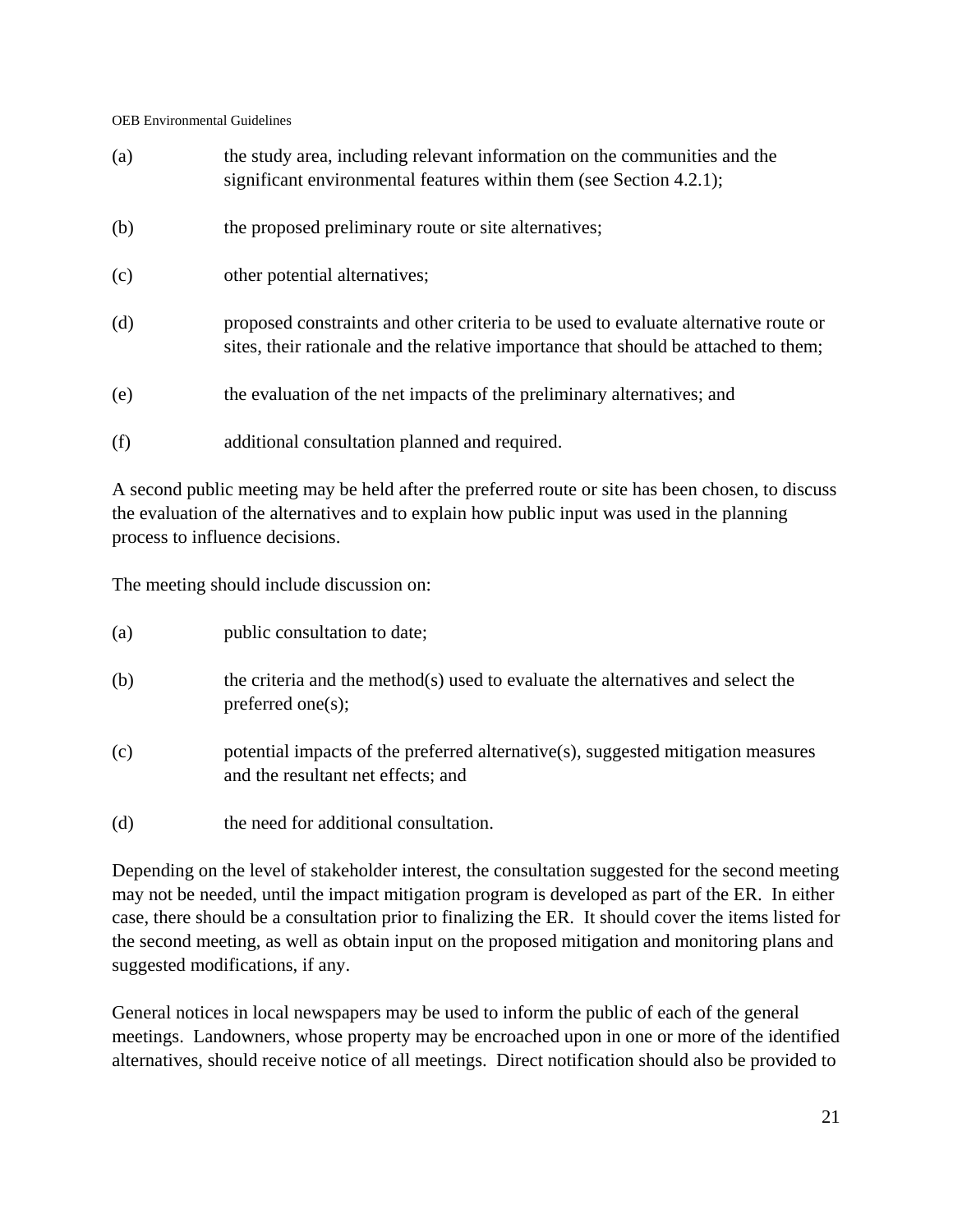any indirectly affected landowners, whose property has been identified as being within a zone of impact, resulting from pipeline construction or operation.

An appendix of the ER should summarize the concerns of all interested parties that have been identified through the consultation process. The appendix should document the date, time and place of each meeting, the concerns that were raised, how they were addressed, why that approach was taken and describe and explain any concerns left unresolved. A matrix, which summarizes this information, is also needed. Individual participants should be advised directly of how their comments were addressed and documentation of this consultation should be provided in the ER.

Once the ER has been completed and is under review by the OPCC and other interested parties, the applicant should remain in contact with members of the OPCC, local government representatives, landowners and other potential intervenors, to try to resolve any outstanding problems.

### *3.4.2 Landowner Interviews*

Landowner interviews are another recommended method of public consultation. Interviews with landowners are a source of information that should be used to "fine-tune" the preferred route or site selection. At the interview, the landowner is shown a map of the proposed route or site on the property and a proposed construction schedule. Directly affected landowners should have an opportunity to discuss route or site alternatives on their property. Existing features or planned modifications to their property may warrant deviation from the originally identified preferred route or site. Any changes in the preferred location resulting from landowner interviews, as well as the rationale for the changes, should be described in the ER.

Landowner interviews should address:

| (a) | existing and planned features (e.g. wells, buildings, subsurface drainage tiles,<br>cropping systems, special agricultural enterprises, woodlot management plans); |
|-----|--------------------------------------------------------------------------------------------------------------------------------------------------------------------|
| (b) | environmental features, including features of cultural heritage value;                                                                                             |
| (c) | siting or routing preference, including mitigation and monitoring measures;                                                                                        |
| (d) | potential temporary or permanent access to the easement;                                                                                                           |
| (e) | concerns regarding previous pipeline or station construction;                                                                                                      |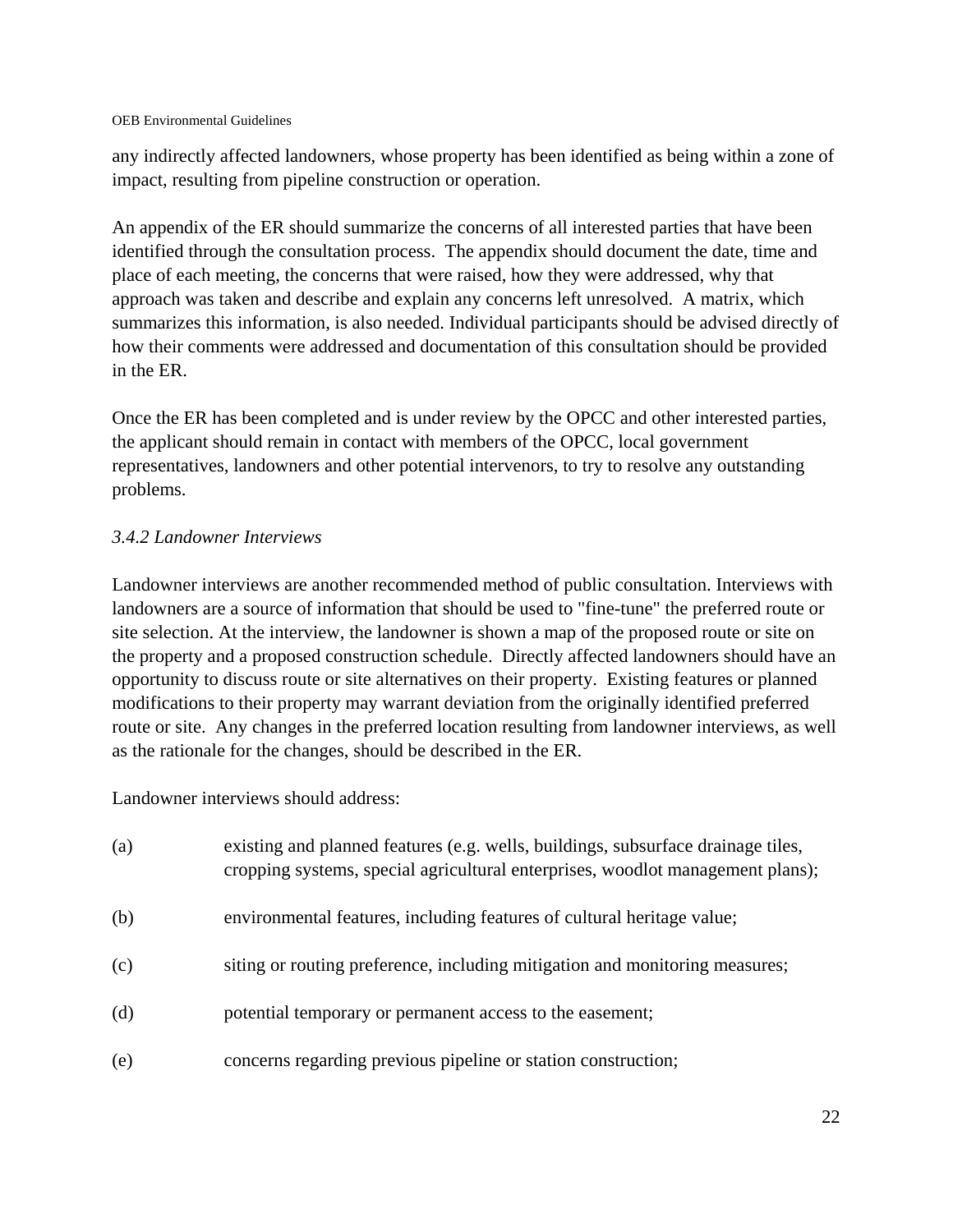- (f) current farm or business operations, including conservation practices;
- (g) the number of occupants and any particular sensitivities those occupants may have to construction impacts, such as noise and dust; and,
- (h) any potential restrictions on the location of planned buildings or structures.

It is not expected that a proponent will conduct interviews with all indirectly affected landowners, but once identified, they should be invited to all public meetings and otherwise be involved in the preparation of the Environmental Report to a similar extent, as directly affected landowners.

If the application is approved by the Board, a construction schedule should be given to all the directly affected landowners, before the commencement of construction on their property.

### 3.5 PUBLIC PARTICIPATION AT THE HEARING

After an application is filed, the Board will issue a Notice of Application and direct the applicant on service and publication. The Notice of Application sets the timeline and explains how to become a registered intervenor, an observer or to comment in the Board's proceeding. The Board's web site and Board's *Rules of Practice and Procedure* describe in more detail how parties can participate in the proceedings.

 Intervenors may be eligible to recover their cost of participating in the proceedings. The Board determines cost eligibility and amounts. The Board *Rules of Practice and Procedure* and *Direction on Cost Awards* describe cost powers, claims, and assessment guidelines.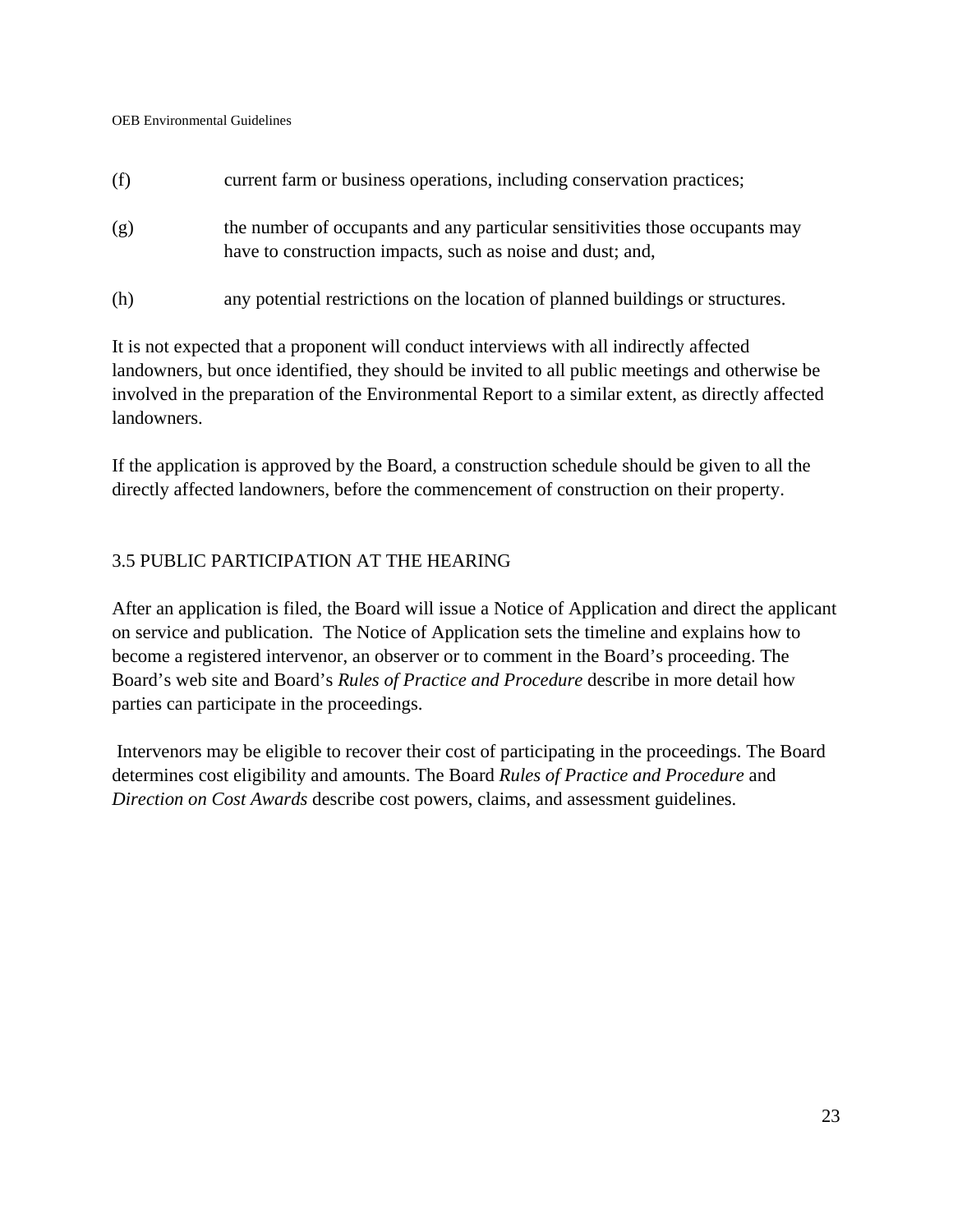### **CHAPTER 4: ROUTE OR SITE SELECTION**

This section of the Guidelines describes the route or site selection requirements including:

- Project description;
- Mapping and description of environment;
- Impact identification and assessment.

# 4.1 PROJECT DESCRIPTION

In order to properly identify and assess the impacts resulting from a proposed project, a complete description of the project is required. The ER should include a description of:

- (a) the nature, location, size and length of the proposed facilities and any ancillary facilities such as access roads, sewer, power and water lines;
- (b) the nature, location and duration of all related construction activities, including typical equipment used and noise ratings;
- (c) all related land requirements, whether public or private;
- (d) the best available estimate of the construction schedule and the required construction and operational workforce; and
- (e) an indication of the facility appearance and typical operating noise ratings.

### 4.2 MAPPING AND DESCRIPTION OF ENVIRONMENT

This section includes guidelines for:

- Study area delineation and description;
- Alternatives evaluation:
- Preferred route or site description and considerations.

### *4.2.1 Study Area*

The Environmental Report must include a written description of environmental features within the study area that affect the identification and evaluation of alternatives. General background information which is not relevant to alternative's evaluation, should not be included in this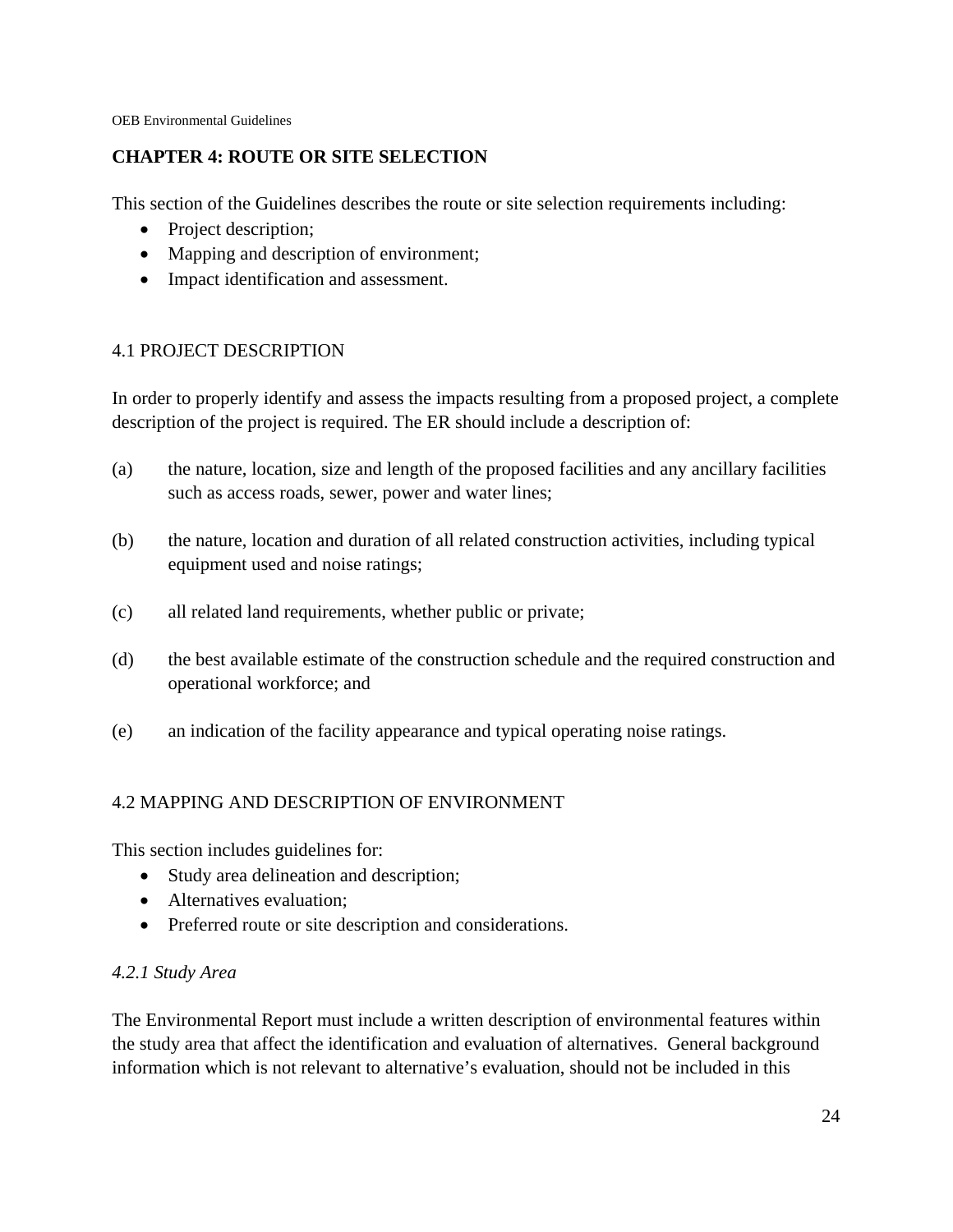description. The constraints and alternatives should be described and mapped to a scale of 1:25,000, except for Northern Ontario, where the standard mapping scale 1:50,000 would be appropriate. Northern Ontario is a part of the province of Ontario, which lies north of Lake Huron (including Georgian Bay), the French River and Lake Nipissing.

The level of detail of the information will vary with the study area, its sensitivity, and the type of features found within it. For example, when it is possible to generate an acceptable range of alternatives to be constructed entirely within a road allowance, the description of features may be limited to features which are affected by the proposed route. A more comprehensive inventory may not be required.

In determining the environment to be described, and in identifying and assessing impacts, it should be recognized that the study area used to identify and assess impacts on natural environment, may not always coincide with the study area applicable to the social components of the environment. Social impacts may affect people beyond the immediate area of a pipeline easement. For example, traffic disruptions during construction may affect many travelers or commuters through the affected area; or the economic benefits associated with a project may be felt throughout an entire region, depending upon where the workforce lives. There may also be impacts to natural features that are outside the area being examined for social impacts. For example, a stream crossing may have an effect downstream of the immediate construction or on other watercourses within the watershed.

In general, a social profile of the study area should include an inventory of the existing and historical land uses, a characterization of relevant demographics, a description of the economic base and key commercial activities and community and social services which may be affected by the project. In this sense, profiling sets the limits for the subsequent stages of the analysis.

The study area boundaries should be established, to ensure that all reasonable alternatives and their impacts can be evaluated. In setting the boundaries, it is important to consider the impact type and the zone of impact.

### *4.2.2 Alternatives Evaluation*

A wide range of evaluation methods can be used to evaluate a set of alternatives. Evaluation methods with explicit decision rules are expected. Whatever method is used, the Environmental Report should explain the rationale for the method chosen, how it was applied, the assumptions made, the uncertainty surrounding the conclusions reached, and the steps taken to minimize and understand that uncertainty.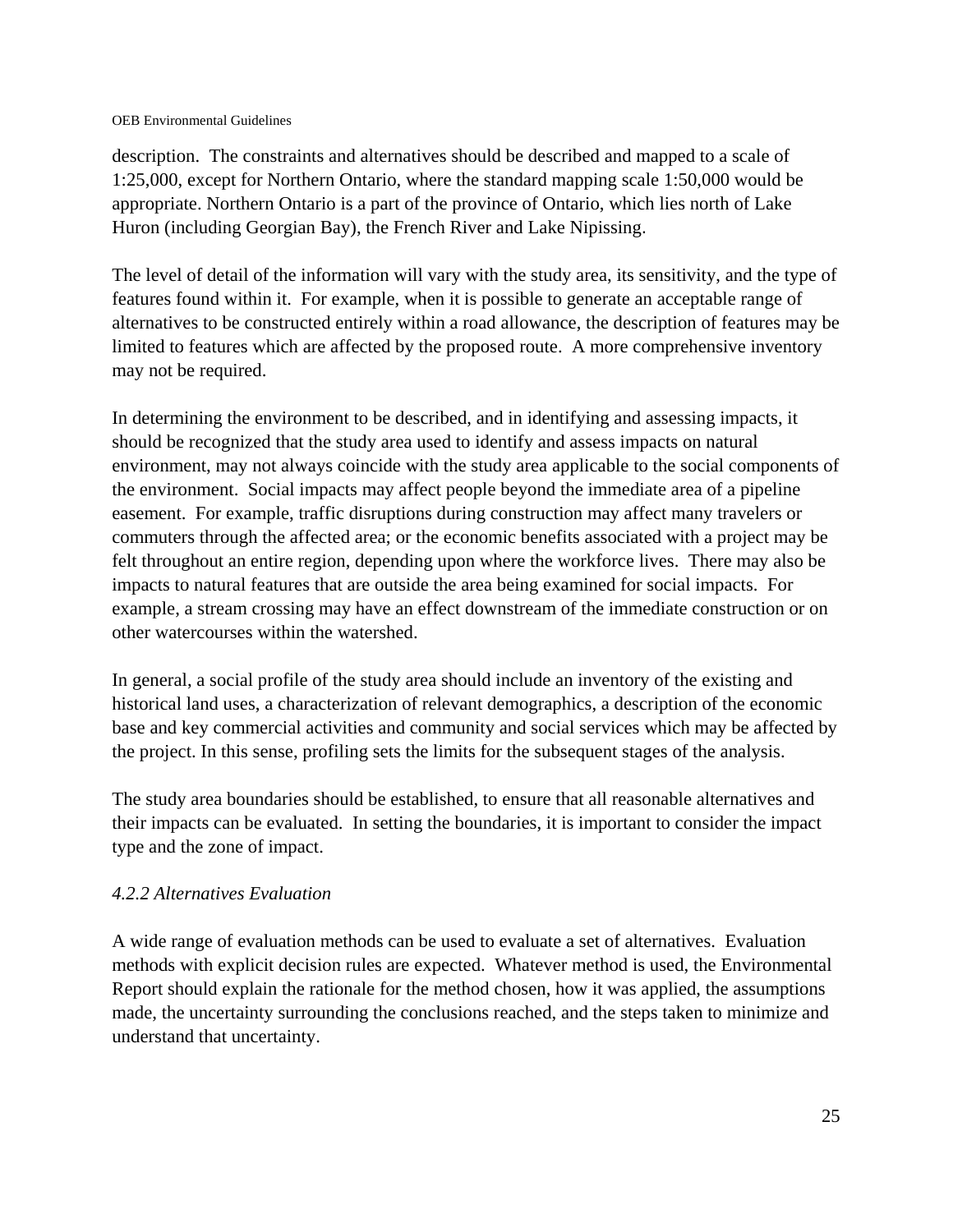The evaluation method and its application should be transparent. This means that the steps in the process of narrowing down alternatives can be easily traced and the process and its results can be replicated. The documentation of the process in the ER should provide this transparency.

The evaluation of alternatives should involve a discussion of the relative advantages and disadvantages of each alternative. It should explain the trade-offs that were made and provide the reasons why the preferred alternative was chosen over the other alternatives. The rationale provided in the ER for the routing or siting should be evident.

Where construction of a section of pipeline or station may determine the location of future facilities, an evaluation of the system should be undertaken, before the location of a single facility is determined. The information required and its level of detail should be determined on a case by case basis.

# *4.2.3 Route or Site Description*

The ER must include maps or recent air photo mosaics, which illustrate in greater detail the environmental setting of the preferred pipeline route or facility sites. Large-diameter, high-pressure pipelines crossing private lands, should be shown at a scale of 1:10,000 or larger. A larger scale map, photo mosaic or site construction plan in environmentally sensitive areas, should also be prepared.

In some cases, a description of certain environmental features may be unnecessary. For example, a detailed soil survey data may not be required, if the site is in a road allowance and has been previously disturbed.

In addition to the proposed general route or site location and alternatives considered, the list below provides those features and resources which may need to be identified on the maps or photo mosaics, if they are traversed by, or are adjacent to, the preferred route or site:

- (a) existing and proposed compressor, pump, valve and metering stations;
- (b) prime agricultural land and agricultural land use such as croplands (e.g. corn, soybeans, hay), specialty crops (e.g. orchards, vineyards, vegetables), pasture, grazing land, sugar bushes; tile drained land or other environmental improvements;
- (c) farm enterprises/buildings (e.g. greenhouses, livestock facilities such as beef feedlots, dairy farms, poultry barns);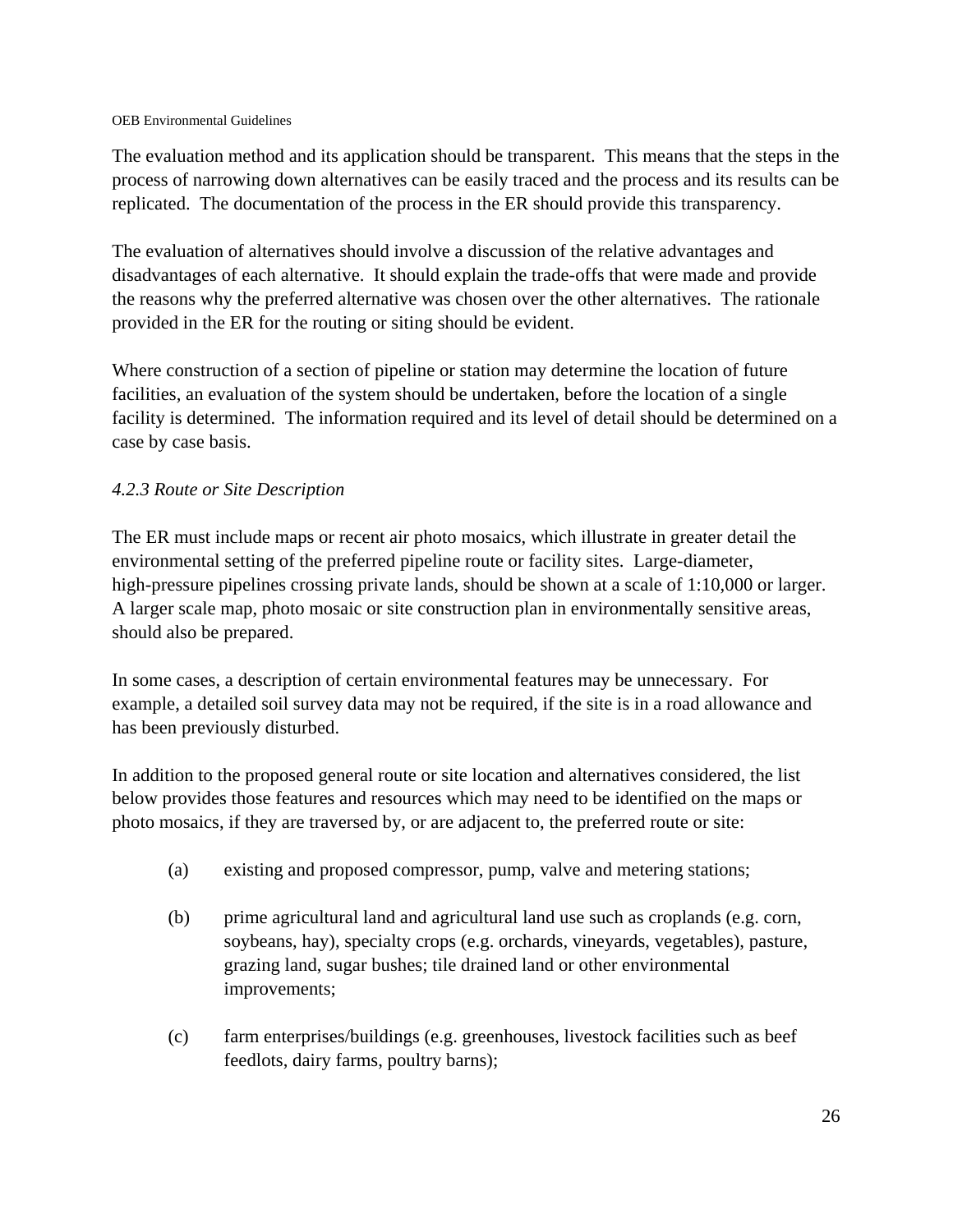- (d) sensitive landforms and geological features including any mineral deposits, mines and mining claims, identified aggregate resources, oil and gas pools and wells or fields, abandoned oil and gas wells, and current or abandoned mining dumpsites;
- (e) reservoirs, watercourses, (permanent and intermittent streams and rivers) water bodies (ponds, lakes), direction of flow, recharge areas, wetlands, water table (identify sections that may be affected by groundwater seeps), intake and discharge points of water for municipal and private water supplies, location of water crossings, water wells, storm drainage, subsurface tile and municipal drains;
- (f) cultural heritage resources such as cemeteries, registered archeological sites and other resources identified in accordance with current provincial heritage policy;
- (g) topographic information outlining surface contours, geographical distribution of wetland resources, floodplains, organic soils and areas known to be subject to physical hazards such as landslides, mudflows, areas of erosion and slope instability;
- (h) forest resources such as woodlots, sugar bushes, shelter and other protection belts, seed production stands either publicly or privately managed;
- (i) habitat of rare, threatened or endangered plant, fish, wildlife species;
- (j) nationally, provincially, regionally or locally significant floral and faunal areas and other significant wildlife habitat such as deer/moose concentration areas;
- (k) proposed, operating and non-operating landfills;
- (l) potential blasting areas, including water crossings;
- (m) occupied and vacant buildings adjacent to the ROW, which may be affected by construction activities;
- (n) industries (existing or historic) which may have caused contaminated soils along the ROW or contaminated sediments at water crossings;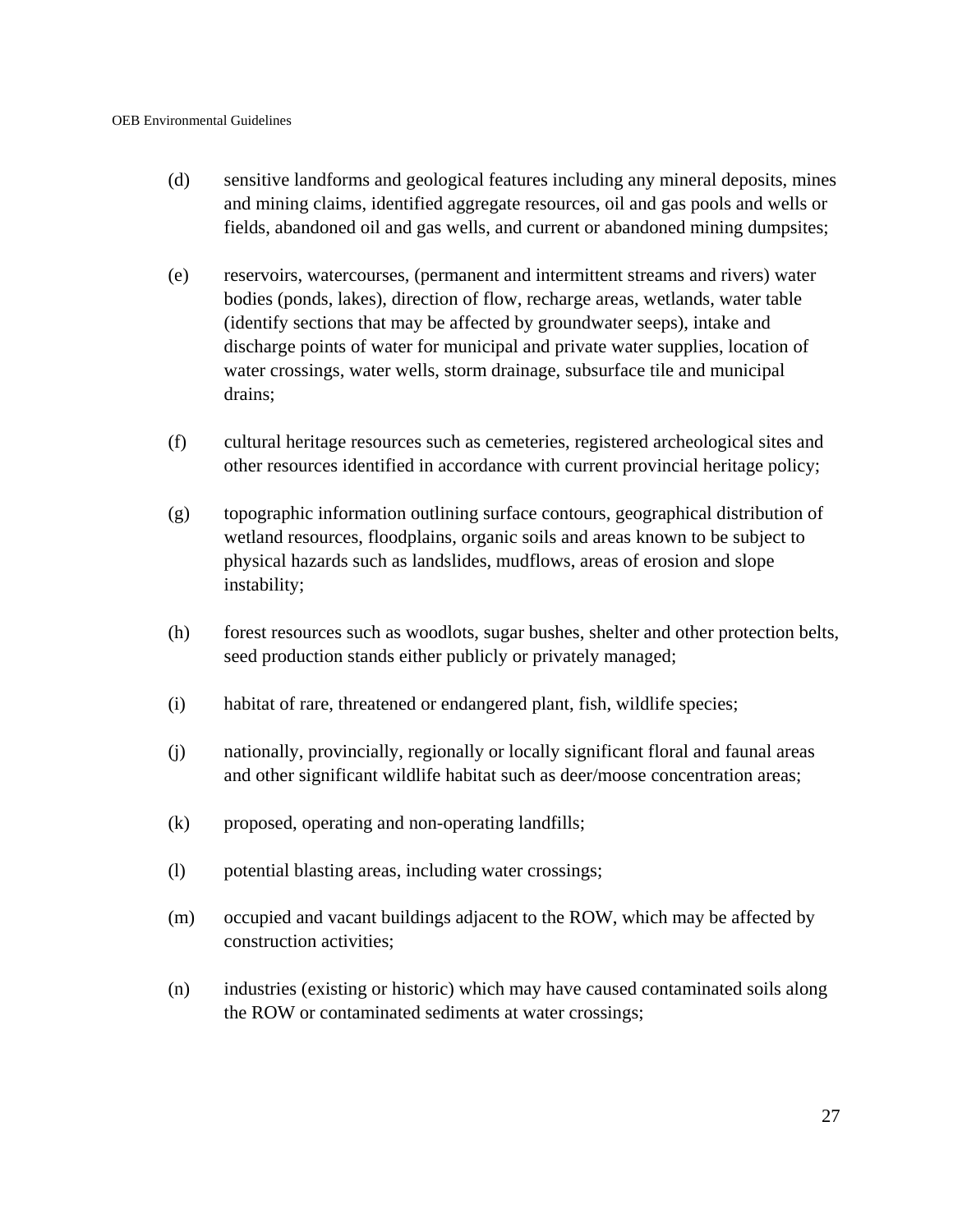- (o) for large stream crossings, by other than horizontal directional drilling method, the contour of stream bed and channel (for recreation of configuration during restoration);
- (p) existing and planned linear facilities such as roads, rights-of-way and blind lines;
- (q) existing land uses and land use designations, as set out in municipally adopted and/or provincially approved official plans and zoning bylaws, including registered plans and plan applications;
- (r) fish habitat, as defined by Fisheries Act, including spawning grounds and nursery, rearing, food supply and migration areas;
- (s) Provincial Parks and Ontario Natural Heritage areas; and
- (t) Crown land existing land use designations (i.e. based on "Crown Land Use Policy Atlas" maintained by the MNR.

The decision on the type of background information to collect should be based on the biophysical characteristics, as well as the socio-economic make-up of the area likely to be affected. The description of the socio-economic environment should include the existing and expected social conditions and any anticipated changes in the area likely to be affected by the alternative route or site.

### 4.3 IMPACT IDENTIFICATION AND ASSESSMENT

### *4.3.1 Introduction*

The impacts to be assessed for each comparison of alternatives include impacts on the natural, built, social, cultural, and economic components of the environment. There are also interrelationships among these components, which must be taken into account. For example, where an impact on the natural environment in a recreational area is identified, the effect on the people who use that recreational area must also be identified and addressed. Also, cumulative effects that may result from the interaction between the effects of the proposed project and the effects of other developments already in place or planned within or near the study area, are expected to be addressed.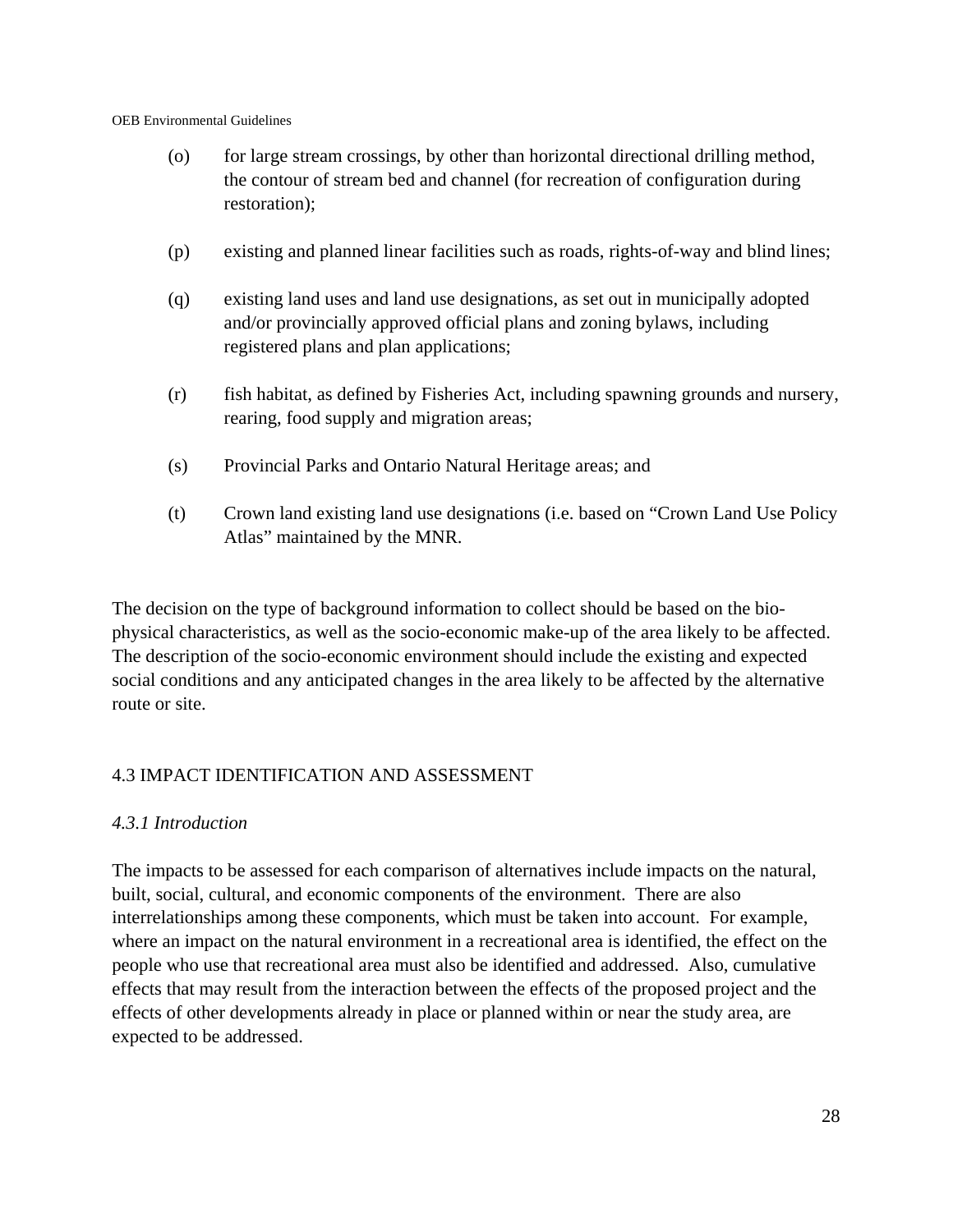Both positive and negative potential impacts of each alternative must be identified and analyzed, based on an assessment of impacts during construction and the operation of the facilities. Then, all reasonable mitigation and enhancement measures for each potential impact should be described. The analysis concludes with an assessment of the net impacts that remain after the mitigation/enhancement measures have been applied. The level of detail in the information on impacts at this stage will likely be lower than the level recommended in Chapter 5 for the impact management plans, but should be sufficient to provide a consistent basis for comparison and evaluation.

Impact prediction is a two stage process: predicting the effect and then predicting the resultant impact. For example, a high noise level near a pipeline construction site is an effect of construction, while the impact of that noise may be the discomfort of nearby residents. All reasonable efforts should be extended to carry out both stages of impact predictions. When it is not possible to carry out the second, an explanation should be provided.

All reasonable efforts should be made to quantify effects and impacts (e.g. distances, number and duration of occurrences, noise levels, traffic volumes, dust concentrations). At minimum, effects and impacts which can be readily measured should be quantified. Where direct measurement is not reasonable, indicators such as high, medium and low should be used. Where indicators are inappropriate, the analysis should be qualitative and based on consistent descriptions of the expected effects and impacts. The ER should describe how effects and impacts were quantified and the rationale for any indicators and qualitative descriptions used.

All relevant environmental and social impacts resulting from the construction and operation of the project should be described. Relevance may be determined by the significance of the impact, as well as its likelihood. Criteria for determining significance may include: magnitude, geographical extent, duration and frequency, reversibility, level of public concern and ecological context. Criteria for determining likelihood may include the probability of occurrence and the uncertainty in the prediction.

The scope of the analysis is expected to become more refined and site specific, as the planning process proceeds. Initially, the data may be based primarily on secondary sources. Once the alternatives have been identified, more detailed field studies and analyses allow for a more thorough comparison of impacts. The greatest level of detail is expected for the analysis of impacts on the preferred route or site. The data should be mapped to the extent possible.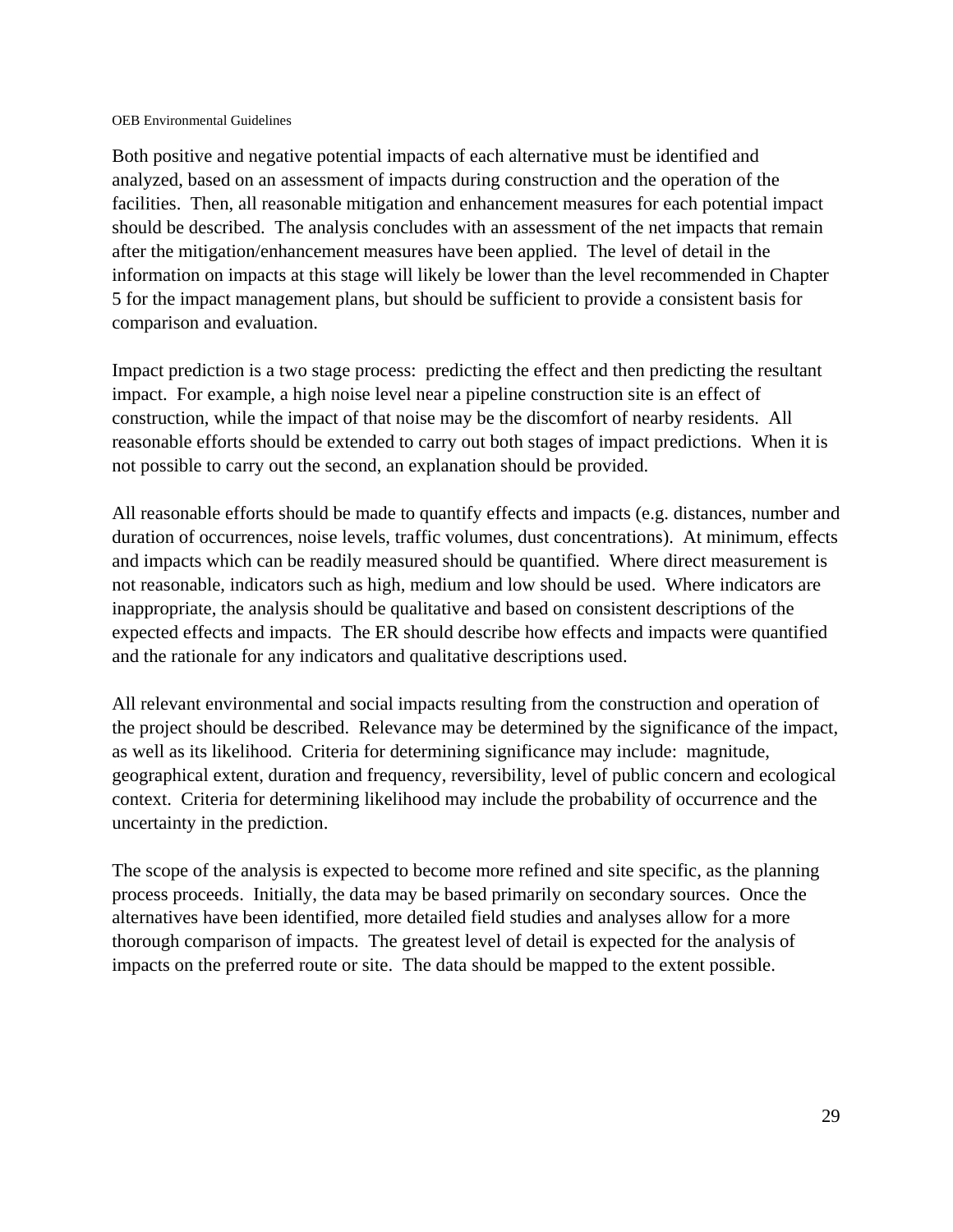$\overline{a}$ 

### *4.3.2 Land Use Planning and Policies*

The ER should describe the impacts of alternatives on land use planning. To identify provincial and municipal land use planning concerns and longer-term issues, the applicant should contact the MTO, MNR, and MMAH representatives on the OPCC, as well as county, regional and local municipal governments and Conservation Authorities. In this way, provincial and municipal land use planning concerns and longer-term land use issues which may affect routing will be identified.

The MTO should be contacted to identify any transportation policies or project plans that may restrict certain facilities from using road allowance along certain classes of highways, bridges and other structures. This information should be considered in the opportunities and constraints mapping. As with all corridor applications that involve encroachment or alteration of MTO land not proposed by MTO, the applicant is required to meet the environmental assessment requirements of MTO, which may include completing either the MTO Class EA process, MEA's Class EA process or another approved EA process to MTO's satisfaction. That requirement must be met to gain a permit. The onus is on the applicant to contact the MTO and get the direction on how to fulfil these requirements.

The MNR, represented by its Land Use and Environmental Planning Section, is a member of the OPCC. The MNR reviews the application and provides comments.

The *Planning Act* R.S.O. 1990, c. P. 13, defines general areas of provincial interest, which is the responsibility of the Minister of Municipal Affairs and Housing. The Minister, either alone or with another Minister(s), can issue specific policy statements which have been approved by Cabinet, on matters of provincial interest. The current Provincial Policy Statement was issued under Section 3 of the *Planning Act* and came into effect on March 1, 2005.3. The Policy Statement provides general principles for coordinated land use planning in Ontario.

The Board, as part of its approval process, is required to be consistent with the Provincial Policy Statement. It is advisable for applicants to include in the ER, a discussion of the relevance to the project of particular provincial policies, such as those on infrastructure, agriculture, mineral resources, natural, cultural heritage and archaeology. The MMAH should be contacted for advice on the statements which have been issued. The appropriate Ministry responsible for the technical substance of each statement can be contacted for assistance on the application of the statement to the project.

<sup>3</sup> The 2005 Provincial Policy Statement is currently under review in accordance with a 5-year review schedule.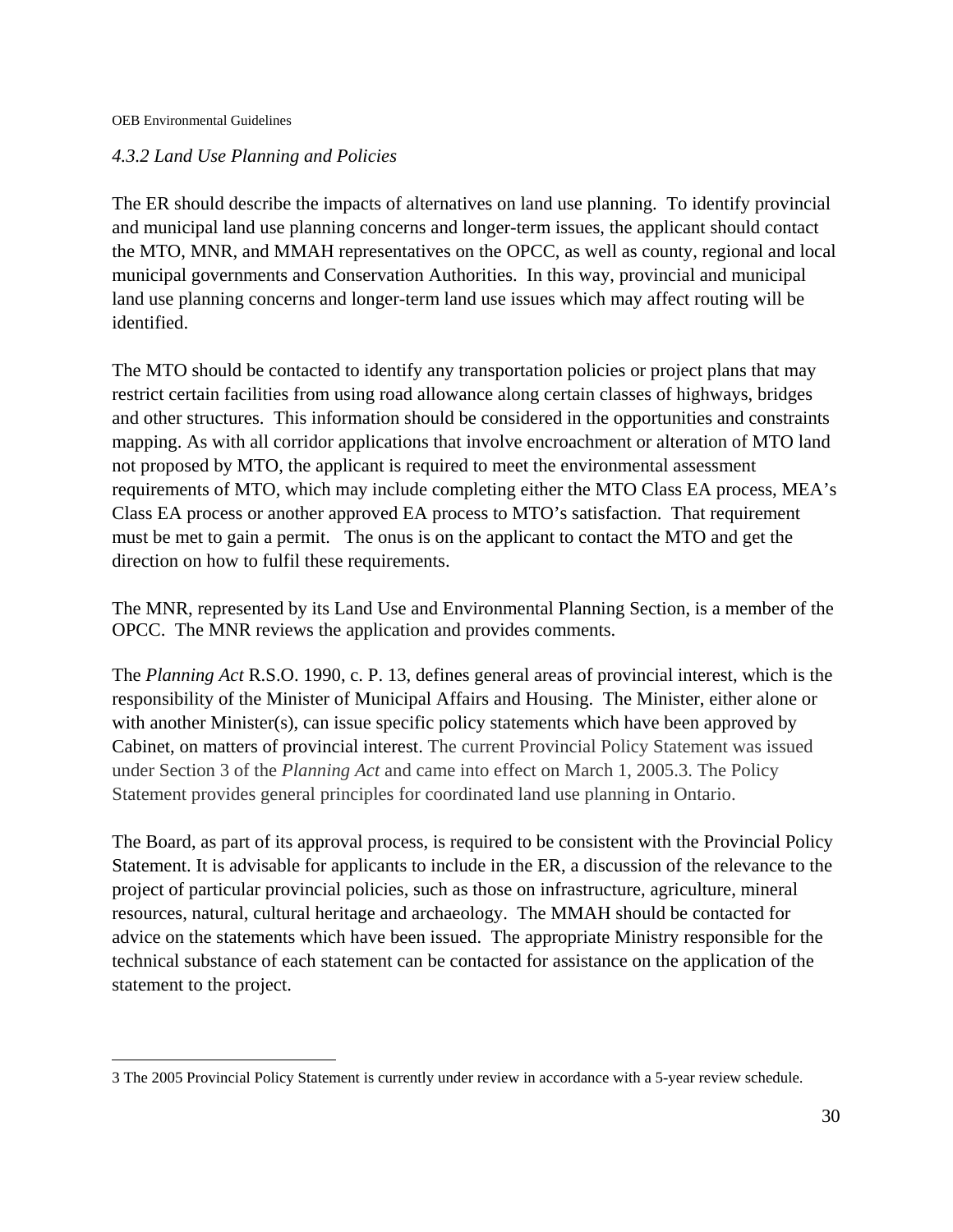The relevant municipal and regional official plan(s) should be reviewed with municipal planning and engineering authorities for proper interpretation of these documents. Areas approved for future development or other uses by the plan(s), may eliminate some alternatives. In Northern Ontario, there are official plans which apply to a planning area which cover more than one municipality and may include territory without municipal organization. Where unorganized territory is involved, the planning board acts as the municipal council for land use planning purposes. MNR should be contacted in unorganized territories and areas involving Crown land. Where pipeline facilities affect land in unorganized territory which is part of a planning area, the planning board should be contacted for advice and assistance.

Municipal zoning by-laws should be reviewed to identify those land uses which may have an impact on route or site selection. Also, the Planning Act gives the Minister of Municipal Affairs and Housing, the authority to impose zoning orders which are similar to zoning by-laws passed by municipal councils. Where there is an order in effect, pipeline applicants should give it the same consideration as a zoning by-law in the route or site selection process. The applicant should contact the local planning authority or the MMAH for information on the Minister's zoning orders.

The selection of alternatives may be limited by a plan of subdivision. Applicants should find out if alternatives are affected by a plan of subdivision, which has been submitted for approval. The MMAH has delegated subdivision plans approval authority to most regional/district municipalities, to some counties in southern Ontario, and to towns/cities that are not an administrative part of a county. The applicant should contact the MMAH to identify the subdivision approval authority within a study area.

A further limitation in route or site selection may be that the municipality is conducting a study to amend the official plan in the area of alternatives, the outcome of which, may affect one or more alternatives. Therefore, early contact with municipalities is encouraged.

Other examples of existing land use which may constrain route or site selection include: agricultural uses, utilities, waste disposal sites, transportation facilities, recreation areas, outdoor education areas, wildlife management areas, fish sanctuaries, parks and conservation areas, special protected areas such as prime agricultural lands, wetlands, designated Areas of Natural and Scientific Interest ("ANSI"), cemeteries, burial grounds, heritage sites, locally or provincially designated Environmentally Sensitive Areas ("ESA"), areas on the Oak Ridges Moraine or Niagara Escarpment, occupied and vacant buildings, land tenure, ownership and unregistered forms of tenure (e.g. land use permits).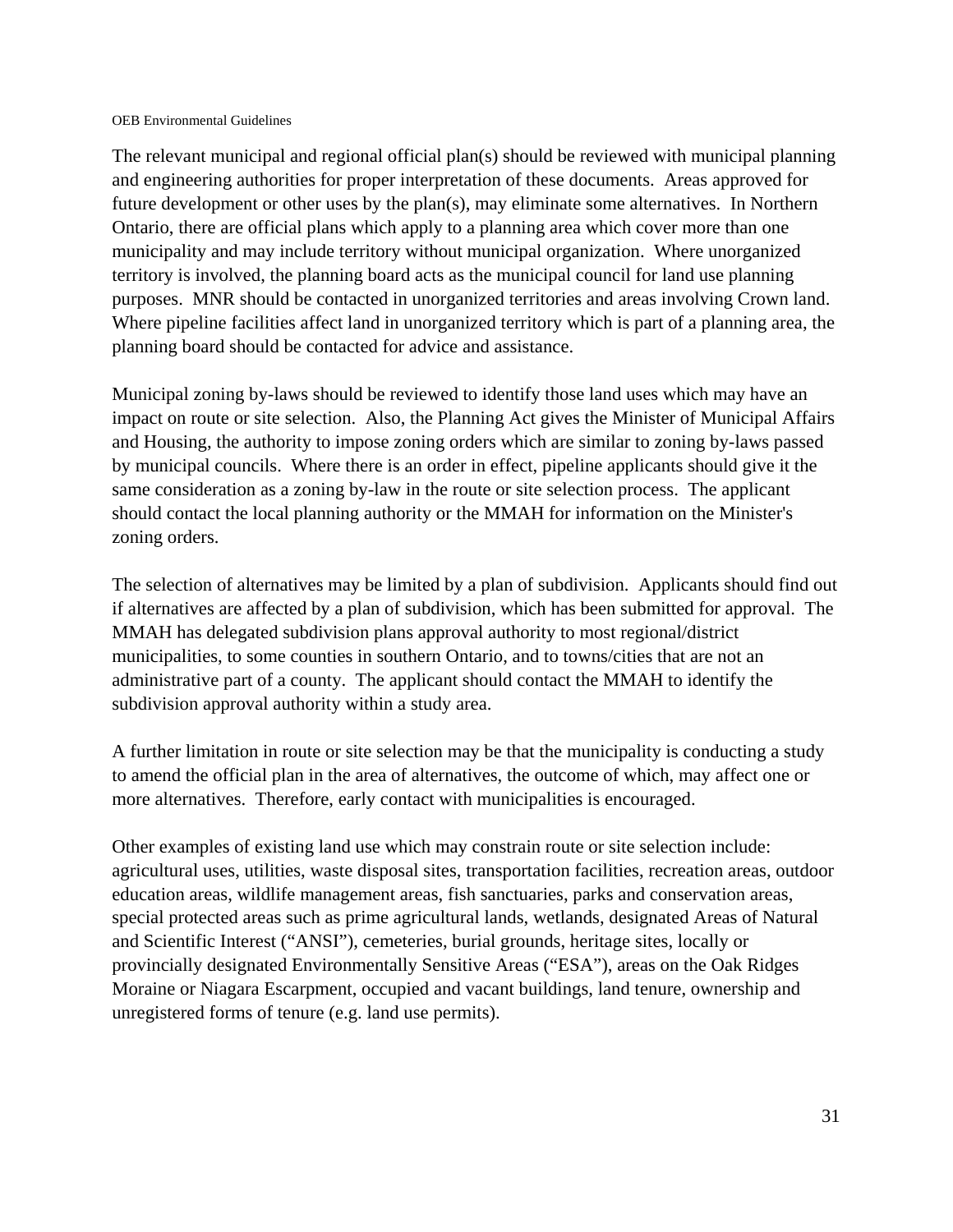MTO has policies which restrict certain facilities from using the road allowance along certain classes of highways, bridges and other structures. These constraints should be accounted for in route and site selection.

Examples of proposed land uses to be identified include: approved or exempt undertakings under the Environmental Assessment Act, provincial plans for new or upgraded transportation facilities, National Parks, military lands, railways, Aboriginal reserves, Traditional Harvesting Territories of Métis Nation of Ontario, correctional facilities, landfills, utility corridors and special proposed areas in the Niagara Escarpment Plan or Parkway Belt Plan.

### *4.3.3 Urban Siting Considerations*

In urban areas, reinforcement and expansion of existing pipeline networks present a different set of issues, concerns, and problems to be managed.

Impact of pipeline construction and operation on the different land uses found in the urban environment, needs to be fully considered. All reasonable efforts should be made to locate proposed pipeline facilities adjacent to or on existing utility or transportation corridors. The location requirements of the Fuel Safety Division, Technical Standards and Safety Authority, as presented in its Guidelines for Natural Gas Utilities Locating New Pipeline Facilities and other current safety requirements should be respected.

Relevant municipal departments and agencies such as Engineering, Public Works Departments and Local Electric Distribution Utilities, must be contacted for the precise location of all existing underground utility and service networks and corridors. Consideration should also be given to planned future capital works that may be affected by the proposed pipeline, so that development plans can be coordinated with the host municipality. Each municipality should be contacted for advice on the location of construction activities, such as road resurfacing plans and coordination with them, as well as for their preference for a proposed location and timing of construction.

A detailed land use analysis will provide the applicant with an accurate description of the historic, current and proposed land use, in order to determine possible high impact areas that should be avoided, such as abandoned industrial sites or landfills that may be exposed during the construction process. In urban settings, the protection of trees and other vegetation is of special importance. Vegetation and landscape plans should be developed with the cooperation and consent of municipal authorities. All reasonable efforts should be made, to protect existing trees within technical and practical limits. In both rural and urban settings, where a municipality has bylaws concerning landscape restoration or the protection/replacement of trees or erecting buildings or station structures, the applicant is expected to adhere to the spirit and intent of such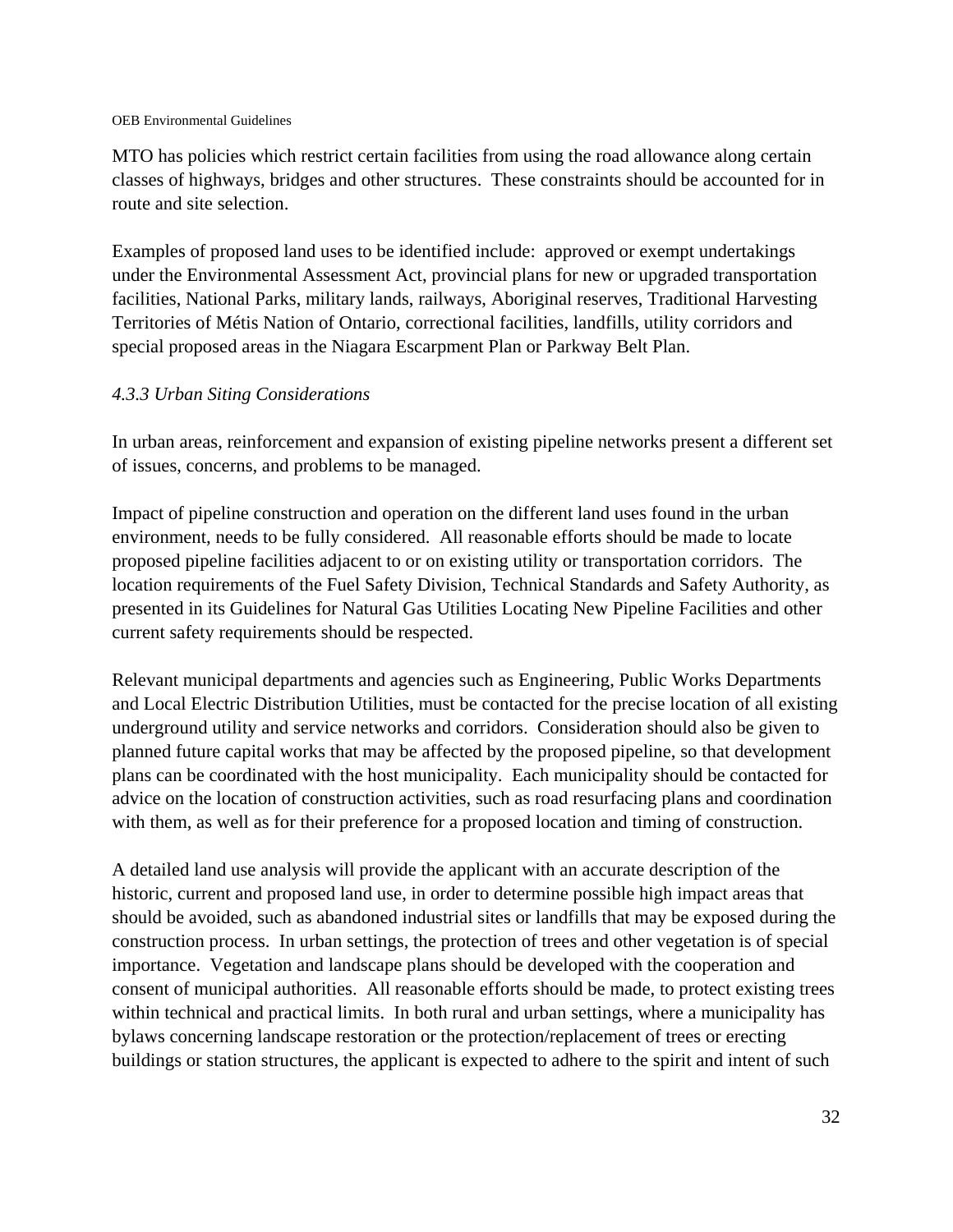bylaws and to document that adherence in the ER. When a decision has been made to cut trees, the rationale for the decision should be clearly explained in the ER.

In urban settings, issues such as traffic safety, commercial business disruption, proximity to institutions such as schools and hospitals and the impacts on local residents may require increased attention during the routing and site selection stage. Such information should be gathered as part of public consultation and incorporated into the social impact assessment, so that it can be used as part of the routing and siting process.

Where there is a history of industrial land use and evidence of intensive industrial use or environmental concern, the applicant should consider potentially hazardous materials or landfills that may create handling and disposal problems. Contaminated sites should be avoided where practical. If contaminated sites are encountered, MOE District Offices must be contacted by the landowner whose property is contaminated. Procedures for proper soil testing and disposal should be established with the concurrence of the MOE. If proposed facilities are located adjacent to contaminated land, the risk is associated with the following:

- (a) the possibility of encountering plumes of contaminated groundwater, which may have migrated some distance away from the original site of contamination; and
- (b) the possibility that the granular medium surrounding the pipeline could provide a pathway for plume migration at increased rates and to areas that would not otherwise have been affected.

### *4.3.4 Cultural Heritage Resources*

The Ontario Heritage Act provides for conservation, protection and preservation of the heritage of Ontario. Criteria for determining cultural heritage value or interest, is established by the Province through Ontario Regulations 9/06 and 10/06 under the Ontario Heritage Act. The Ministry of Tourism and Culture (MTC) is responsible for the administration of the Ontario Heritage Act and is responsible for determining policies and programs for the conservation of the cultural heritage of Ontario.

Assessment of the impact of proposed project on the cultural heritage resources should inform decisions in the pipeline development planning stage. With regard to cultural heritage resources, pipeline proponents must self-assess and demonstrate appropriate due diligence by: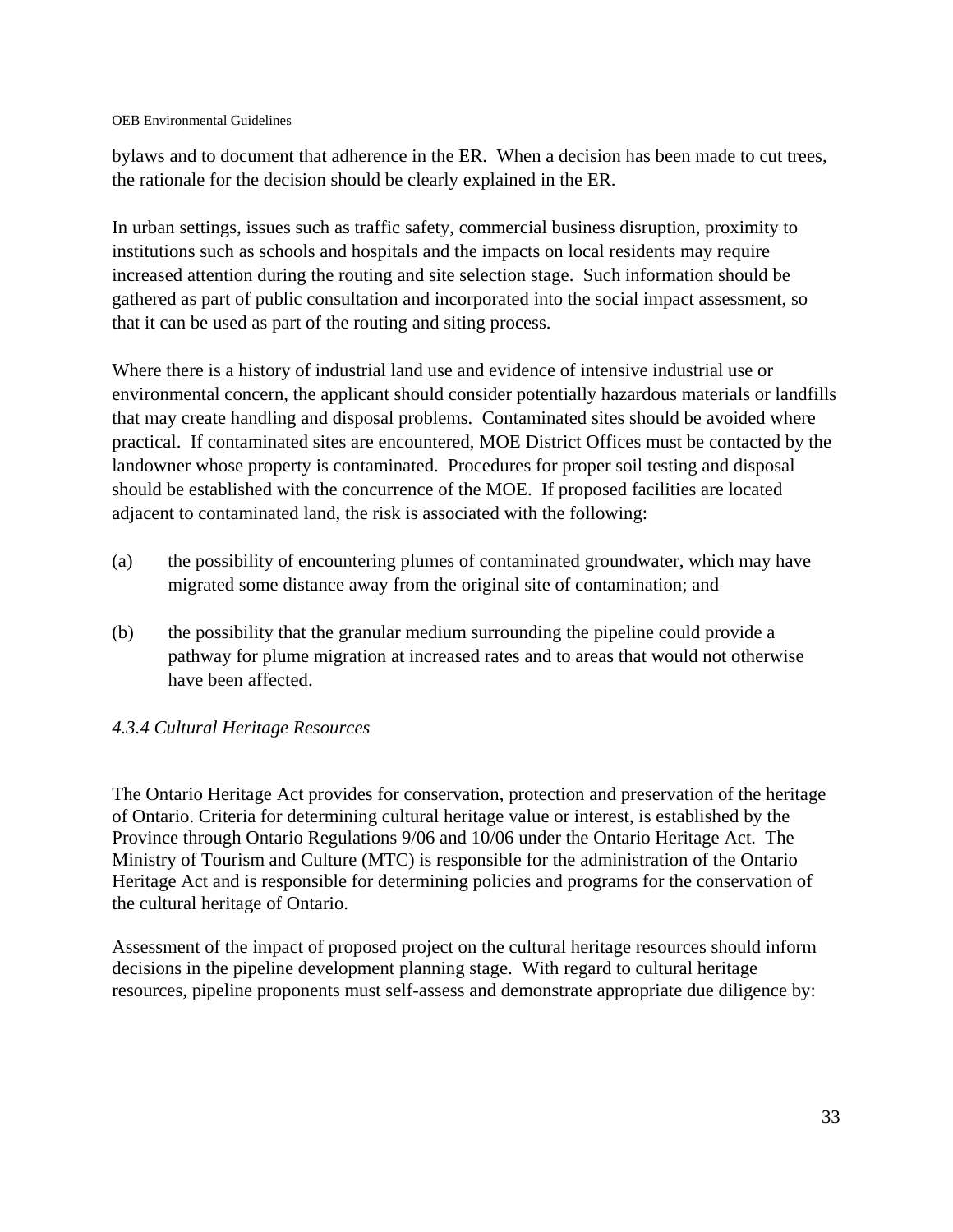- (a) recognizing cultural heritage resources that may be affected by pipeline development, identifying significant cultural heritage resources and understanding their cultural heritage value or interest;
- (b) assessing the effects or impacts that could result from proposed pipeline development; and
- (c) protecting cultural heritage resources by appropriate conservation, avoidance and mitigation.

The following table provides brief descriptions of situations found in real property that may have cultural heritage value. It is designed to help proponents know at an early stage, whether any cultural heritage resources may exist on property that could be affected by pipeline projects.

| INDICATORS OF CULTURAL HERITAGE VALUE OR INTEREST                           | <b>IDENTIFIED</b> | <b>POTENTIAL</b> |
|-----------------------------------------------------------------------------|-------------------|------------------|
| Property designated under Part IV of the Ontario Heritage Act               | Y                 |                  |
| A bridge on Ontario Heritage Bridge List                                    | Y                 |                  |
| Property within a Heritage Conservation District designated under Part      | Y                 |                  |
| V of the Ontario Heritage Act                                               |                   |                  |
| Property with a Ontario Heritage Trust or municipal heritage                | Y                 |                  |
| conservation easement                                                       |                   |                  |
| Property with a provincial or federal plaque                                | Y                 |                  |
| A National Historic Site                                                    | Y                 |                  |
| Property containing a registered archaeological site                        | Y                 |                  |
| Property with archaeological potential <sup>1</sup>                         |                   | Y                |
| Property listed on a municipal heritage register or the provincial register |                   | Y                |
| Property adjacent <sup>2</sup> to an identified heritage property           |                   | Y                |
| Property that has buildings or structures over 40 years old                 |                   | Y                |
| Property within a Canadian Heritage River watershed                         |                   | Y                |
| Property associated with a renowned architect or builder                    |                   | Y                |
| Property containing or adjacent to a burial site or cemetery                |                   | Y                |
| Parkland                                                                    |                   | Y                |
| Land with distinctive landforms or geographic features                      |                   | Y                |
| Historic transportation corridors (such as navigational canals, rail lines  |                   | Y                |
| or trails, traditional Métis portage routes etc)                            |                   |                  |
| Other human-made alterations to natural landscapes (such as                 |                   | Y                |
| earthworks, plantings, etc.)                                                |                   |                  |

<sup>1</sup> Refer to the provincial criteria found in "Conserving A Future For Our Past: Archaeology, Land Use Planning and Development in Ontario, An Educational Primer and Comprehensive Guide for Non-Specialists" Revised 1998, Ministry of **Culture** 

<sup>2</sup> "Adjacent" includes not only immediately adjoining property, but also the landscape or topography visible from an identified heritage property and the viewsheds that frame the heritage property.

The possible effects or impacts resulting from pipeline development that could affect cultural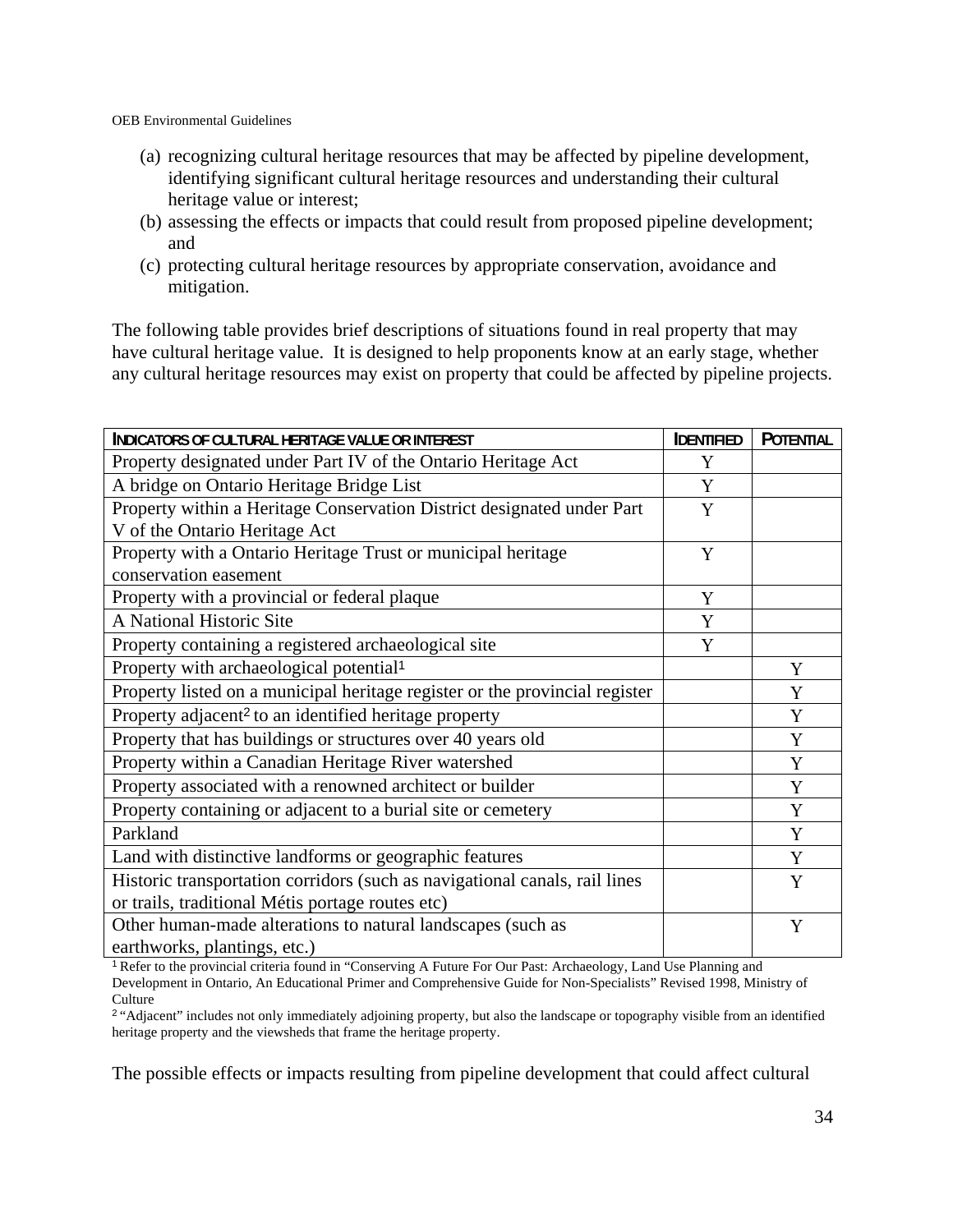heritage resources include:

- (a) Destruction or removal of any or any part of significant heritage attributes or features;
- (b) Alteration that is not sympathetic, or is not compatible, with heritage character or appearance;
- (c) Isolation of heritage attributes or features from their surrounding environment, context or a significant relationship;
- (d) Visual intrusions, direct or indirect obstruction of significant views or vistas from, within, or to a built or natural feature;
- (e) Shadows created by new development that alter the appearance or character of a heritage resource;
- (f) A change in physical character, such as when development fills in formerly open spaces, or when significant vegetation is removed; and
- (g) Ground disturbances or land alterations, such as a change in grade, alteration of soil composition or drainage patterns that could adversely affect a cultural heritage resource.

Any pipeline project that may affect a known or potential built heritage resource, cultural heritage landscape, a known archaeological site, or an area of archaeological potential may require further technical heritage studies by qualified persons.

MTC recommends that heritage evaluations and impact assessments be undertaken by qualified persons with relevant, recent experience in work of similar scope in Ontario. For further information, refer to the Ministry of Culture's *Info Sheet #3: Archaeological Resources and Areas of Archaeological Potential* and *Info Sheet#5: Heritage Impact Assessments and Conservation Plans* (part of the Ontario Heritage Tool Kit), which are available on the Ministry's website

http://www.culture.gov.on.ca/english/heritage/Toolkit/Heritage\_PPS\_infoSheet.pdf

For every project, an archeological assessment in accordance with "Archeological Assessment Technical Guidelines, 1993" must be conducted. The reports and findings of this archeological assessment are filed with the Ministry of Tourism and Culture in compliance with the mandate of this ministry.

### *Stage I Assessment*

A staged approach to heritage resource assessment has proven to be most effective. The preliminary assessment of the heritage potential in the study area must be carried out, prior to the selection of a preferred alternative. This Stage I Assessment may include:

(a) a preliminary documentary search of the MTC records with the assistance of the Regional Archaeologist, to identify confirmed and suspected sites within the study area;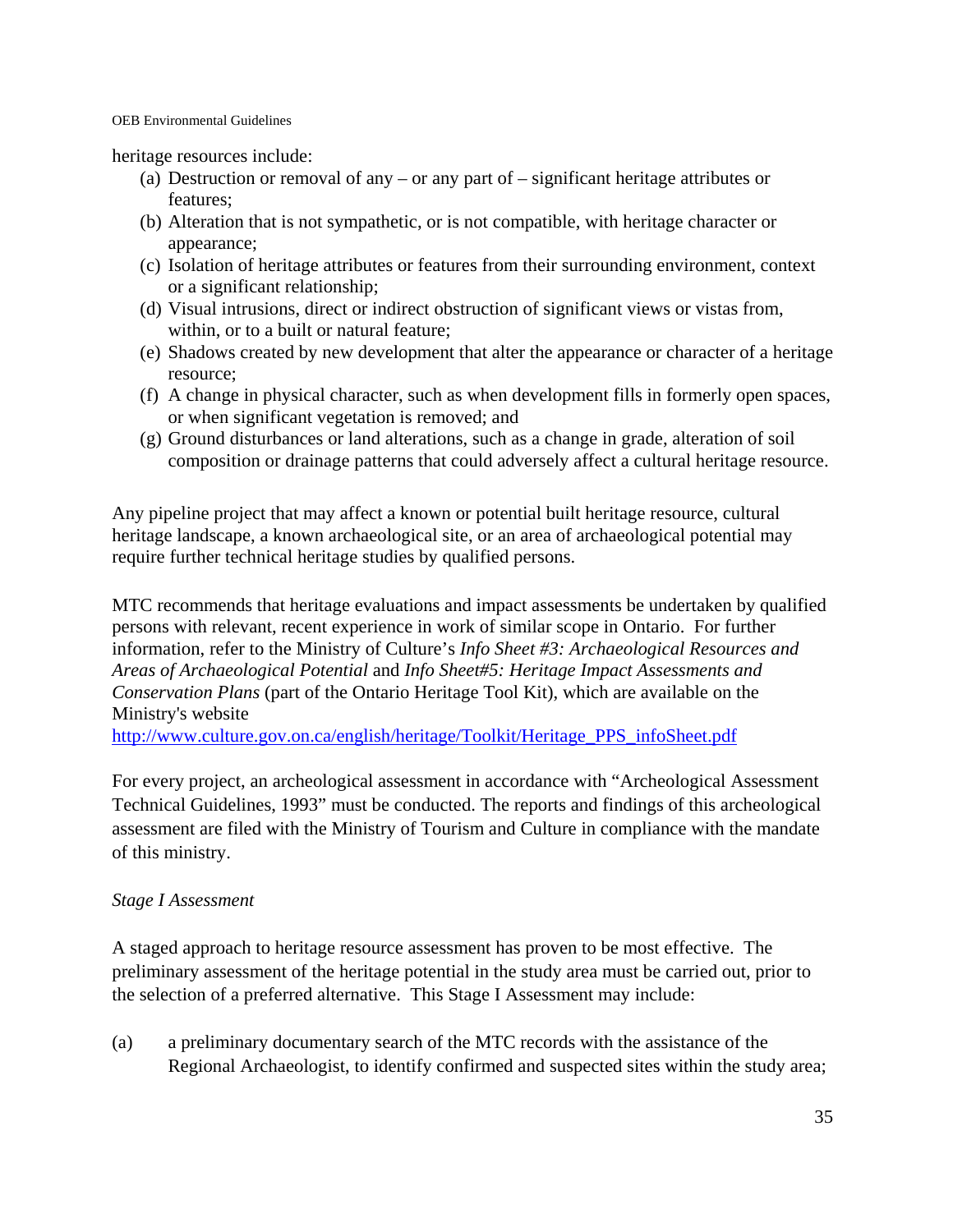- (b) terrain analysis of the study area to identify low, medium and high potential areas for the discovery of heritage resources;
- (c) a field examination of the study area, to assist in the identification of significant historical, architectural and heritage resources;
- (d) a more detailed heritage resource assessment, as described in the next section, if existing or potential heritage areas are identified and avoidance of these areas is impossible (although every attempt should be made to avoid them); and
- (e) archaeological work carried out prior to the commencement of an undertaking by an archaeological consultant licensed under the *Heritage Act*, R.S.O. 1990.

#### *Stage II Assessment*

A Stage II Heritage Resource Assessment, to identify significant historical, architectural and archaeological features, may be conducted on the preferred route or site, depending on the results of the Stage I Assessment. This may include:

- (a) analysis of existing historical, architectural and archaeological features;
- (b) test excavation of areas of high archaeological potential;
- (c) delineation of site boundaries;
- (d) controlled surface collection; and,
- (e) analysis of data.

The intent of this assessment is to determine the location and extent of heritage sites. It is also to identify the potential impacts of pipeline construction on the site, and finally to determine whether a Stage III Archaeological Salvage is required or whether excavation or monitoring during construction (see Section 5.3) should be carried out. As a cost-saving alternative, a minor deviation of the preferred route may be warranted, to avoid identified archaeological sites. Avoidance is always the preferred mitigation option.

### *4.3.5 Agricultural Land*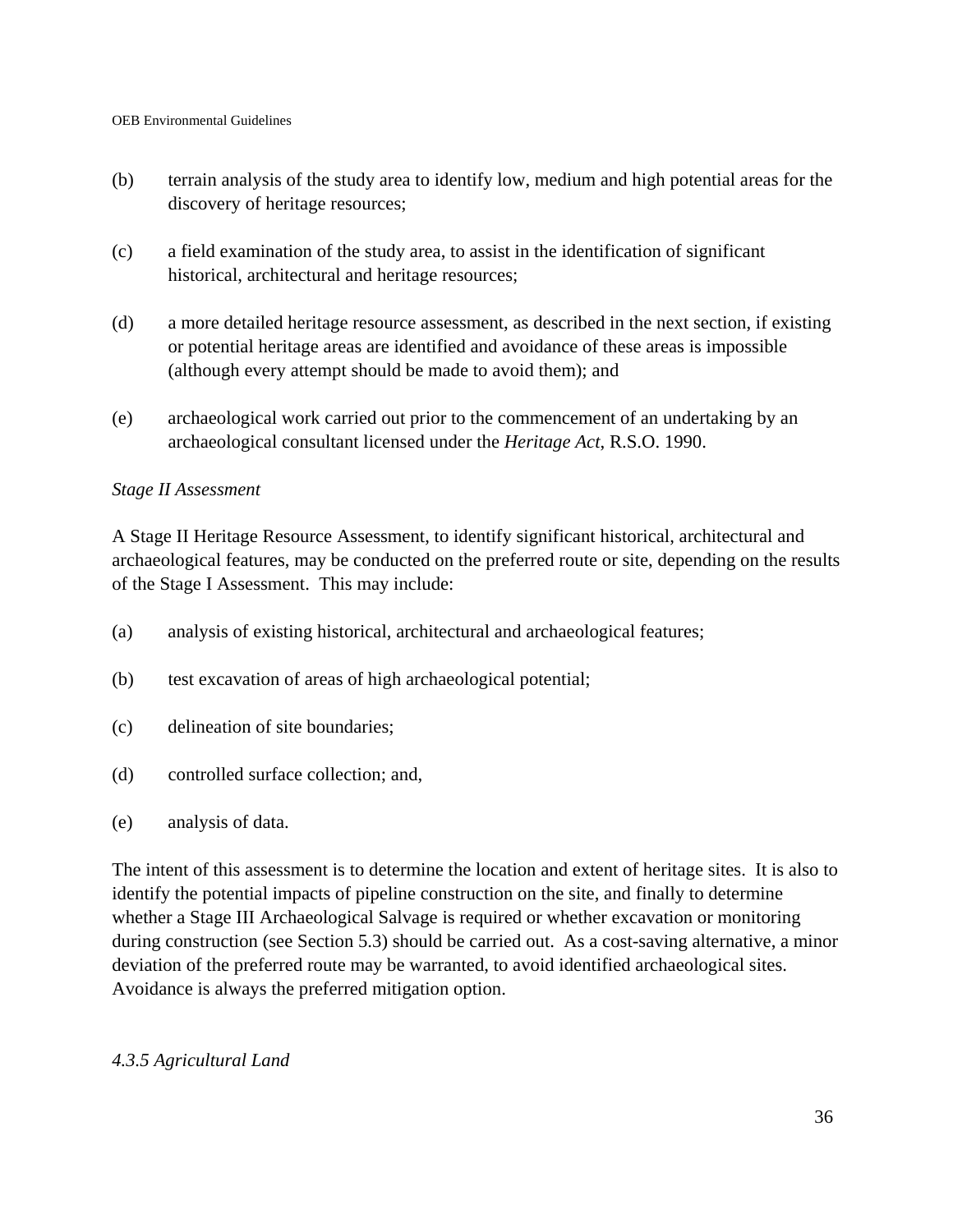The disruption of farmlands by pipelines and related facilities should be minimized. Accordingly, the use of the lowest capability agricultural land is preferred. The applicant should refer to the information on Canada Land Inventory, Agricultural Soil Capability, to rate the capability of the agricultural soils. The rating is available from OMAFRA on 1:50,000 National Topographic System maps.

The Provincial Policy Statement (2005) prescribes protection of prime agricultural land and indicates allowed land uses on such lands.

Pipeline and facilities siting should avoid disruption of prime agricultural lands. Prime agricultural land is defined as being classes 1-4 in the Canadian Land Inventory capability classification and specialty crop lands. Alternate locations on less productive agricultural lands, CLI classes 4-7, are to be identified, all other factors being equal. If these locations are considered unsuitable, the reasons why they were rejected should be outlined.

The Ontario Ministry of Agriculture, Food and Rural Affairs representative on the OPCC should be consulted, as early as possible, when considering alternatives through specialty crop land or prime agricultural areas. Information found in the Agricultural Land Use Systems Maps (1:50,000) and Artificial Drainage Systems Maps (1:50,000) should be verified and augmented by site visits.

Where all the possible alternatives affect prime agricultural lands, priority for avoidance should be given to specialty crop lands followed by class 1-4 soils, in descending order. Consideration should also be given to other priority rating factors such as:

- (a) extent of capital investment in farm buildings, drainage systems, irrigation systems, capital and other improvements;
- (b) the type of existing farm operations; and
- (c) continuity of the agricultural land base.

Pipeline or station construction and operation may impact tilling, crop harvesting and rotations, specialty crops, intensive livestock or poultry operations. These features should be identified and the impacts to them minimized.

If it is essential that the route or site traverse prime agricultural lands, all reasonable efforts to parallel property lines and other rights-of-way should be made. Diagonal field severance should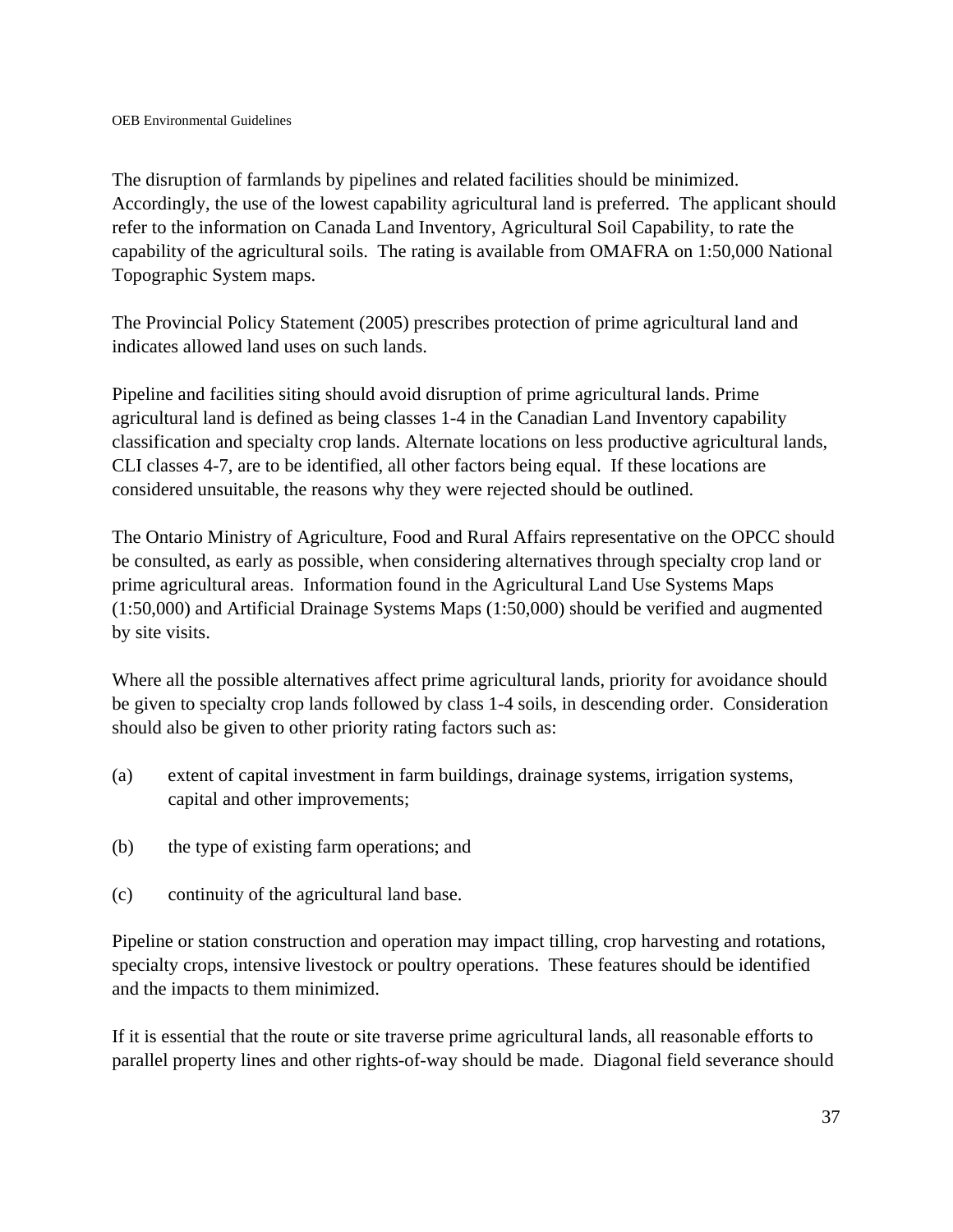be avoided. In addition, every attempt must be made to ascertain the location and extent of existing and planned tile drainage systems.

#### *4.3.6 Vegetation and Wildlife Habitat*

"Ontario Natural Areas" include a number of types including Areas of Natural and Scientific Interest ("ANSI"), Conservation Reserves, Enhanced Management Area-Intensive Forestry, Provincial Park (various categories), Conservation Reserves, Ontario's Living Legacy Sites and others. The MNR considers a natural area to be any designated area with natural heritage values. Information on these resources is available from MNR Regional and District or Area offices, and from Natural Heritage Information Center ("NHIC") website, administered by the MNR. The NHIC maintains natural heritage information for many different natural area types. Once the Ontario Natural Areas are identified in the study area, the local offices of MNR must be consulted as early as possible, to discuss routing or siting alternatives, to avoid impacts on these sensitive resources. As a rule, routing and siting in Ontario Natural Areas should be avoided. The onus is on the applicant to acquire all the permits and to fulfill all the requirements relevant to the Ontario Natural Areas, as required by the MNR.

Forest resources, such as stands of commercial and/or recreational value, should be identified and assessed. The effects of altering wildlife corridors and habitat fragmentation should be considered. Seed production stands of trees should be avoided. Where this is not possible, early consultation with the local MNR office is advisable. Early consultation with the specific Area Foresters, who are aware of the local situation, will minimize impacts on these areas. To avoid clear cutting, the route or site should follow the interface between woodlands and cleared lands.

The route or site should avoid existing deer winter concentration areas (deer yards), moose late winter habitat, provincially and locally significant wetland areas, traditional plant use areas, critical habitat for fur-bearing animals (e.g. dens), moose aquatic feeding areas, known raptor nesting sites and rare, vulnerable and endangered species or locally significant species (e.g. trumpeter swans, great grey owls). Route or sites on Crown Game Preserves, require approval by MNR. Special attention should be paid to assessing impacts on sensitive wildlife and herbaceous species.

### *4.3.7 Lake and Watercourse Crossings*

The impacts of pipeline construction on water bodies are significant considerations in selecting a preferred route or site. A number of characteristics related to watercourses will determine the preferred alternative. To document and justify the preferred crossing locations, the applicant is expected to outline the routing criteria, their relative importance, the net impacts that were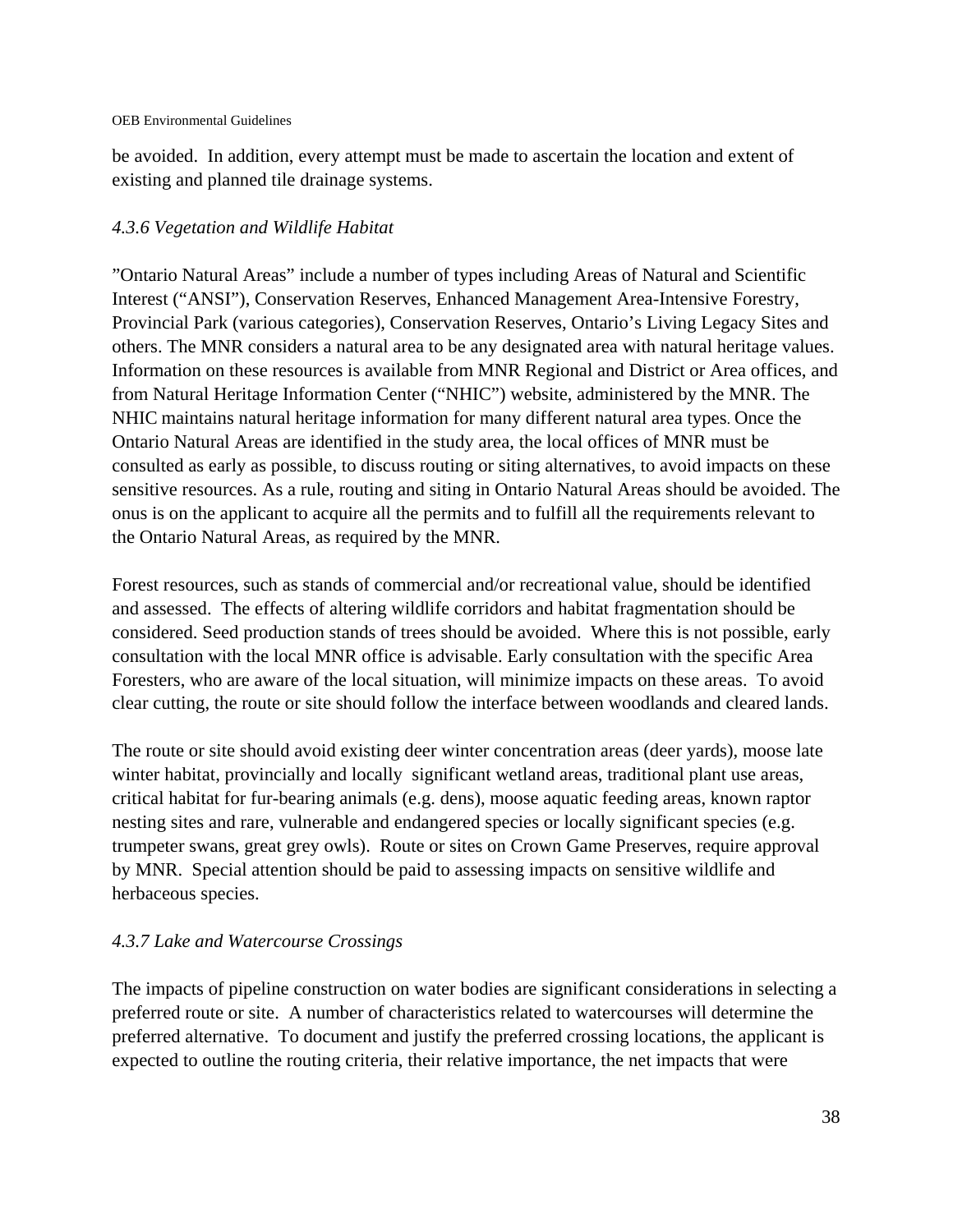predicted, how criteria were applied and the rationale used to choose the final crossing location. Consideration should be given to watershed or sub-watershed plans where they exist or are being developed. Early contact with Conservation Authorities, where present within a study area, is essential.

The sensitivity of a watercourse must be determined in early consultation with Conservation Authorities, where they exist, and private fish hatchery or put-and-take operators upstream and downstream of the crossing site. Wherever practical, sensitive crossings should be examined on site, with the relevant agencies. Conservation Authorities, on behalf of MNR, are in charge of watercourse protection and only if species at risk are identified, is the MNR to be directly involved. In addition, if there is a disturbance of the waterbed by open cut crossing method, the Department of Fisheries and Oceans has the authority over the crossings and the associated impacts on aquatic habitats. A permit is required from a Conservation Authority under Ontario Regulation 148/06 "Development and Interference with Wetlands and Alterations to Shorelines and Watercourses," if a proposed route crosses a watercourse, wetland or floodplain.

The number of water crossings should be minimized in selecting the preferred route or site. The headwaters of the watershed should be avoided, as well as groundwater recharge areas and spring sources. Trout lakes, nutrient sensitive lakes and cold water streams and water crossings involving contaminated sediments should be avoided.

Water intakes and discharge points for municipal and private water supplies, which may be affected by watercourse crossing activities, should be identified on the photo mosaics. MOE should be contacted to ensure that Section 33(1) of the *Ontario Water Resources Act*, R.S.O. 1990, as amended, does not apply.

Crossing locations should be chosen to minimize the amount of blasting. Local water well records and geophysical survey data can often provide useful information on subsurface conditions. As well, the sinking of bed cores to the proposed trench depth will provide habitat assessment information, a thorough knowledge of substrate conditions and will ensure that instream work is well planned and rapidly executed.

The crossing locations also should be chosen to minimize any impacts on downstream uses, such as water supply intakes, and should avoid fish habitat, such as spawning beds, migration route, nursery and feeding areas. Any Harmful Alteration, Disruption or Destruction of fish habitat ("HADD") as defined by the *Federal Fisheries Act,* would trigger the approval under the Canadian Environmental Assessment Act and would require authorization from the federal Department of Fisheries and Oceans ("DFO"). MNR local offices should be consulted as to the requirements of the Federal Fisheries Act and the DFO.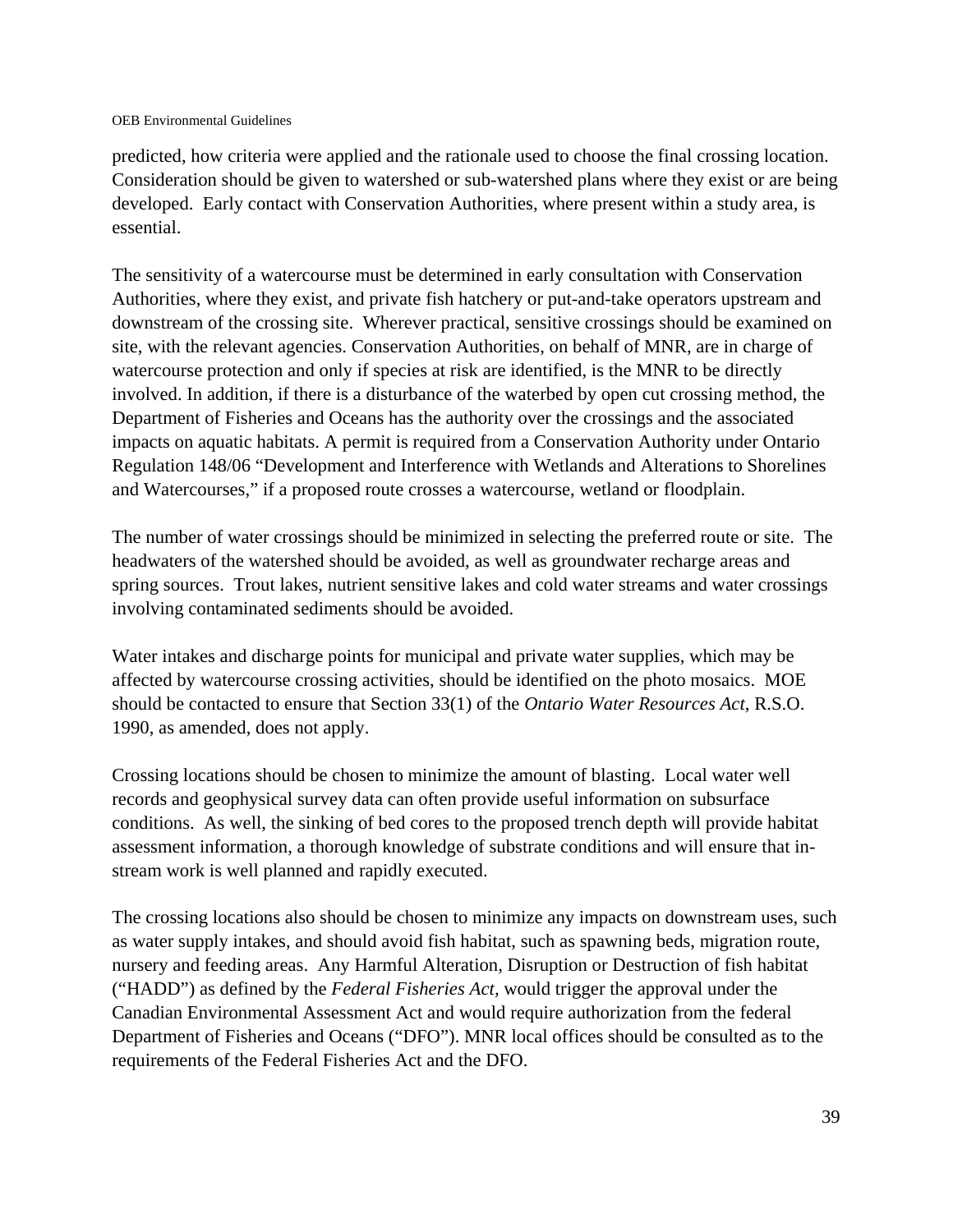In order to minimize bank disturbance, crossing locations that naturally provide a suitable staging area for equipment and materials are desirable to minimize grading and vegetation removal. The composition and contour of the stream bed and channel in terms of their erosion and deposition equilibrium, and their potential for restoration to original equilibrium, should also be considered when selecting an appropriate crossing location.

For liquid-hydrocarbon pipelines, the MNR should be consulted regarding buffer strips between the pipeline right-of-way and watercourses.

### *4.3.8 Provincial Parks and Conservation Reserves*

Where a pipeline is to pass through Crown Land, including the beds of waterways, the applicant must contact the MNR local office. After a preferred route or site is selected, the applicant must apply for a work permit for the use of Crown Land for pipeline installation and operation purposes.

The MNR approval is necessary when it is proposed that a pipeline will pass through any class of Ontario Natural Area, such as Provincial Park or a Conservation Reserve. At Waterway Parks and Provincial Parks located along waterways, site-specific restoration plans may be required to screen the ROW from the waterway. The MNR local office must be consulted, to determine sitespecific routing requirements. For Provincial Parks, Ontario Parks Zone office should be contacted.

Areas of important recreational and tourism potential should be avoided, including all known areas used for the purpose of organized outdoor education. Local naturalist clubs and conservation groups are an important information source for locating these areas.

### *4.3.9 Air Emissions and Noise*

Air emissions and their environmental impacts should be compared to all local, provincial and federal regulations, policies and guidelines. In order to assess compliance with *Environmental Protection Act*, R.S.O. 1990, c. E. 19, as amended, Environmental Reports for compressor stations should follow Ontario Regulation 127/01, to include estimates of air emissions and maximum off-site point of impingement concentrations, for any contaminant emitted to the atmosphere from these facilities.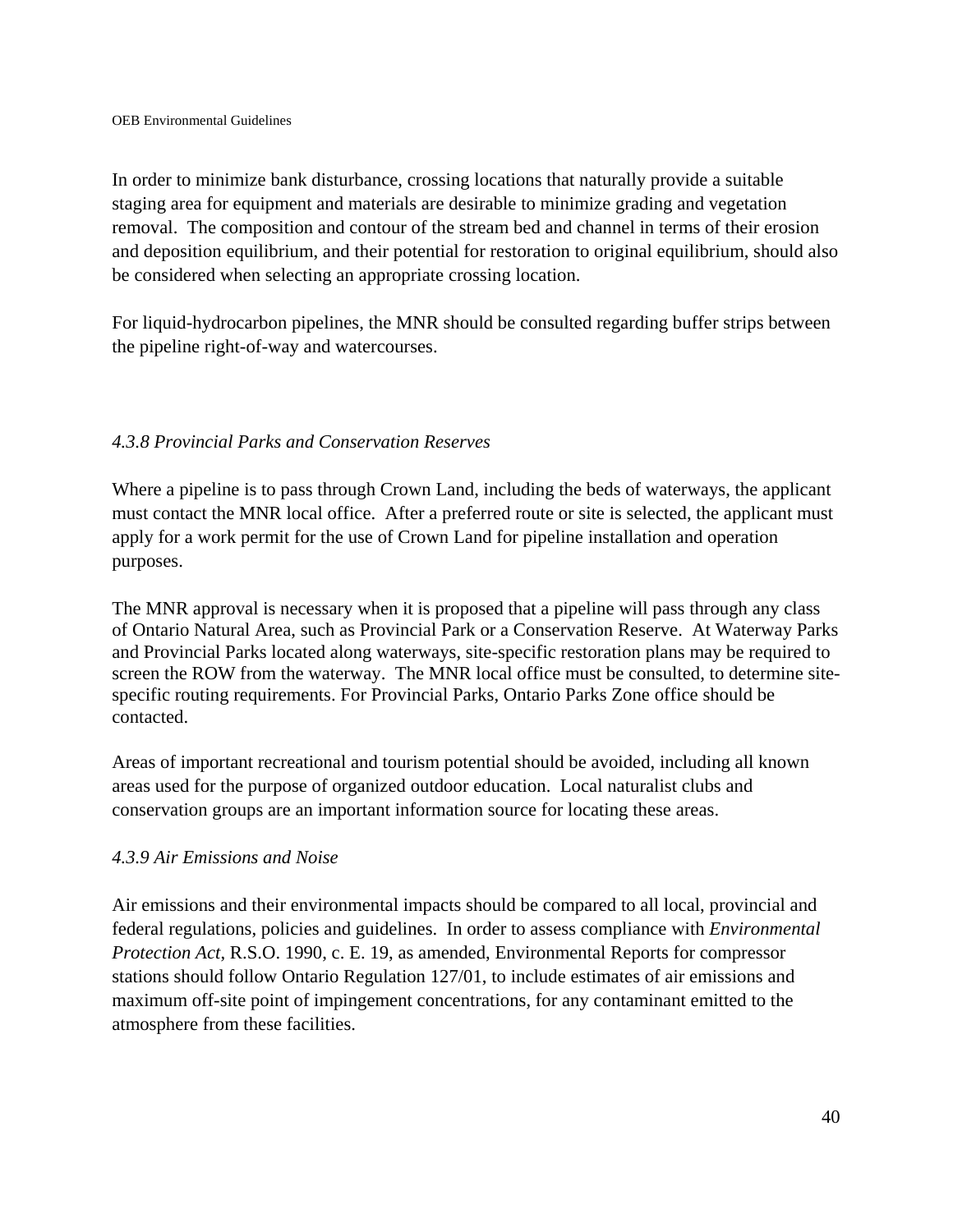With regard to noise and other air emissions associated with compressor stations, a description of impacts should be provided (with and without mitigation) on adjacent sensitive land uses, during the construction and operation of the facility. This information should be used as a siting constraint or for comparative purposes with alternative sites. A description of expected impacts during the construction and operation of the facility on adjacent land uses should be provided.

# *4.3.10 Geological Features and Mineral Resources*

Existing and planned pits, quarries, aggregate deposits, well sites, mines and mineral deposits (including peat deposits) should be avoided, as well as sites of unusual or significant geological features, such as unique landforms, geological type sections or paleontological or fossil localities. Information and maps concerning mineral resources are available from the MNR and the Ministry of Northern Development and Mines.

### *4.3.11 Water Wells and Hydrology*

A survey of water wells along, and adjacent to, the preferred route or site must be conducted. The MOE Regional Office should be contacted to obtain water well records and relevant associated data. Groundwater hydrology may prove to be sensitive to pipeline excavation and should be described in relation to the wells. Areas where sandpointing may be required should be identified.

Minimum setback requirements for the project and activities, such as drilling, blasting, and excavation should be considered.

Monitoring of the water wells should be carried out where blasting, dewatering or work below the water table is required. If claims of water supply interference arise as a result of construction activity, it is necessary to obtain data on historical and pre-construction water quality and quantity.

Static water levels and depths for wells that are accessible for measurement should be recorded. Well construction details should also be recorded.

Water samples should be collected from the wells after a suitable period of flow. The water should be analyzed for parameters agreed upon with the MOE Regional Office.

Statements should be obtained from homeowners on the adequacy of their supply. The accessibility of the well is the responsibility of the owner. If the owner does not agree to the testing and interviewing, the owner's refusal should be recorded.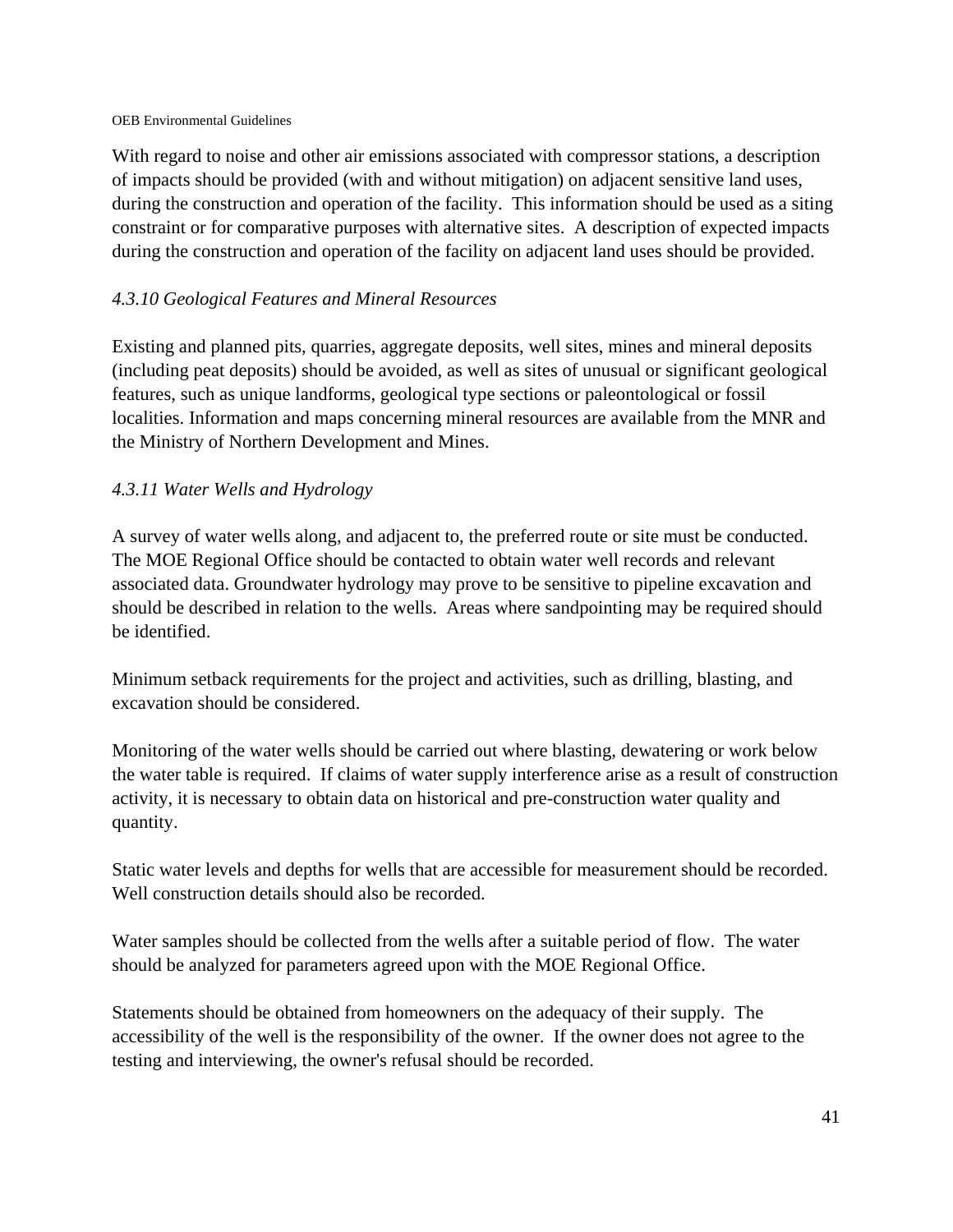De-watering is the removal of impounded water or groundwater from the construction area and can create hydrology concerns. As a result of exposure to various soils and construction materials, such impounded water may have high concentrations of suspended sediment or may be contaminated with high nutrient content and/or toxic substances. If toxic substances are involved, the MOE District Office should be contacted and provided with information on the contaminants, concentrations and the proposed method of handling these materials. Measures should be taken to prevent such water from affecting the water quality of adjacent watercourses.

If the water removed during a dewatering operation is greater than 50,000 litres/day from any groundwater source, a permit to take water must be obtained from the MOE Regional Office.

### *4.3.12 Safety Considerations*

Maps or drawings showing the pipeline's relative position with respect to main buildings intended for human occupancy or assembly should be filed with the application.

New pipelines intended to operate at hoop stress of above 40 % of the specified minimum yield strength ("SMYS"), will have to meet minimum set-back requirements of 20 metres from dwellings intended for human occupancy, and 200 metres from institutions where rapid evacuation is not possible. If this is not practical, a minimum of 5 metres and 90 metres should be maintained, respectively. These guidelines for pipelines above 40% hoop stress are set in the TSSA "Guidelines For Locating New Oil and Gas Pipeline Facilities", August 1998, PI-98/01.

It should be noted that there are no minimum setbacks for new buildings to be developed in the vicinity of existing pipelines operating below 40% "SMYS". As for the development in the vicinity of the existing pipelines operating above 40% SMYS, the same recommendations apply as for new pipelines above 40% SMYS. This is set in the TSSA "Guidelines for Development in the Vicinity of Oil and Gas Pipeline Facilities", August 1998, PI-98/02.

Where the proposed pipeline passes through areas where it may pose a threat to local residents or livestock, consideration should be given to fencing of the right-of-way during construction activities. All such pipelines will require clear, prominent signs so that residents, construction personnel and others working in the area are aware of them.

When constructing in a road allowance or where construction will affect road traffic, site specific traffic safety considerations may be required.

### *4.3.13 Social Impacts*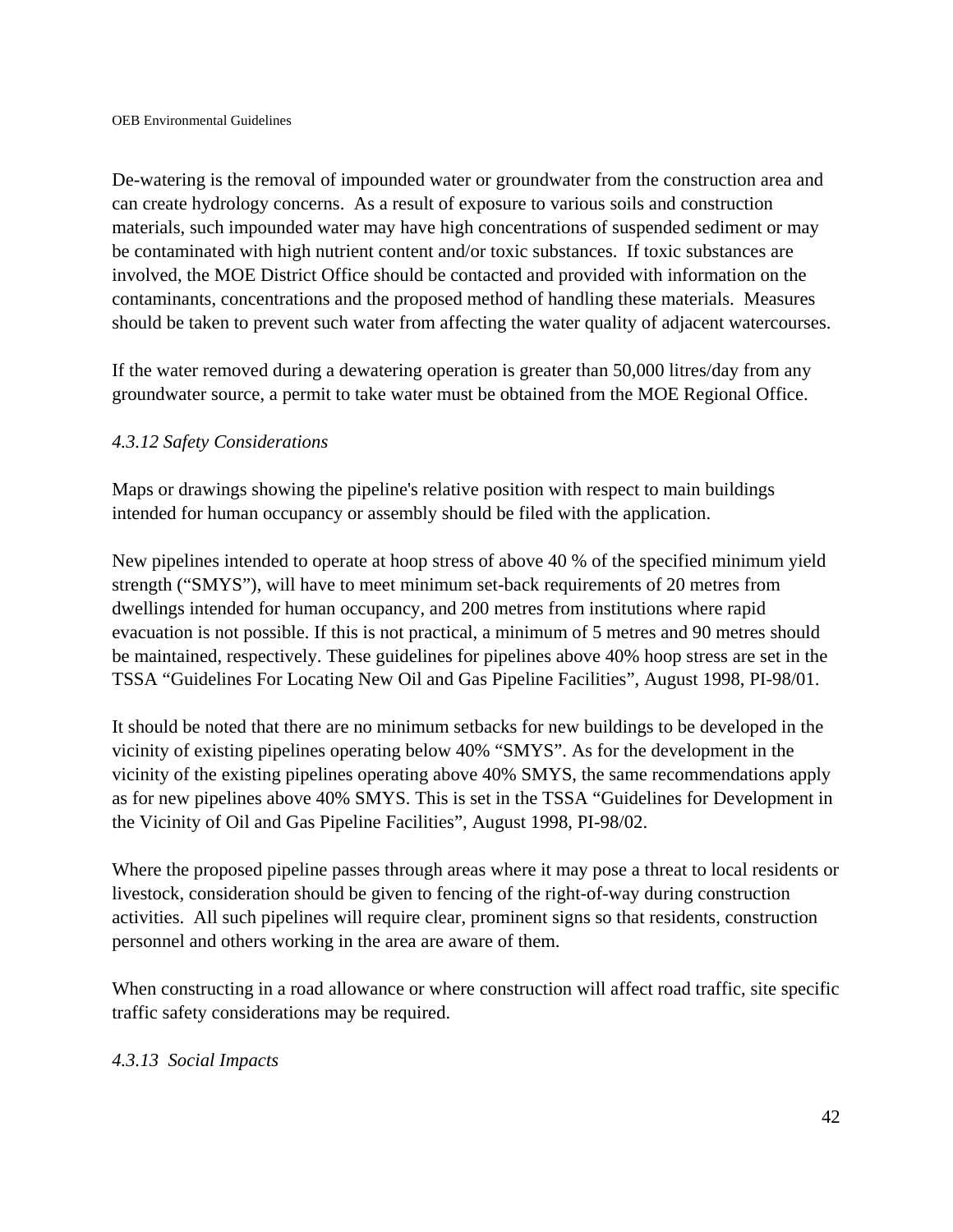Social Impact Assessment ("SIA") is an integral component of environmental analysis. The role of SIA is to ensure that the extent and the distribution of a project's social impacts are considered in an explicit and systematic way.

The SIA should be coordinated effectively with the biophysical assessment of impacts. This is to ensure that all impacts are assessed and trade-offs made in an integrated manner. This is particularly important, when the same potential physical change may cause both a biophysical and a social impact. For example, the biophysical assessment may reveal that the removal of a certain number of hectares of vegetation is insignificant from an environmental point of view, while the SIA may reveal that this removal would cause major disruption to the community. Effective coordination will help to ensure the proper description and inclusion of these impacts in the impact assessment. Coordination is also important to minimize the intrusiveness of the study process on the affected parties. Therefore, when socioeconomic data is required directly from affected parties, it should be collected at the same time as biophysical data is being collected. The reasons for collecting the information should be made clear.

The SIA process involves description of the existing social conditions, predicting the changes that are likely to occur, determining measures to mitigate/enhance the expected changes, and evaluating the net social impacts, together with the other net environmental impacts, in order to make trade-offs when necessary and to select the preferred alternative. The SIA process must be traceable, replicable, carried out at an appropriate level of detail, and fully documented in the ER.

The SIA focuses on the problems and needs of the individuals and communities who are faced with change. The most common social impacts associated with pipeline projects include construction-related noise, dust, traffic disruptions and general disturbance of people's home and business lives during the construction process. This includes impairment of the use and enjoyment of property, the interference with the flow of customer traffic to commercial establishments and with farm-related machinery movement. Noise effects may disturb some livestock operations' productivity or disrupt business operations in the area of construction. Also, pipeline construction is associated with both real and perceived health and safety risks which may affect people's lives and how they feel about their homes and communities. One of the most difficult impacts associated with development projects is the loss of control over personal property and the living environment experienced by affected residents.

The social consequences of implementing each alternative, including the preferred project should be anticipated. This includes determining who will be affected, in what way, for how long, the relative importance of the impact and what can be done to reduce its significance. Public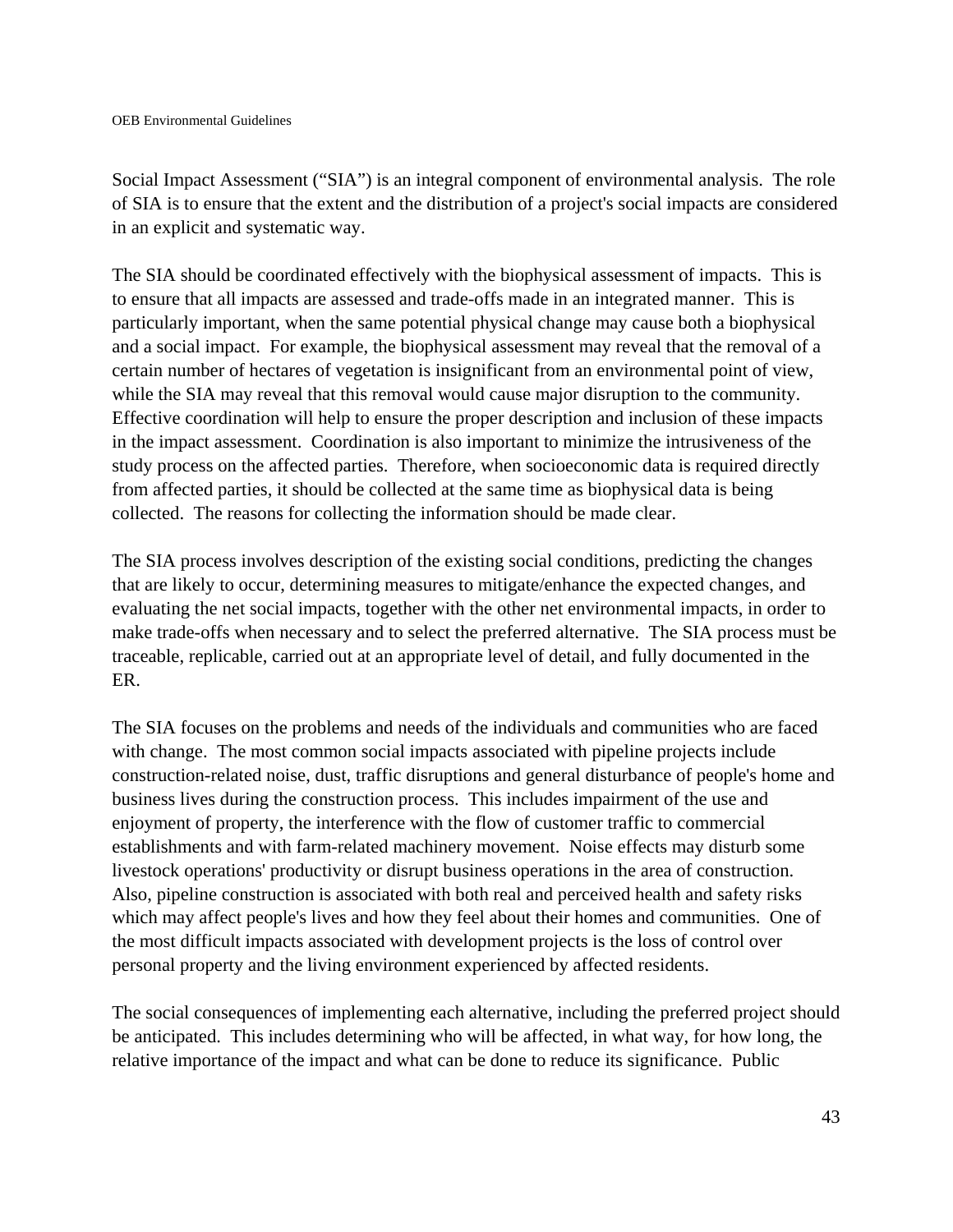consultation and education is especially critical at this stage of the process to try to identify, understand and mitigate/enhance the expected impacts.

It is important that an effective dialogue between the applicant and affected parties be maintained throughout the entire planning process, to ensure that decisions are both responsive and responsible. If the public sees that the decision-making process is accountable to their concerns, their sense of apprehension likely will be reduced. Therefore, a good SIA should make the planning and hearing process less contentious.

The level of detail for the SIA will depend on the extent and significance of the expected impacts which either are known or are indicated through the scoping phase of the SIA, as well as public consultation. In rural southern Ontario, the bulk of social impacts in pipeline and station construction are borne by directly affected landowners. In other situations, social impacts may be more difficult to identify and address. In urban areas, the density of the population, and its diversity, often make social impacts more complex and harder to evaluate and manage solely through the public consultation process.

In Northern Ontario, the traditional pattern of land use may be unfamiliar to the applicant, therefore consultants or agents specializing in local social impacts should be retained to identify and address these issues. Special attention should be paid to the diverse cultural groups in these communities, what impact the pipeline or related facility may have on them and specific measures to manage the impacts. Where a proposed facility may affect Aboriginal Peoples' traditional land use areas, the applicant should consult with tribal councils and native communities.

#### *4.3.14 Cumulative Effects*

#### *Introduction*

Environmental effects can interact and combine with each other over time and space. This combination and interaction of effects is referred to as cumulative effects. In many situations, individual projects produce impacts that are insignificant. However, when these are combined with the impacts of other existing or approved projects, they may become important. Such cumulative effects may include both biophysical and socio-economic effects, and should be identified and discussed in the ER as an integral part of the environmental assessment. Cumulative impacts may result from pipeline projects which loop existing systems and should be addressed. This may include an examination of areas of known soil erosion, soil compaction or soil productivity problems. It may mean the examination of impacts associated with continued loss of hedgerows and woodlots in the same area. As well, it could mean the increased loss of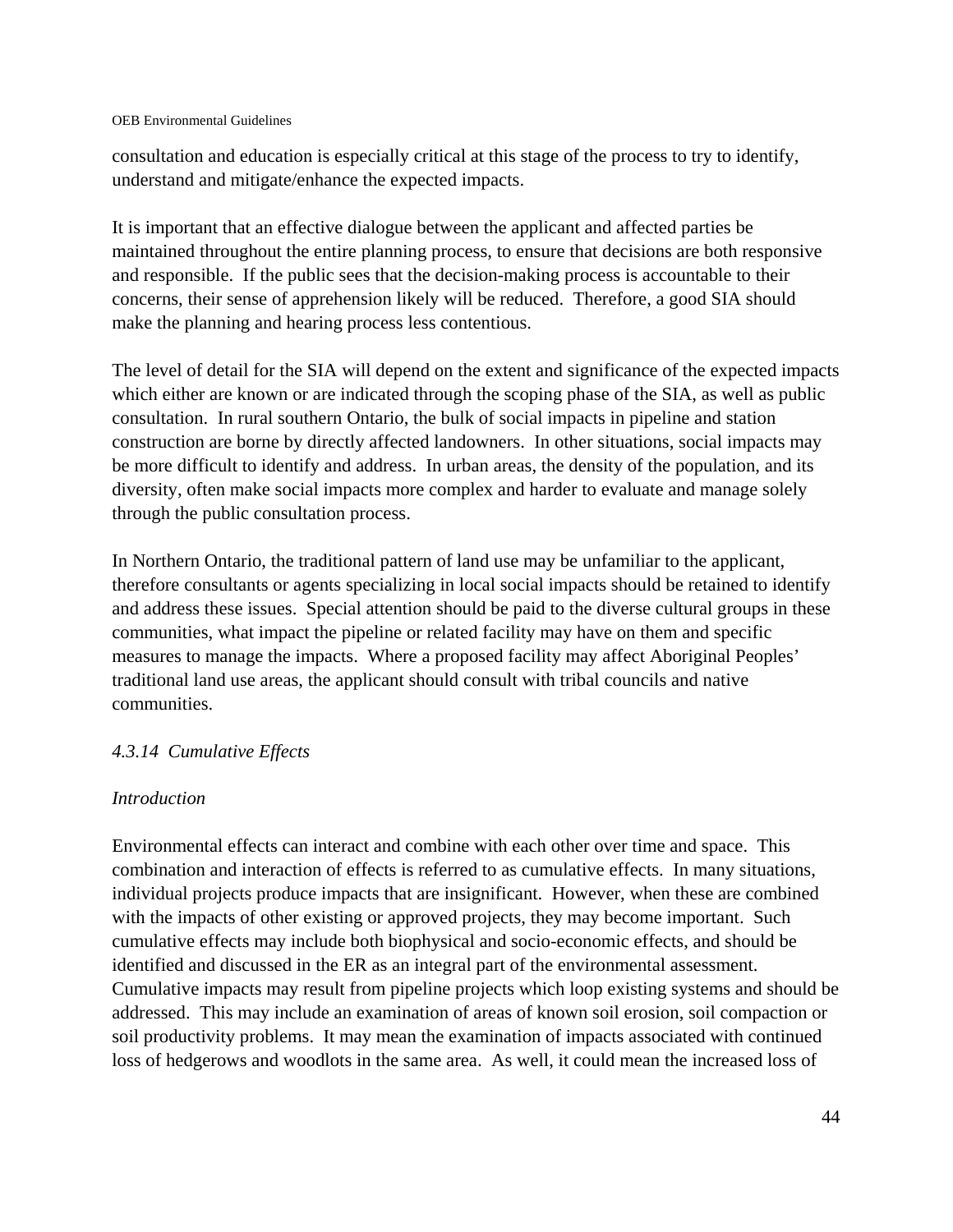enjoyment of property because of disruptions caused by the construction of successive pipelines on a landowner's property. There may also be heightened sensitivities as a result of improper or ineffective practices and mitigation measures in the past.

Positive as well as negative cumulative impacts should be identified. For example, nonproductive land can sometimes be used for agricultural purposes with additional tile drainage. Cumulative effects, when identified as part of the assessment process, should be integrated in the appropriate section of the ER (e.g. soil impacts).

Particular attention should be paid to environments of known sensitivity and high eco-value (as defined by provincial policies and public input), to situations where opportunities exist to remedy past negative impacts, and to situations in which a combination of actions may result in identifiable environmental impacts that are different from the impacts of the actions by themselves. Where quantitative assessment of cumulative effects is impossible because of a lack of data or understanding of the ecosystem interactions, a qualitative characterization of the effects should be carried out.

### *Approach to Cumulative Effects Assessment*

The first step in assessing cumulative effects is to define appropriate study area boundaries. It is critical not to restrict the study area to a proposed pipeline easement and temporary work areas. The applicant is required to consider four distinctive cumulative effects pathways when delineating the study area and analyzing and assessing the cumulative effects:

1. additive effects of pipeline construction occurring slowly over time (e.g. erosion of the easement due to inadequate grading);

2. interactive or magnifying effects from pipeline construction (e.g. soil fertility loss and soil drainage degradation due to compaction during construction);

3. additive effects of pipeline construction and other existing and future projects in the area (e.g. additive forest cover losses due to tree clearing for pipeline construction and subdivision development);

4. interaction of pipeline construction with other existing and future projects in the area (e.g. cold stream fish habitat degradation, as an interactive effect of increased erosion and sedimentation due to pipeline stream crossing and floodplain development downstream).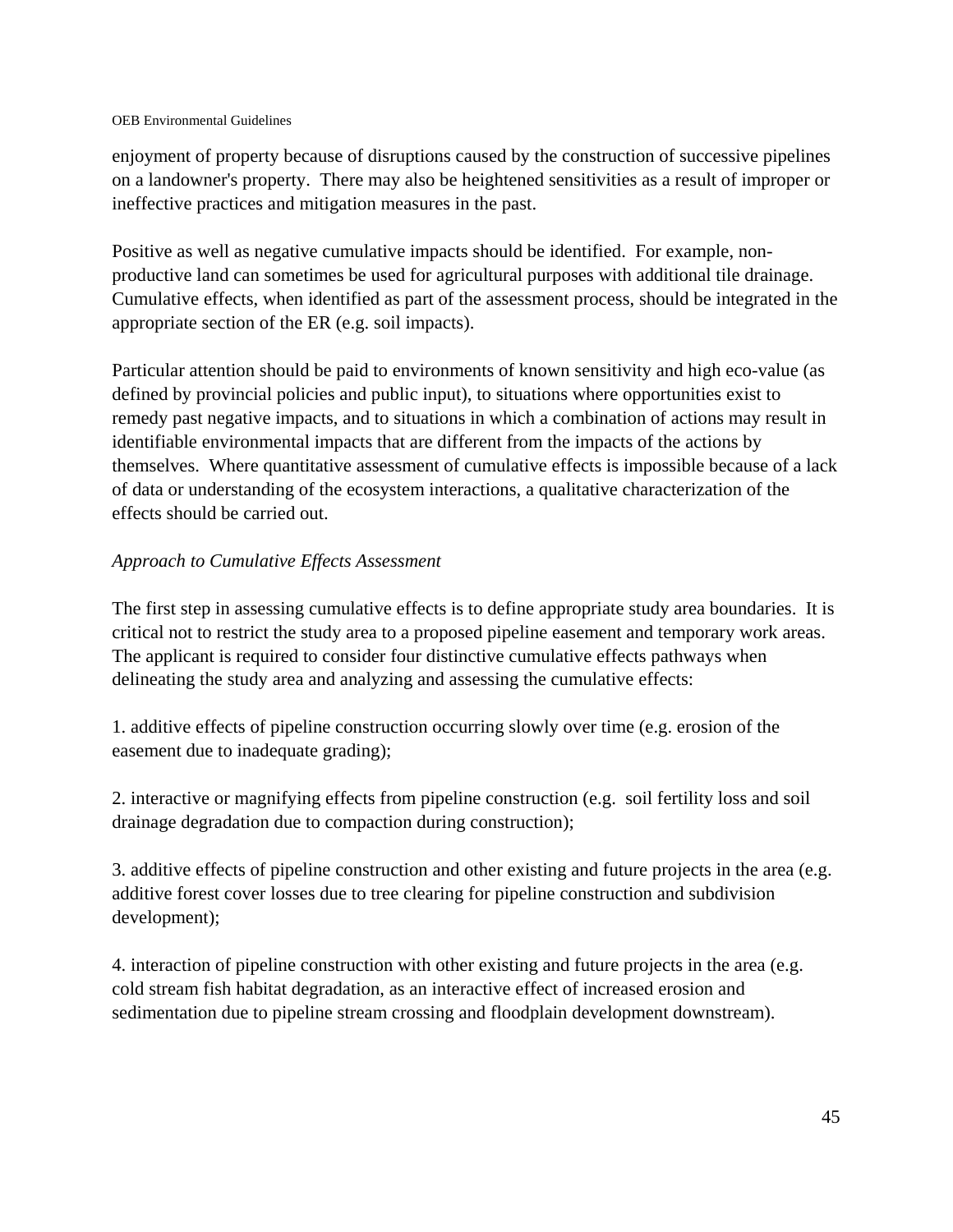Once the study area is delineated, the information on the current and planned projects in the study area is gathered and analyzed. This information may be obtained from the municipal planning and development departments, official plans, local businesses and other appropriate sources.

Once the potential cumulative effects are predicted and mitigation and restoration measures identified, the applicant should describe any residual effects that cannot be fully mitigated. For the residual effects, a separate strategy to compensate affected parties (e.g. crop loss compensation) or minimize the magnitude of the effects needs to be defined.

The following is a list that encompasses some of the cumulative effects of pipeline construction:

- (a) incremental increase of easement width when adding new parallel pipelines to reinforce the systems;
- (b) additive effects of vegetation removal including riparian vegetation, forest cover, agricultural crops;
- (c) repetitive disturbance of soils including soil compaction, drainage systems damages, loss of soil fertility, crop yield reduction;
- (d) streams and groundwater degradation and effects on water wells;
- (e) residual effects caused by the removal of forest edge and interior, such as reduced species diversity and other habitat alterations.

The ER should include a tabular summary of causes of cumulative effects, a cumulative effects description (e.g. duration, spatial extent), recommended mitigation measures, all residual effects and approaches to deal with residual effects. The locations of the cumulative and residual effects are to be mapped on an appropriate base map.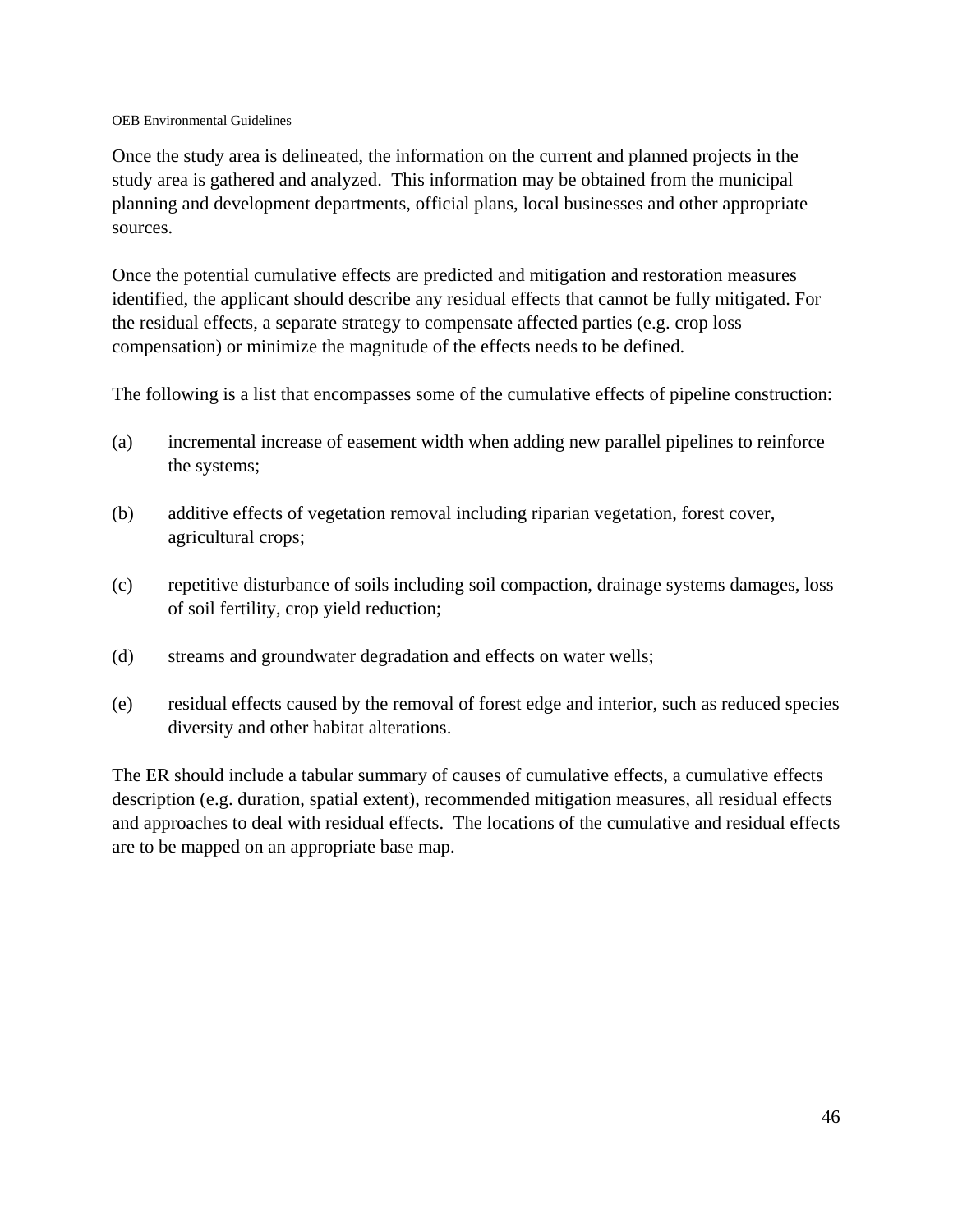## **Chapter 5. IMPACT MITIGATION**

# 5.1 GENERAL MITIGATION TECHNIQUES

Areas of concern along the preferred route or on the preferred site should be listed and described in detail in the Environmental Report. It may be necessary to collect detailed information on these areas of concern, in order to show that they can be protected during the construction and operation of the pipeline or station by standard construction or contract specifications. The appropriate specifications should be reproduced in the ER.

Aerial photo mosaics at a scale of 1:10,000 or larger should be used in conjunction with field surveys to collect environmental data. For environmentally sensitive watercourses, wetlands, significant wildlife habitat and specialty crop lands, more detailed site plans at a scale of at least 1:2,000 should be considered. These site plans should outline workspace requirements, staging areas, methods of erosion control, method of construction, rehabilitation requirements, notification requirements and timing, storm and sanitary water management, landscaping and screening.

The first and most important mitigation technique to be employed is avoidance of the areas by route or site adjustment. If avoidance is not possible, a number of general mitigation techniques are available. These could include scheduling of construction (winter, biological windows, wet soils shutdown), modified construction techniques, the use of specialized equipment, temporary or permanent relocation of the feature or extensive restoration following construction. Appropriate specific techniques should be addressed in the ER.

Standard construction or contract specifications to be used during construction to mitigate negative impacts should be included in the ER. Agency notification requirements and monitoring program descriptions, including sampling should be cited in the ER. Permits required or received for the construction phase of the project must also be described in the ER.

The following sections outline specific mitigation techniques that can be employed during construction to deal with different environmental and social concerns.

### 5.2 SOCIAL IMPACT MANAGEMENT

Once the net impacts have been identified and assessed for all the alternatives and the preferred alternative has been selected, the ER should describe the social impacts of the preferred alternative in more detail and prescribe specific measures to mitigate any negative impacts. This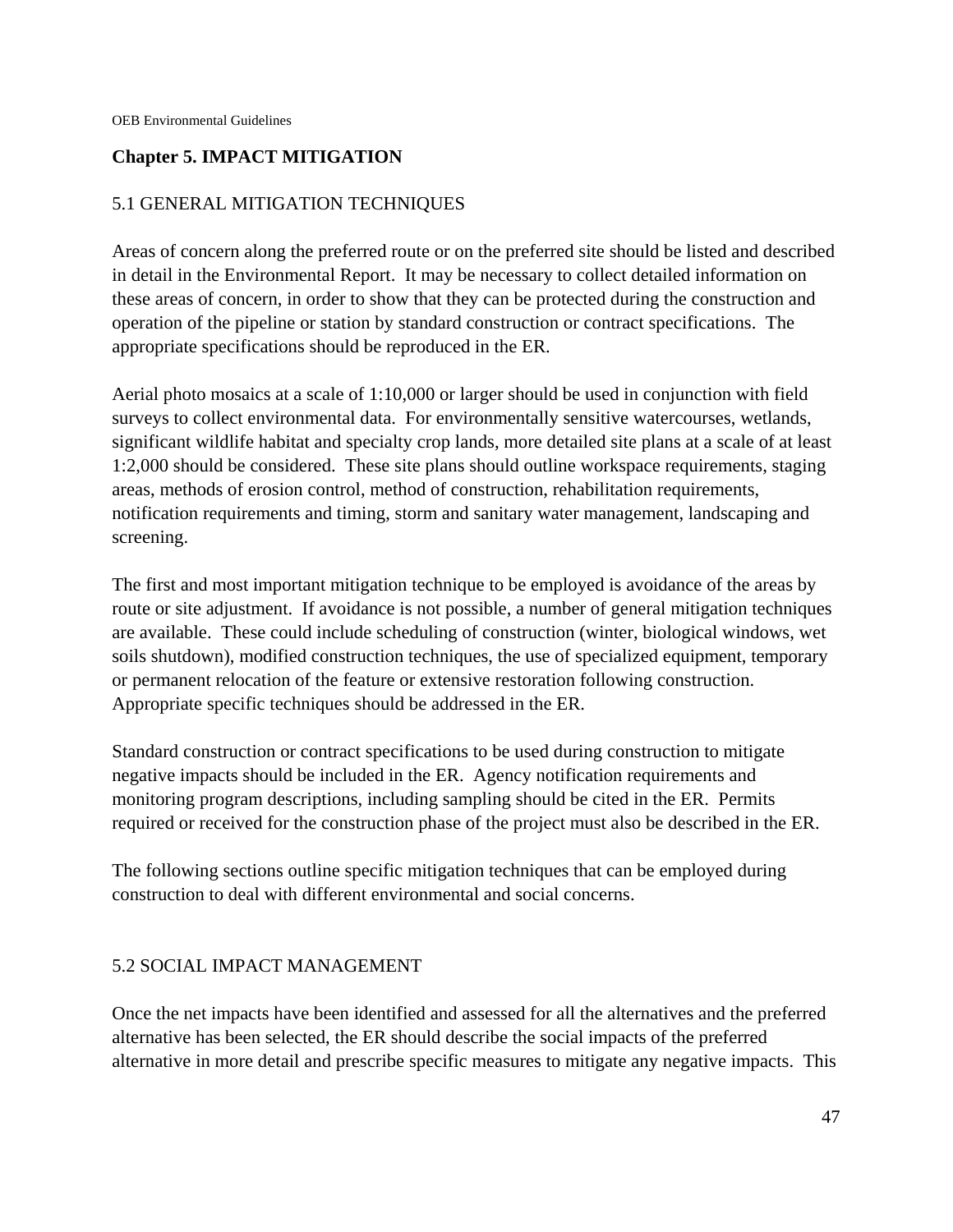is consistent with the increased level of detail expected for the examination of other environmental impacts and proposed mitigation measures for the preferred alternative. Effective public consultation is essential to develop appropriate measures for the mitigation of social impacts. Various mechanisms, such as complaint tracking systems and landowner agreements which set out environmental management commitments by the utility can be used to manage these impacts. In addition, a compensation framework, a decision-making process to resolve issues as they arise, and the applicant's commitments to undertake specific mitigation and monitoring measures in the ER, can help address many of the social impacts.

The ER should document the detailed examination of social impacts for the preferred route or site, the mitigation measures that are proposed and the net impacts which are expected to remain after these measures are applied. Compensation for specific negative impacts should only be discussed after a thorough attempt has been made to mitigate negative impacts.

# 5.3 CULTURAL HERITAGE RESOURCES-MITIGATION

Mitigation of impacts on cultural resources, such as built resources, registered archeological sites, cemeteries, is best accomplished through avoidance when selecting a preferred route or site.

In cases where it is not possible to avoid an adverse impact on the archaeological resources identified during Stage II Assessment, (see Section 4.3.4.) it will be necessary to carry out a salvage excavation. Stage III archaeological field work must be carried out prior to the commencement of construction on the pipeline segment in question. Consideration should be given to avoiding inclement weather conditions to allow for effective field work.

An archaeological salvage excavation involves the systematic retrieval of artifacts which would otherwise be destroyed, the analysis and curation of those artifacts and the production of a report according to the requirements of the Ontario Heritage Act. The report should thoroughly document what has been removed due to construction.

Above-ground features, such as standing structures should be dealt with by carrying out a detailed recording exercise, which documents the characteristics of the structure prior to removal or destruction. The rationale for removal should be provided.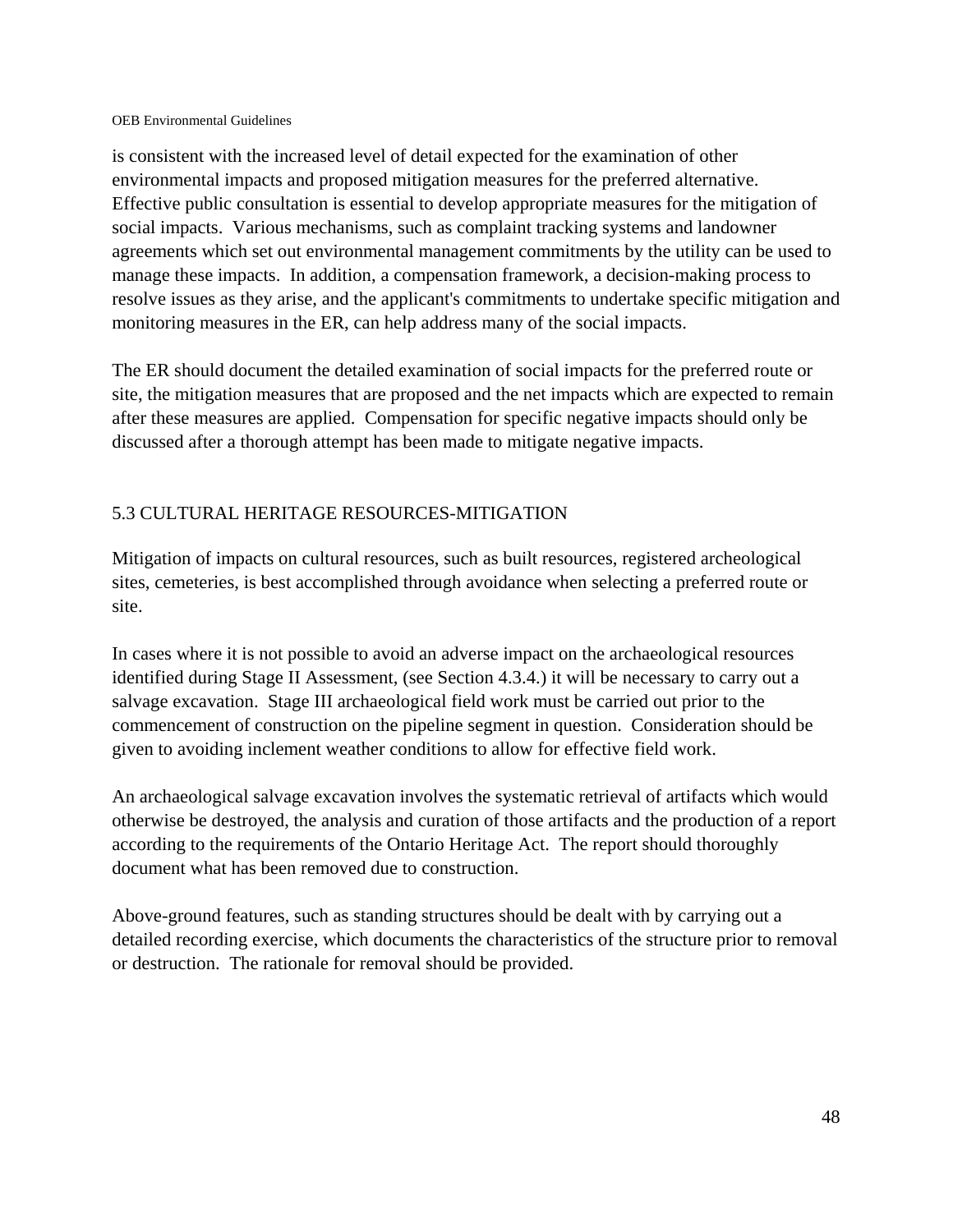### 5.4 EASEMENT PREPARATION

Activities associated with preparation of the easement, include the planning of access, fence bracing, clearing of vegetation, grading and blasting.

During landowner interviews, the applicant should determine whether access to the easement across individual properties is available and whether the landowner is agreeable to the use of such areas during construction. In addition, if the landowner requires access across the easement for farm equipment and/or livestock during construction, this must be provided and noted in the ER and contract documents.

Plans for clearing and rough grading of the easement must accommodate the reasonable requests of the landowner and the procedures of the MNR for Crown Land as prescribed in the approval/permit.

Blasting must be controlled and timed by licensed blasting personnel, to minimize adverse effects on local water wells, buildings, soils, livestock and wildlife. Where there is potential for damage to nearby wells, the applicant should consider retaining a hydrogeologist and blasting specialist, to conduct an evaluation designed to minimize adverse impacts on potentially affected wells. Generally, all water wells within 100 metres of proposed blasting locations should be monitored for quality and quantity prior to construction. The local MOE District Office should be advised of all complaints regarding adverse effects on water wells from blasting and the resolution of such complaints, upon their resolution. Should blasting or construction disrupt water supplies, the applicant should provide an equivalent alternative supply. Blasting in a watercourse requires DFO authorization.

The occupants of all buildings which may be subject to noise and/or vibration due to blasting should be informed by the contractor or his agent prior to the start of the blasting operations, preferably 48 hours in advance. In addition, the contractor or his agent should conduct a preblast survey and monitor blasting operations for noise and vibration at all buildings, where the noise and vibration levels are expected to exceed the limits prescribed by applicable municipal by-laws and provincial standards. MOE and affected municipalities should be contacted to acquire current regulations regarding noise control.

All work should be confined to the easement. If it is necessary to work off the easement, temporary working space must be acquired through discussions with the landowner. Traffic on and adjacent to the ROW should be minimized during wet soil conditions. The applicant is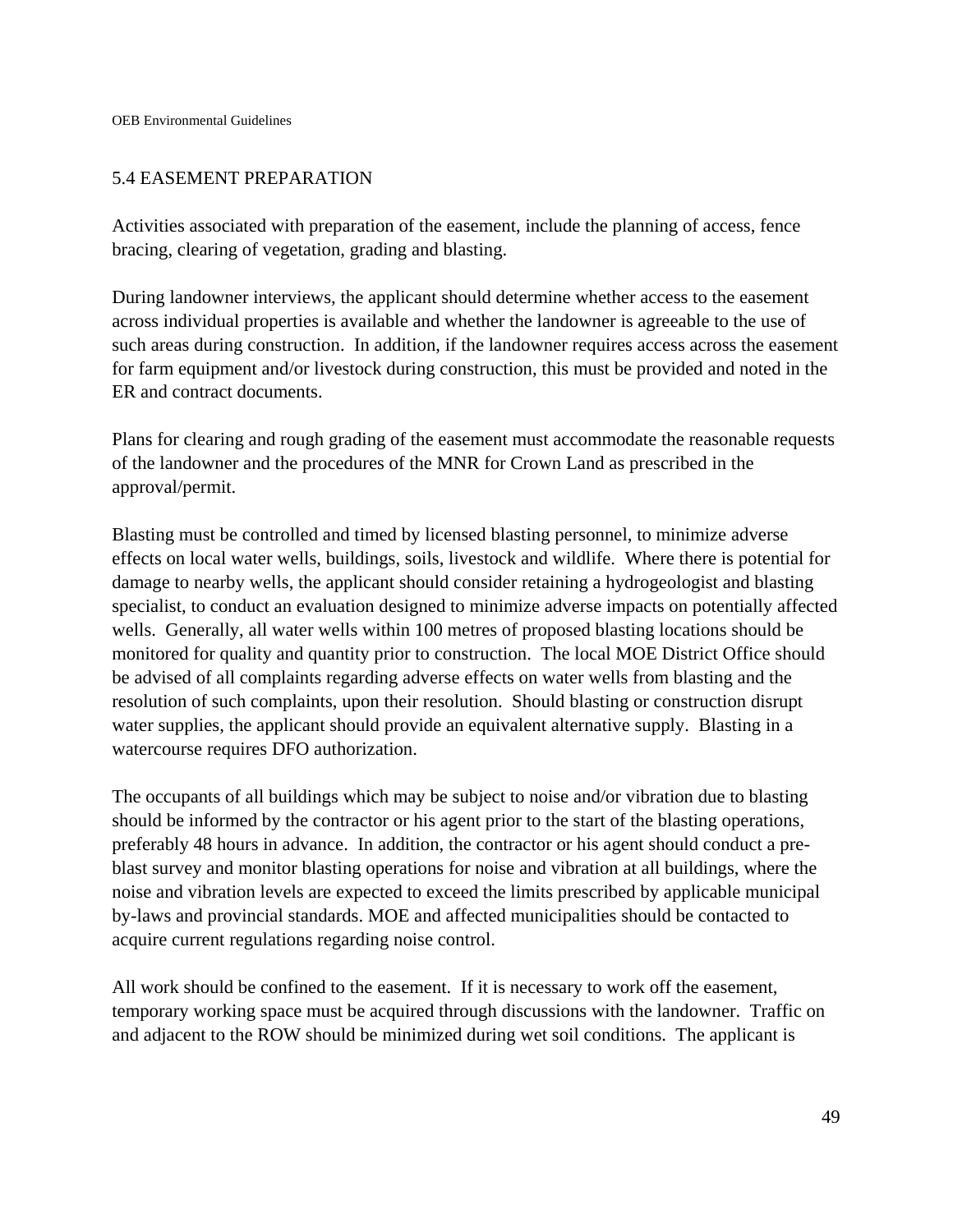expected to have a policy in place, whereby construction activity on the easement is either reduced or shut down during and after wet weather to avoid damage to soils (see section 5.5.1).

In Fire Districts designated in the *Forest Fires Prevention Act, R.S.O. 1990*, the construction of all permanent and/or temporary roads located off the ROW must be authorized, up to Latitude 54N, by approval/permit under the Forest Fire Protection Act and/or under the *Public Lands Act, R.S.O.1990*. Any construction road not required after construction is to be closed by the applicant and left in a condition acceptable to the MNR or landowner. The applicant must maintain any access roads necessary for the security of the pipeline.

# 5.5 AGRICULTURAL LAND

# *5.5.1 Soils*

Stockpiled soil should be located at least 30 metres away from watercourses and protected from erosion. If that distance is not possible, silt fences, earthen berms and plastic sheets should be used to contain and stabilize these soils to prevent loss of soil and the siltation of the watercourse.

To minimize the adverse effect of construction on the agricultural productivity of the land, the applicant, prior to trenching, should remove topsoil along the trench area and under the subsoil storage area, stockpile it separately from subsoil and replace it upon completion of construction. In areas of highly contrasting soil textures, such as sand overburdens on clay, three soil piles should be considered, one for topsoil and two for subsoil. The topsoil depth and method of stripping should be determined after consultation with the landowner prior to construction.

On well-drained mineral soil, topsoil may be stripped by colour or to a predetermined depth, depending on the wishes of the landowner, to ensure minimal mixing of subsoil and topsoil. However, on some poorly drained soils which contain a high percentage of organic matter, and on organic soils, it may be necessary to strip to a predetermined depth.

All fine stripping of topsoil should be completed within two working days after completing the bulk of the topsoil stripping. This will reduce the chances of exposing the soil to wet weather, which can result in contamination. Inspection is also necessary during excavation and backfilling, to avoid topsoil/subsoil mixing. Upon the request of the landowner, the applicant will remove excess subsoil resulting from construction.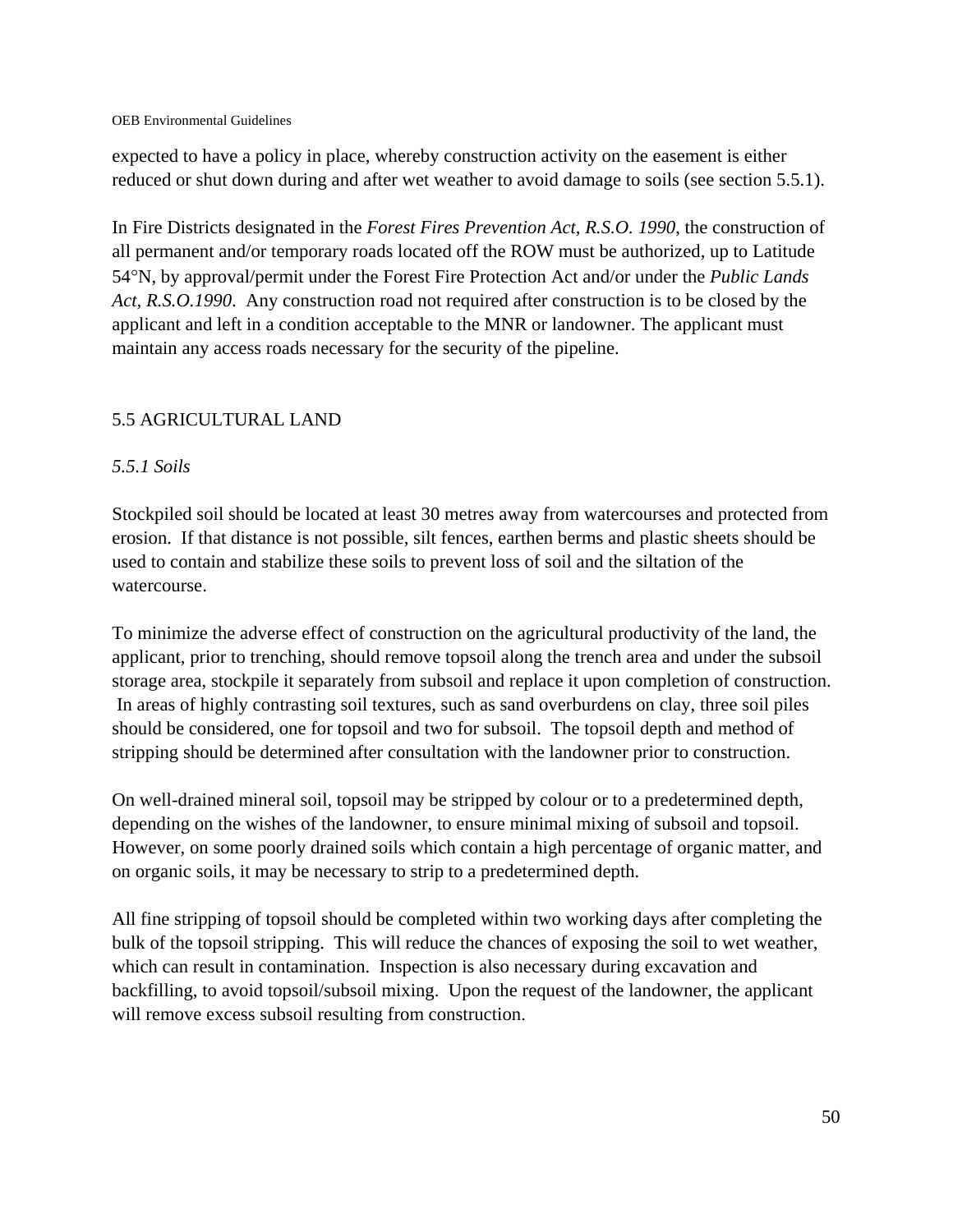It is the responsibility of the applicant to acquire baseline data (i.e. soil-mapping units and their properties such as horizon depths, organic-matter content, etc.) for the route or site chosen and to propose suitable construction procedures to minimize soil damage. Procedures such as chisel ploughing, para ploughing, sub soiling, stone picking, fertilization, heavy mulching and the use of soil building cover crops, must be carried out wherever needed.

Comprehensive pre-construction investigations are necessary in areas where sensitive materials such as Leda clay are likely to be encountered. Construction techniques and schedules must be modified according to the nature of the sensitive materials found.

The worst impacts of construction occur at high soil moisture levels. Consequently, construction during the driest period of the year is desirable. The applicant is required to establish and implement a wet -weather shutdown policy to minimize adverse impacts of construction on soil productivity. During wet weather conditions, contact with topsoil should be avoided and a total restriction placed on all rubber tired vehicles and equipment traveling on the ROW. If, due to delays, construction must continue under wet soil conditions to meet an in-service date, terms and conditions must be discussed with the landowner. The wet -weather shutdown policy or decision-making process must take into account the nature of the impacts, the concerns of the landowner, agricultural interest groups, the pipeline contractor and the applicant, when determining the need to continue construction under adverse weather conditions.

Upon agreement with the landowner, distribution of the topsoil over the trench may be delayed until the following summer, after all subsidence or settling of the subsoil has taken place and has been leveled down.

### *5.5.2 Agricultural Drains*

If agricultural land that is extensively tile drained cannot be avoided, mitigation plans must be developed and implemented prior to construction. The plans should be designed to maintain proper subsurface drainage during and after pipeline construction.

Consultation with the landowner prior to construction is necessary to determine the location of existing and planned tile drains. If a landowner is not aware of the location or existence of tile drains, OMAFRA may be contacted or a knowledgeable local tile contractor should be consulted, in order to verify the depth and frequency of any installed tiles. The depth of the proposed pipeline should be compatible with existing and planned drainage systems.

Tile drains that are cut during the trenching operation must be flagged and suitably plugged to prevent the entry of foreign material into the drainage system. Plans for maintaining proper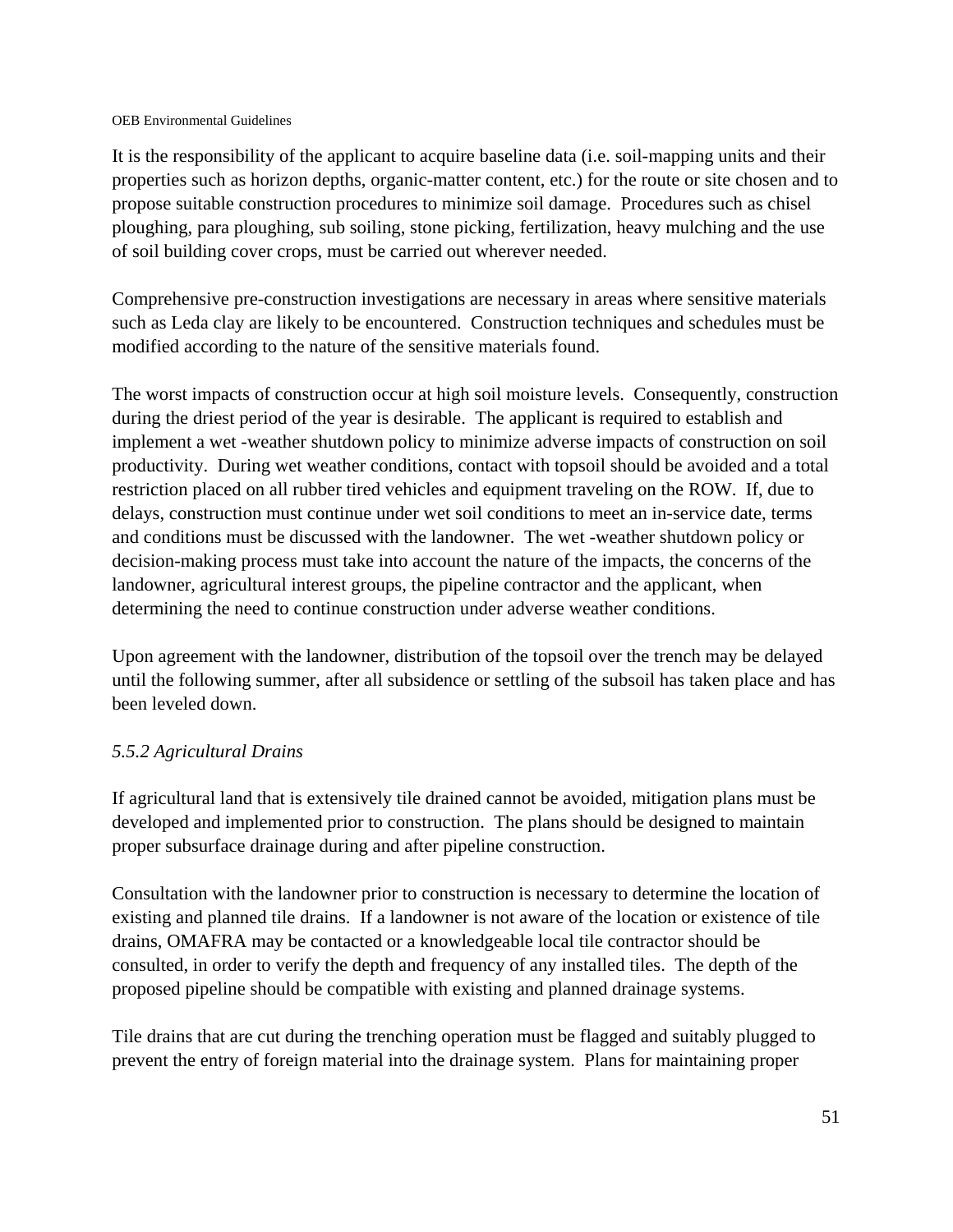surface and subsurface drainage during the construction which are acceptable to the landowner are required.

Following construction, the applicant must repair or replace any damaged or disrupted tiles. It is recommended that qualified tile drainage consultants and licensed tiling contractors be used for this work. Where the number of tile drains crossing the pipeline trench or their angle of crossing makes individual repair difficult, the installation of headers (sub-mains) should be considered. All open drainage ditches should be restored, utilizing appropriate soil stabilization procedures including, but not limited to, the use of geo-fabrics, wood or straw mulch, hydro seeding and rock or gravel blankets.

### 5.6 VEGETATION AND WILDLIFE HABITAT

On the pipeline ROW at locations designated by local MNR staff, areas of grasses, ferns, shrubs and other herbaceous species should be maintained for wildlife management purposes, as well as for screening at the banks and edges of watercourses. If vegetation associated with the edge of streams (i.e. riparian vegetation) must be removed, it should be replaced as soon as it is practical, in consultation with MNR and the local Conservation Authority. Where applicable, a compensation plan under the *Fisheries Act, R.S.C. 1991,* as amended*,* must be prepared before construction begins. DFO may also require a compensation plan if the riparian vegetation disturbance, results in the harmful alteration of fish habitat.

Spraying herbicides over designated nesting sites, headwaters and watercourses is not permitted. The use of herbicides at other locations should be avoided when possible and only undertaken by a licensed applicator. Ecologically sound alternatives to herbicide use should be considered.

Pipeline construction should avoid interference with areas of high scenic value, traditional plant use areas and wildlife corridors. Construction must not interfere with avian nesting periods or rare, threatened or endangered species.

Wetlands must be avoided where possible. Wetlands as defined in the Policy Statement, means lands that are seasonally or permanently covered by shallow water, as well as lands where the water table is close to or at the surface. In either case, the presence of abundant water has caused the formation of hydric soils (soils in which there is an abundance of moisture) and has favoured the dominance of either hydrophytic or water tolerant plants. The four major categories of wetlands are swamps, marshes, bogs and fens. For the purposes of the Policy Statement, lands being used for agricultural purposes, that are periodically "soaked" or "wet", are not considered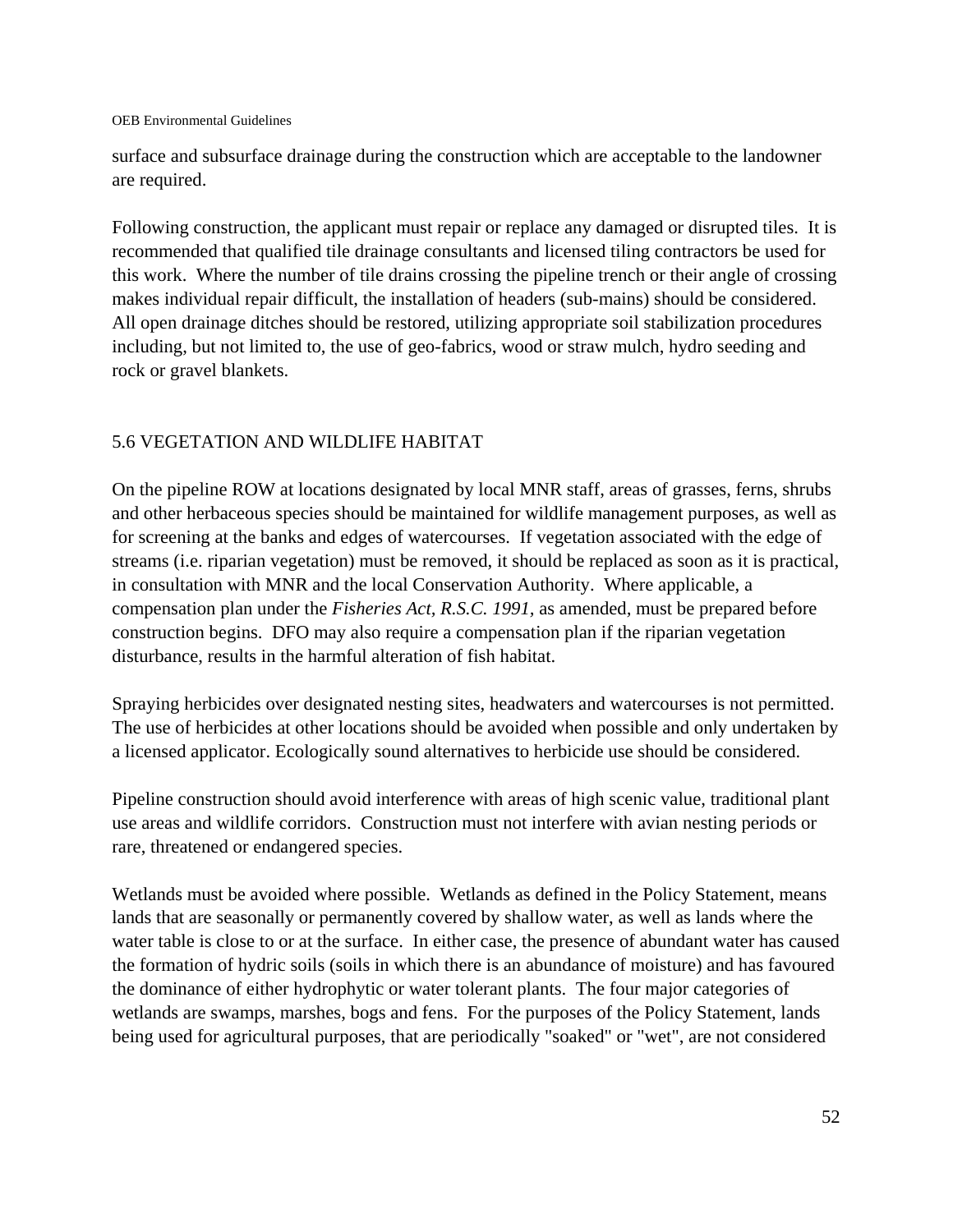to be Wetland. Where a pipeline is constructed through forested wetlands, access and drainage across the trench must be maintained.

Vegetation including trees and shrubs should be protected, especially when requested by landowners or tenants. Every effort should be made to bore under specimen trees where practical. Suitable measures, such as protection of tree roots within the dripline, pruning any damaged branches or roots, protection of trees with earth, gravel fill or fencing, transplanting of vegetation and boring under specimen trees should be used.

A designated maximum slash width through woodlots or forests should be established in consultation with the landowner or MNR prior to clearing. Restricting the width of the working area is often a feasible alternative when passing through valuable woodlots. Merchantable wood must be offered to the landowner, or where possible, used in pipeline construction. The applicant is referred to the *Crown Forest Sustainability Act, R.S.O. 1990*, as amended. Merchantable timber cut during clearing operations, must be cut in standard lengths and piled in locations from which it can be hauled readily, unless other arrangements are made with the owner.

Slash must be chipped or disposed of to the satisfaction of the MNR or landowner. If chipping cannot be used, and disposal is not possible, the slash should be piled for burning at least 10 metres from the edge of any standing timber. In the MNR designated Fire Districts, no burning may take place from April 1 to October 31, except under authority of a burning permit obtained from the MNR, in accordance with the *Forest Fires Prevention Act*, *R.S.O. 1990.* The applicant should notify the local MOE District Office when open burning is to be undertaken.

On Crown or private land, no disposal of materials (e.g. push-outs) adjacent to the pipeline easement will be permitted, unless approved by the MNR or the landowner.

# 5.7 WATERCOURSE CROSSINGS

### *5.7.1 Planning and Preparation*

Crossings of lakes and watercourses can cause serious problems of bank erosion, disturbance of cultural heritage resources, siltation, interference with fish and wildlife and impairment of downstream water quality, if not properly planned and executed. Water crossings must be conducted to minimize any increase in downstream siltation and other negative effects on fish and wildlife habitat, water quality or water quantity for downstream uses.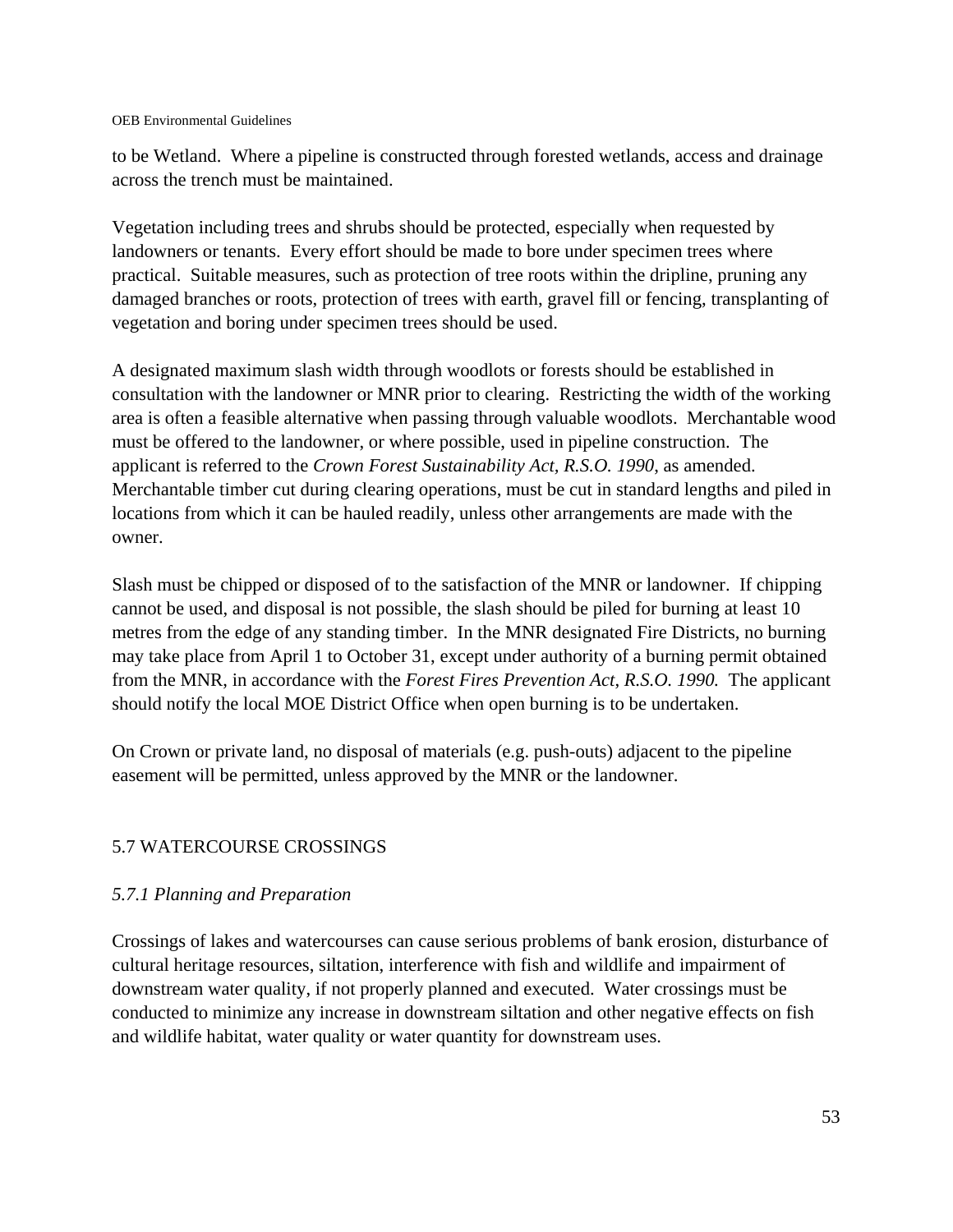River crossings may be done by either "wet" or "dry" procedures depending on the sensitivity of the water body, its size and flow, and the stability of the bank. All factors should be reviewed and the rationale for selection of a wet or dry crossing must be explained. For sensitive crossings, where topography and soil conditions are suitable, a bored or directionally drilled crossing is the preferred technique. The applicant is required to file a post construction report to demonstrate that the selected technique and site-specific monitoring program minimized adverse impacts (see Section 6.2).

MNR's generic sediment control plans for watercourse crossings should be adhered to. A written plan for wet crossings entitled Sediment Control Plan for Wet Crossings, has been developed along with three plans and drawings for:

- (a) Temporary Vehicle Stream Crossing;
- (b) Pump and Dam Type Crossing;
- (c) Dry Flume Type Crossing.

A site-specific construction plan should be prepared for sensitive water crossings. A scale of 1:5,000 or larger may be necessary for the plan. The site plan should outline:

- (a) alternative crossing procedures where applicable;
- (b) special mitigation techniques;
- (c) time duration of each activity;
- (d) temporary workspace requirements;
- (e) location and size of staging areas;
- (f) method of erosion control;
- (g) the location of any diversions, sediment traps and flumes;
- (h) rehabilitation requirements;
- (i) agency notification requirements;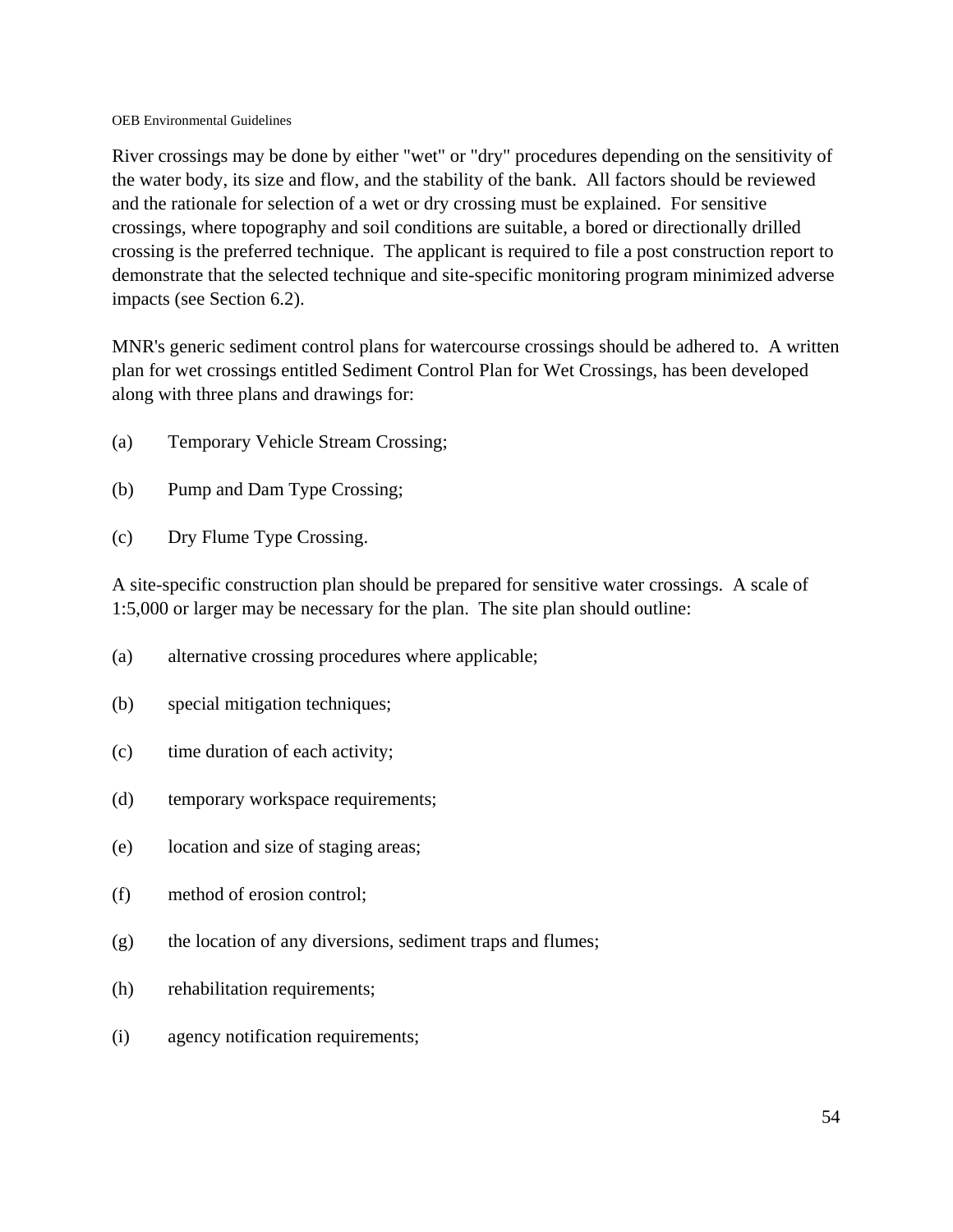- (j) storm and sanitary water management;
- (k) spoil disposal locations;
- (l) backfill requirements, landscaping and screening plans;
- (m) the management of equipment exposure to the stream;
- (n) the monitoring program to be implemented before, during and after construction; and
- (o) contingency plans.

Wherever applicable, local MOE and MNR representatives must be notified in advance of all watercourse crossings. Verbal confirmation should be given one day in advance of the scheduled crossing. If there are changes to the originally proposed method of crossing, local MOE and MNR offices should be contacted.

Stream diversions should only be used when no feasible alternatives exist. MNR, MOE, local Conservation Authorities and DFO approval may be required for any planned diversions. Final stream channel clean-up must include removal of any temporary structures, reshaping of the stream to the original or an approved configuration and removal of all construction material and debris.

Construction must be timed to avoid interference with fish migration, spawning or egg incubation. Blasting in or adjacent to watercourse beds must also be restricted during these times. Devices which prevent fish from entering the area of blasting in water bodies can be used at other times. The time sequence of activities from clearing of banks to final restoration must be noted on site plans. Construction operations should avoid recreational lakes or rivers during peak-use periods. If this is not possible, proper warning and lighting must be in place for crossing on recreational watercourses. It is recommended that operators of recreational activities be notified in advance of construction start. The MNR Regional Office should be contacted regarding peak-use periods.

Before any construction at a watercourse crossing begins, all equipment and materials to be used must be on-site and ready for use, to ensure that the crossing time will be minimized. Environment Canada weather reports are to be obtained to avoid unexpected high water flows resulting from regional weather disturbances.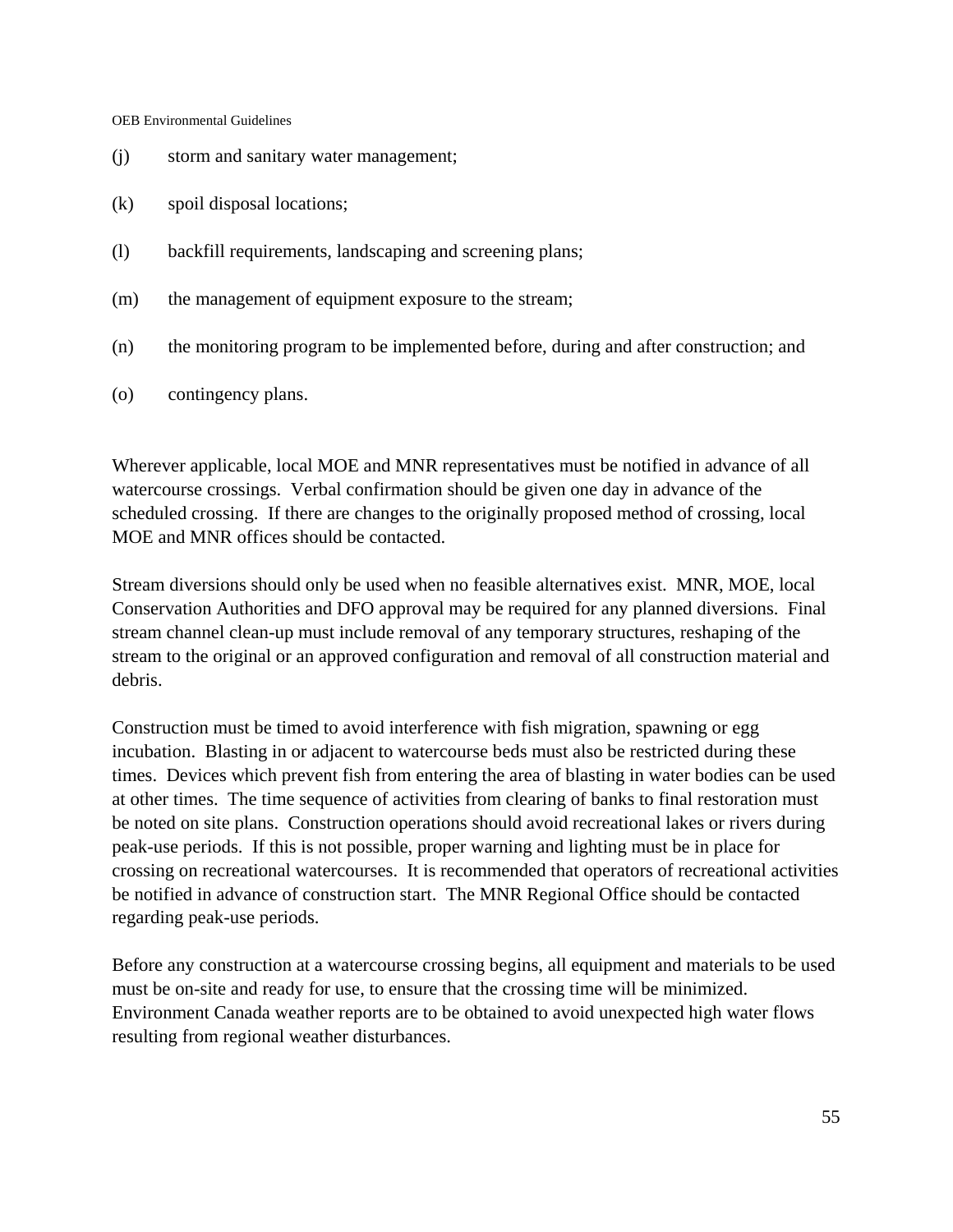#### *5.7.2 Watercrossing Impact Minimization Measures*

To minimize siltation of the water body, earth plugs should be left in the banks until in-stream excavation is to begin. The clearing of vegetation on slopes and banks of the watercourse should be delayed, until just prior to the arrival of pipe and equipment for the crossing.

The bank trench should be excavated and the spoil placed safely away from the bank and protected to avoid unnecessary siltation. A vegetative buffer zone, 3 metres from the water's edge, should be left in place until immediately prior to in-stream excavation. For most inland watercourses, all trench spoils must be placed onshore, unless the appropriate agency (i.e. MNR, MOE) approves in-stream disposal. Highly organic stream bed material should not be returned to the stream; it should be replaced by granular material which should be on site prior to trenching, in order to cover the pipe as soon as it is laid across the watercourse. Gravel backfill should be restricted to the area of stream bed excavation, to avoid creation of an artificial drain from the on-shore trench to the watercourse trench. The applicant should consult with the MNR Regional Office for locations that require granular backfill. Where it has been identified, that the native material is not suitable for backfill, then clean backfill material should be stockpiled onsite in advance of crossing construction, to eliminate delays which would lead to longer instream construction time and thereby increase the risk of sedimentation. Aquatic plants uprooted or cut prior to or during trenching operations should be contained and deposited on land to avoid adverse downstream effects.

In-stream construction time should be kept to a minimum. Well-placed sediment and erosion control devices along the banks must be used, to intercept any contaminated surface run-off. All sediment and erosion control devices should be inspected daily, to ensure that they are functioning as designed and they should remain in place until all rehabilitation techniques have been established.

Wherever temporary weirs, coffer dams or diversions are used at water crossings to form settling basins or to facilitate trenching, adequate stream flow must be maintained for downstream water uses. The materials, design and location of these modifications are to be indicated on site plans and approved by the MNR Regional Office. If more than 50,000 litres of water per day are being diverted or stored, then approval is also required from the MOE Regional Office.

To avoid disruption of the bed and the deposition of grease or oil in water, vehicles must not travel along the bed of a watercourse. All in-stream construction activity must be kept to a minimum and specified on the site plan. Fording of any stream cannot take place without permission from the local MNR and Conservation Authority offices.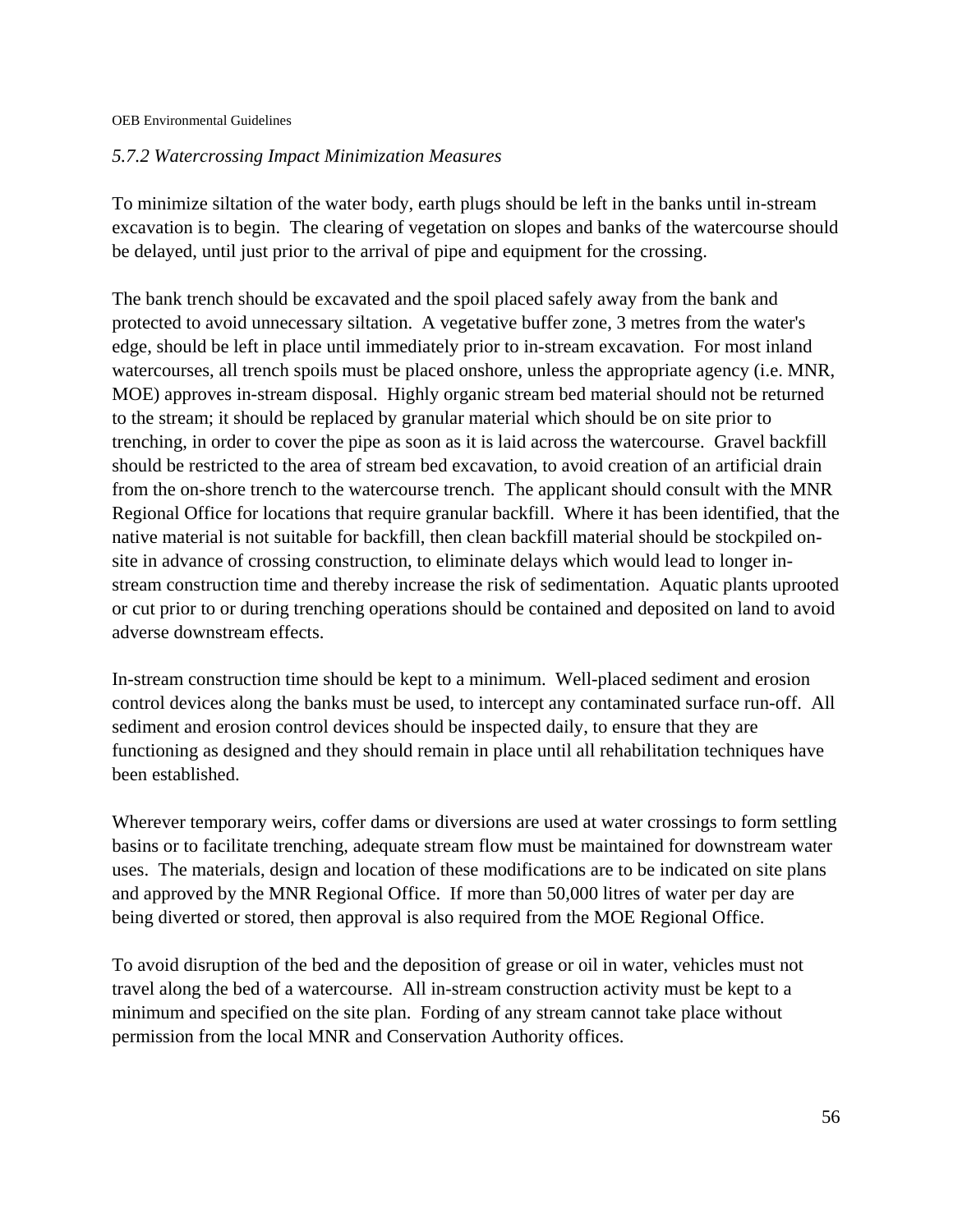Mitigation procedures to stabilize the banks, even if temporary, must be instituted within ten days of stream bed back-filling, to protect the banks against surface run-off. The banks should be re-contoured to their original shape, unless otherwise approved. Riparian vegetation should be re-established as soon as possible, after the banks have been stabilized, in accordance with MNR requirements.

# *5.8* MITIGATION CONSTRUCTION AND OPERATION IMPACTS

A variety of activities associated with pipelines and station construction may have an impact on the surrounding environment. These include such effects as fuel handling, noise, dust, construction waste and general disturbance. The applicant, as part of its efforts to address these impacts, must assign an inspector for major construction projects.

# *5.8.1 Materials Storage and Waste Disposal*

Fuelling and maintenance must be carried out in such a manner and with such precautions, as to avoid contamination of the water table, soil and watercourses. For any areas on the ROW to be used for long term fuel and chemical storage, it is necessary that they be dyked with impermeable material, with sufficient enclosed volume, to hold the tank contents plus 20 percent and located and sloped away from waterways. At the discretion of a qualified inspector, fuelling may be allowed within 30 metres of a waterway, at the discretion of the applicant's inspector, when hoses are equipped with an acceptable non-spilling attachment. Appropriate spill contingency plans should be developed and implemented for fuel and chemical storage.

An Environmental Inspector in conjunction with the applicant's Inspector, should plan and review fuelling sites with the contractor, including procedures for the notification of the appropriate authorities and the interception and clean up of spills as guided by the spills provisions in the *Environmental Protection Act*, *R.S.O. 1990* ("EPA"). Disposal of such wastes should be in accordance with the requirements of the MOE and MNR.

Waste, including contaminated soil, must be managed in accordance with MOE standards. The EPA and Regulation 347 in particular, require waste to be classified and disposed of appropriately. Waste is to be transported by haulers who have a Certificate of Approval – Waste Management System. Where waste is other than solid non-hazardous, the generator requires a "Generator Registration Number" from the Ministry and has obligations regarding manifesting of waste. When determining the waste category, the proponent must ensure compliance with Schedule 4 of Regulation 347. Ontario Regulation 153/04 which was amended by Ontario Regulation 511/09 and the accompanying *Soil, Ground Water and Sediment Standards for Use Under Part XV.1 of the Environmental Protection Act,* provide direction on assessment,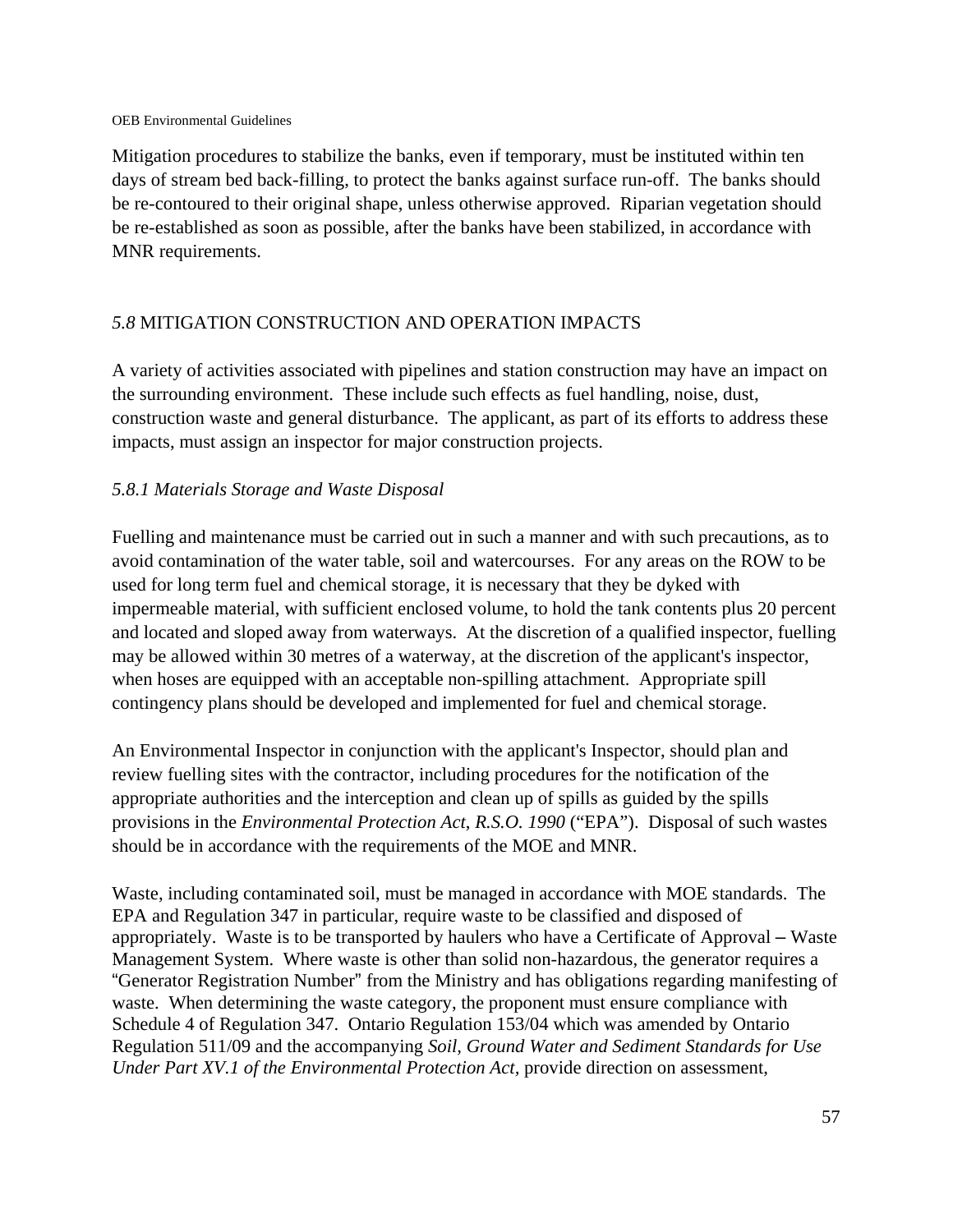restoration and MOE soil criteria. Questions about this legislation may be directed to the local MOE District office.

The cleaning of equipment in streams and lakes and the emptying of fuel, lubricants and pesticides into watercourses is prohibited under the EPA.

#### *5.8.2 Dust Control*

Procedures for controlling the impacts of dust and for minimizing wind erosion should be developed by the applicant. The value of some specialty crops is reduced when dust is deposited on them. The local roads department often has standard specifications for dust control and the appropriate authorities should be consulted to determine application amounts and types of dust retardant. In addition, consideration should be given to the use of water sprayers on bedrock drilling equipment, to minimize dust from these activities.

#### *5.8.3 Noise Control*

Noise, resulting from construction and the operation of equipment and motorized vehicles, including stations and storage pool sites, should be controlled in accordance with the current provincial and municipal criteria and regulations. All measurements of the noise levels generated during the construction and operation of the pipeline and of the adjustments to these levels, if required, should follow the MOE Noise Assessment Criteria in Land Use Planning: Requirements, Procedures and Implementation (MOE, 1997).

For noise generated during the operation of the pipeline and the noise generated by compressor and pumping stations, when operated beyond normal working hours, the applicant should ensure that it is within the limits prescribed by the MOE for the type of area where the facilities are located (e.g. rural or urban). Some mitigating measures to reduce the noise resulting from the construction of pipelines and associated facilities, or their operation include the following:

- (a) distance separation between the facility and adjacent noise sensitive land uses;
- (b) favourable topographical features such as berms or other intervening structures;
- (c) devices such as noise barriers, enclosures, silencers and mufflers;
- (d) acoustical treatment of the structural components of the facility;
- (e) modifications to the operation of the facility;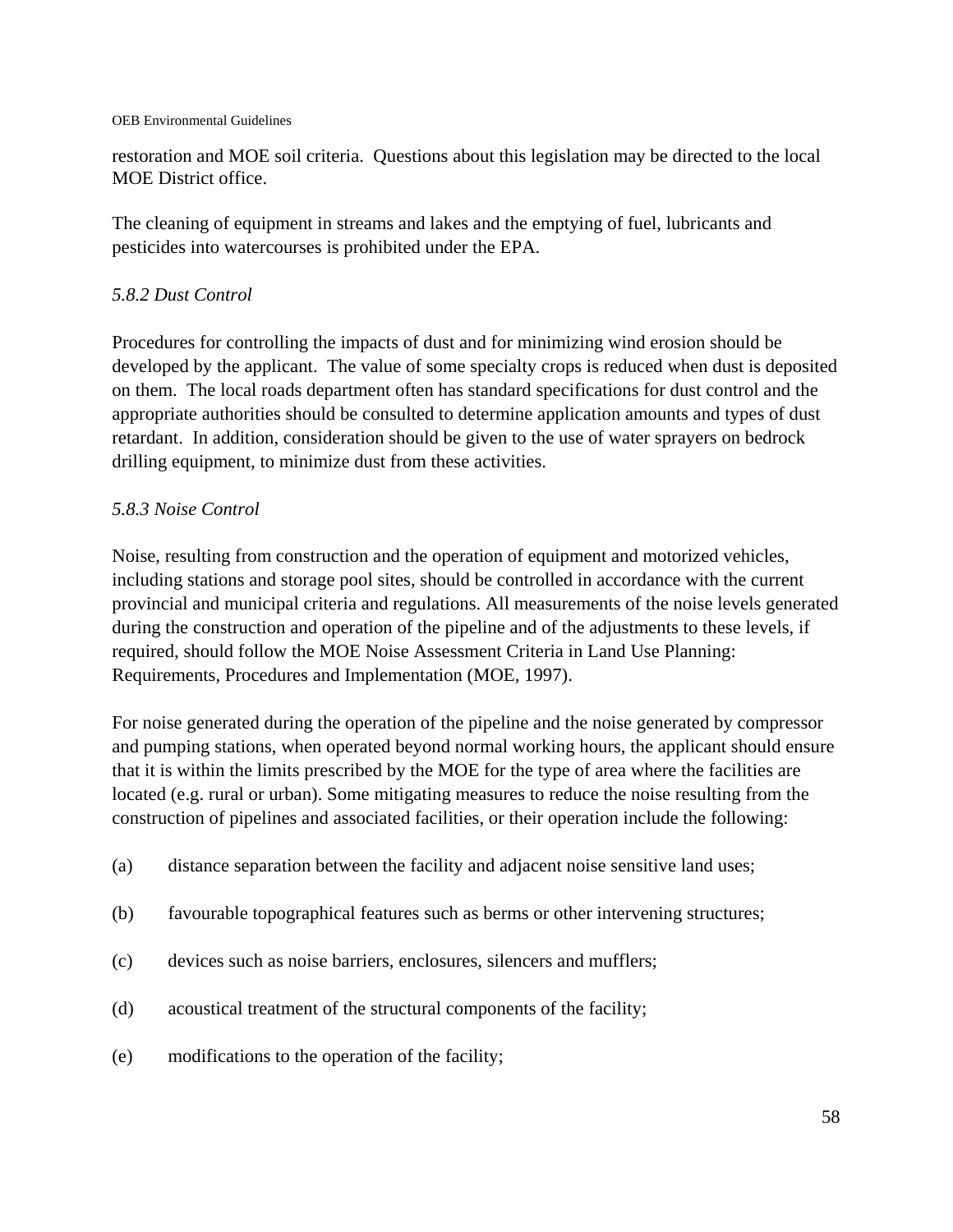- (f) selection of access route or sites to the construction site in a manner so as to minimize the noise impacts due to truck traffic; and
- (g) restrictions on the hours of construction and the scheduling of noisier operations for less sensitive times of the day.

#### *5.8.4 Construction Specification*

In addition to filing the standard construction techniques and procedures that will be used, an outline should be provided, describing how construction crews will be informed, and comply with, recommendations made in the ER. Accordingly, the following should be included in the contract specifications:

- (a) the method for restoring vegetation along the ROW, seeding mixes, application rates and areas to be revegetated;
- (b) site-specific plans of each sensitive watercourse and wetland crossing;
- (c) plans indicating the vegetation to be removed along watercourses, the crossing method and the restoration procedure, locations where fording will be allowed, the sources of water for hydrostatic-testing and the area for discharge of test water;
- (d) a description of all slope-stabilization procedures, including temporary stabilization as required and riverbanks which will be rip-rapped or hydro seeded;
- (e) design drawings, restoration plans or other information, as required, where provincial highways are affected (specific references are available from the MTO);
- (f) a list of the specialized equipment required for specific areas, such as a brush blade or subsoiler;
- (g) any special techniques to be used in the handling and restoration of agricultural soils;
- (h) the methods of handling spills or discharges of pollutants that cause or are likely to cause adverse effects;
- (i) the MOE District Office and Spills Action Centre phone numbers;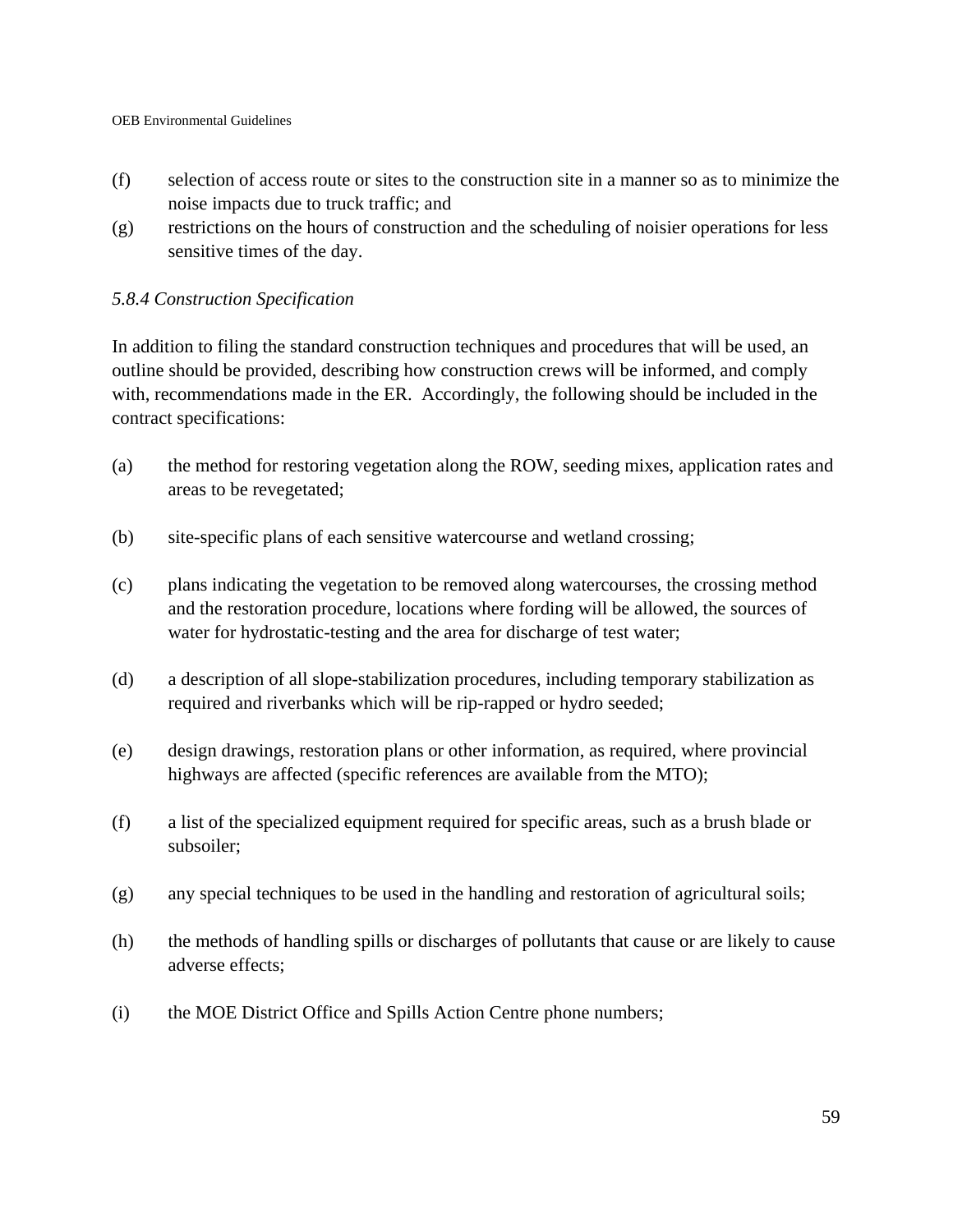- (j) any methods to be used that are a function of the season, such as minimum frost penetration depth before commencement of winter construction, and wet soils shutdown policies; and
- (k) the required approval in writing (permit) by the MOE, MNR and local Conservation Authority.

A proposed construction schedule is required as part of the ER. This should include items such as:

- (a) the project time schedule (season of construction) with reference to periods of fish spawning, avian nesting and fire season;
- (b) a daily time schedule, where noise may be a nuisance to local residents or a specialized land use such as a hospital, school, retirement home or special agricultural operations (e.g. poultry production);
- (c) a daily time schedule, when construction may create any parking, access and/or traffic problems, as well as mitigation measures to be applied to minimize these disturbances;
- (d) project time schedules, with reference to the duration of activities such as topsoil stripping, pipe stringing, in-stream activity, the length of trench to be left open, backfilling and restoration; and
- (e) the scheduling of any heritage resource assessment, mitigation and monitoring.

### 5.9 SAFETY CONSIDERATIONS

### *5.9.1 Licensing*

Natural gas transmission lines, distribution systems and oil pipeline systems are subject to the *Technical Standards and Safety Authority Act*, S.O. 2000, c. 16, as amended, and a license to operate these systems is required from the Fuels Safety Division of the Technical Standards and Safety Authority.

The applicant should specify to the TSSA the type of hydrocarbon to be carried by the pipeline and the procedures that will be implemented to ensure that the public and the appropriate local authorities, including police and fire departments, are aware of any special hazards. It should be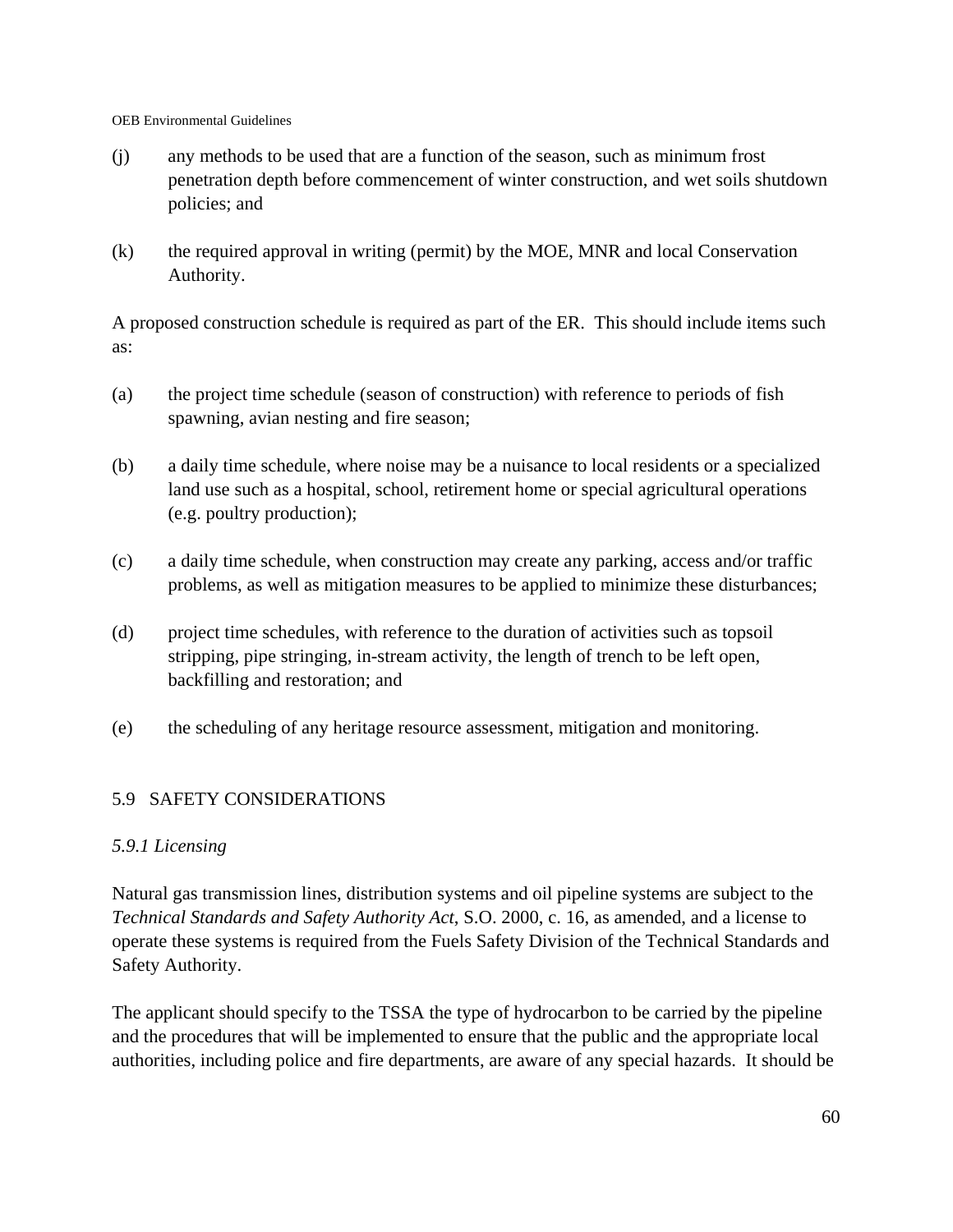noted that high-vapour pressure pipelines, which transport liquid products such as propane, butane or similar volatile products, may require the special training of local fire fighters.

Technical information related to class location, design factor, maximum allowable operating pressure, test medium and pressure and specifications for pipes, valves and flanges must be filed with the application, but is not required as part of the ER. The stress level at which the pipeline will operate should be established and documented in the ER.

# *5.9.2 Spills*

A hydrocarbon spills contingency plan must be developed for every liquid hydrocarbon pipeline. The plan and actions should be in accordance to Ontario Regulation 224/07 "Spill Prevention and Contingency Plans".

The spills contingency plan must describe appropriate spills control and damage mitigation on potential pipeline breaks. In addition, the plan must anticipate the "worst case scenario" and contain plans for all landowners downstream or on adjoining properties that could be affected by a spill. The contingency plan must include notification of the MOE's Emergency Spill Response Line, local fire and police departments, municipalities and residents potentially affected by the spill.

Emergency plans in the case of transmission line leaks or breaks must be developed for all hydrocarbon pipelines.

Plans should also be outlined in the ER for the disposal of all waste materials such as lubricating oils, product spills, urethane breakers and paints or additives used in pipeline systems. The chemical composition and toxicity of all such materials must be identified. A plan for special signing and posting of the easement and, if fencing of the right-of-way is planned, a map indicating the proposed locations of the fences should be filed.

In addition to the plans described above, the applicant should develop an emergency/crisis response plan that addresses, among other matters, security threats which could result in physical damage or disruption of the pipeline system. This plan is developed on a corporate level and it is not to be included in the ER.

### *5.9.3 Hydrostatic Testing*

A water-taking permit is required from the MOE Regional Office in advance of any hydrostatic test, for the taking of water from surface or ground sources in excess of 50,000 litres/day. The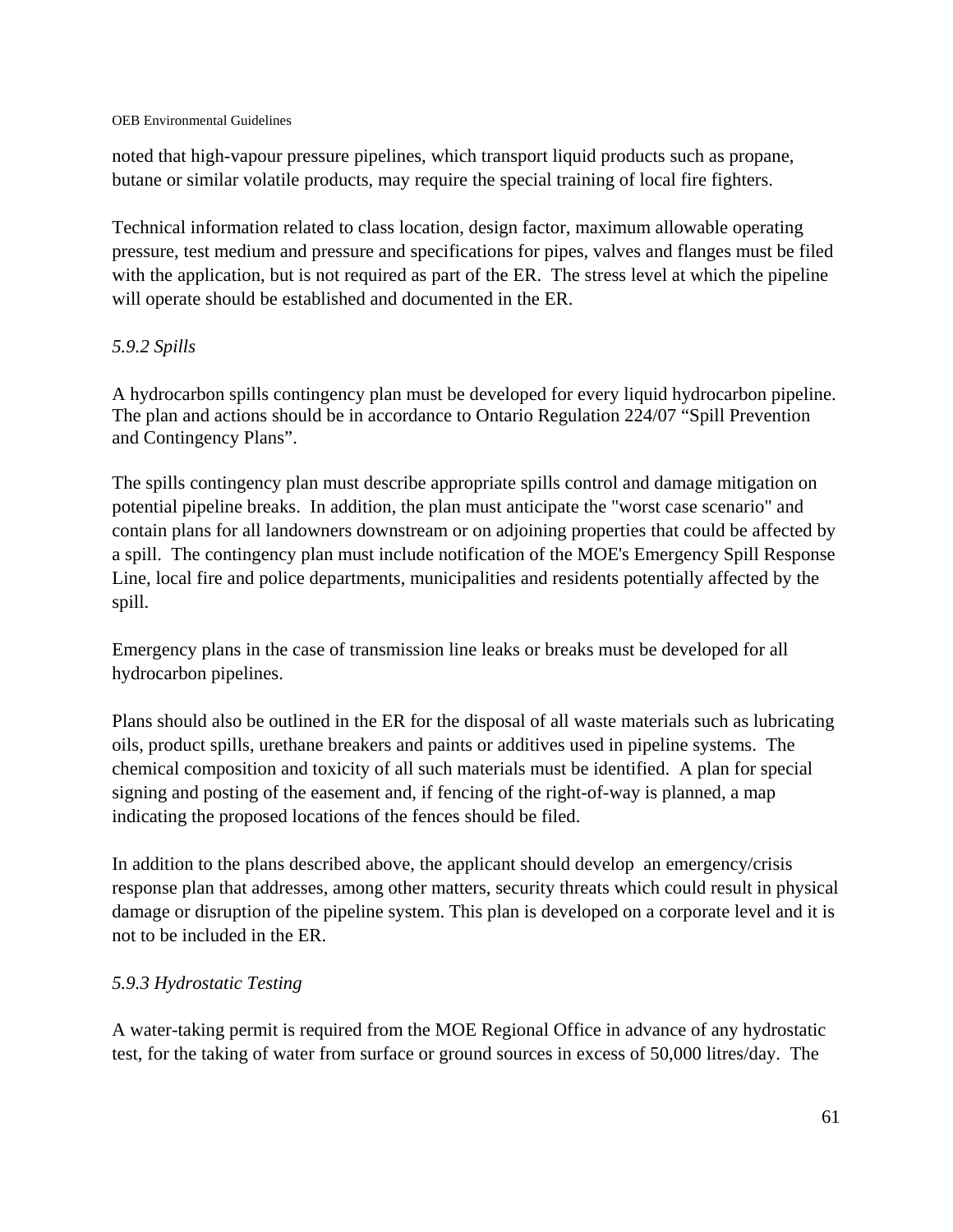applicant for a permit must ensure that the rate of filling the pipeline from surface sources does not interfere with downstream uses or with the natural functions of the stream. A permit may be refused, delayed or proportionately reduced during low-flow stages.

Discharging of water from the pipeline should be done at a rate not exceeding the rate of withdrawal from the source. In addition, an energy dissipator must be installed, to minimize any erosion during discharge. The MOE may require that discharge water be sampled, to ensure that it is substantially the same as the water withdrawn. Other special measures may be required to dispose of poor-quality discharge water, such as the first and last slug of the discharge.

Pumps and heaters should not be located directly adjacent to a watercourse. To prevent soil or water contamination, a retaining berm should be constructed around the equipment and a suitable sized polyethylene sheet installed under the equipment to collect any spills or leaks.

### 5.10 STATION SITE DEVELOPMENT

Pipelines may require the development of above ground stations, designed for specific functions. Impacts on the surrounding area of these facilities should be addressed in the design of the facilities. The design should also include the protection and security of the site.

Every reasonable effort should be made to screen or soften the visual presence of the above ground station in urban areas, and in high visibility rural areas such as those adjacent to main transportation corridors. The landscaping site plan should include the use of plantings and earthen berms, to make the facility compatible with the surrounding landscape.

Compressor and pumping stations can be a source of noise throughout their operation. It is unavoidable and necessary that natural gas compressors and pipelines are "blown down", i.e. releasing pressure through a venting of gas, in order to allow access to the facility equipment and/or pipeline for replacement and maintenance purposes. Every practical effort should be made to reduce the noise impact created by this procedure, in order to meet the requirements of the municipal noise bylaws.

Site drainage and erosion must be controlled. It is recommended that drainage plans incorporate the use of existing municipal drains, where practical. Drainage should not be allowed directly into a natural watercourse, without flowing through a retention pond in order to reduce sediment discharge during wet weather. Drainage outlets to cultivated or landscaped land are discouraged. Any exposed soil and slopes resulting from construction and subsequent grading and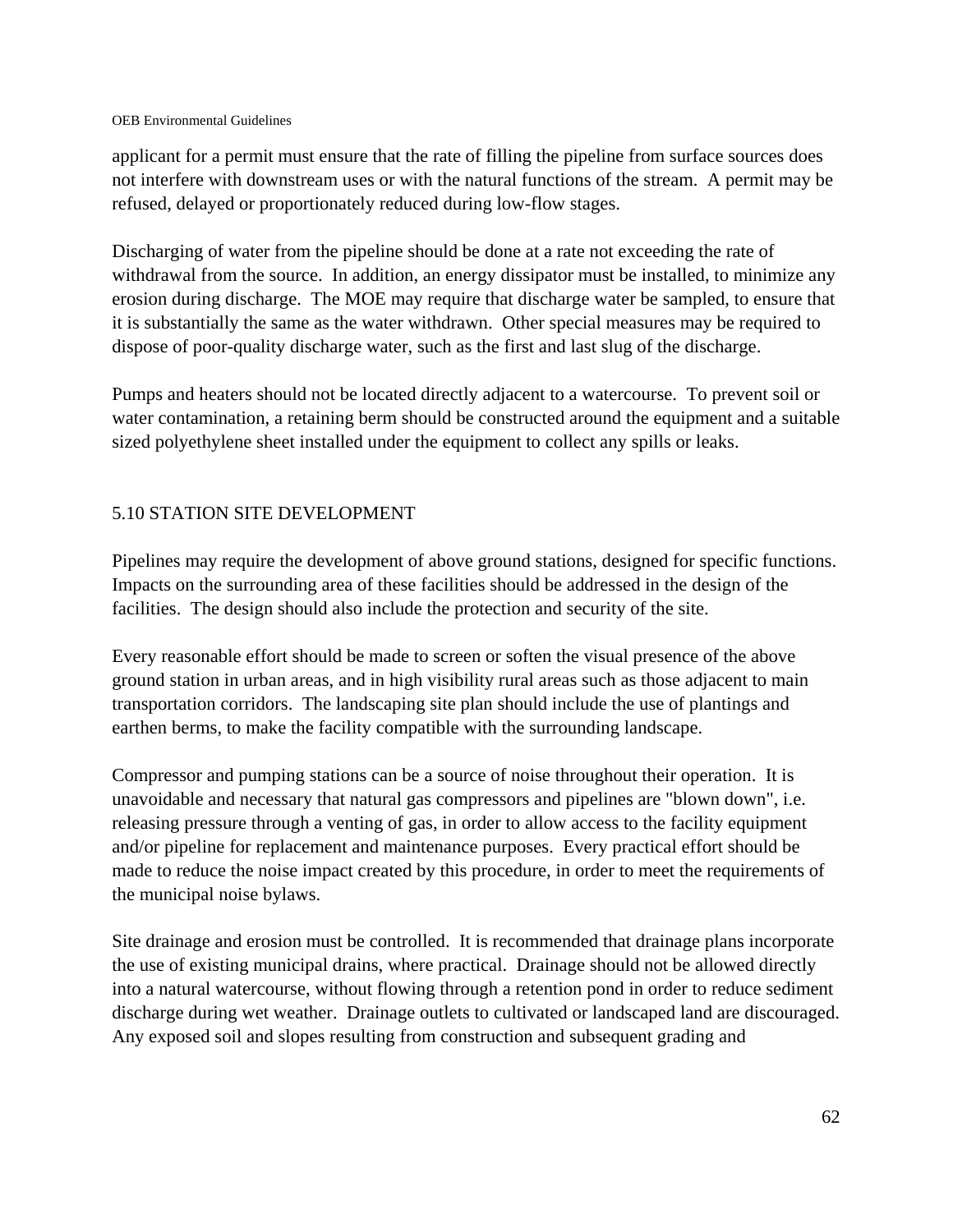landscaping, must be protected with erosion prevention material, such as fabrics or hydro seeding, as soon as possible in order to eliminate or reduce soil erosion.

Stations require lighting so that operation and maintenance can take place and to ensure security and public safety. Efforts should be made to reduce unnecessary lighting which may bother surrounding residents.

### 5.11 STORAGE POOL DEVELOPMENT

The ideal geological site for proposed storage wells development may conflict with other land uses. Therefore, detailed planning must be carried out to ensure that negative impacts are minimized.

In agricultural areas, it is advised that a thorough survey of such factors as the drainage pattern, existence of field tile and cropping pattern, be incorporated into the development process. This requires that the site be properly drained and subsurface drainage maintained throughout the drilling process. In addition, all topsoil must be stripped and stockpiled when requested by the landowner. It should be stockpiled far enough away from drilling equipment, to minimize any contamination. Surface inlets to existing field tile around the well drilling site will maximize drainage potential. Where the landowner is in agreement, a temporary gravel pad or equivalent should be installed before the drilling rigs enter the proposed well site.

Two types of drilling rigs are used, a cable tool rig and a rotary drilling rig. The cable tool rig is the more conventional of the two; it requires a smaller area but takes longer to drill a well than the rotary drilling rig. With both methods exposed, in-ground pits must not be used for the deposition of drilling fluids and cuttings. The preferred technique is the use of flat surface tanks that can be pumped and the fluid disposed of in a proper fashion. If surface tanks are not available, lined pits may be used to minimize the risk of contamination to soil and groundwater.

All additional support equipment must have minimal movement in and out of the well drilling area during wet weather conditions and must follow designated access roads.

There should be either permanent or temporary access roads to proposed well sites in order to withstand the loads of the drilling support equipment and avoid damaging the surrounding agricultural or natural environment. In addition, subsurface and surface drainage must be maintained by the use of side ditches, header tile or other appropriate temporary drainage methods, as recommended by a tile drainage expert in areas where numerous field tiles are encountered. Such mitigation measures must be installed, prior to any drilling equipment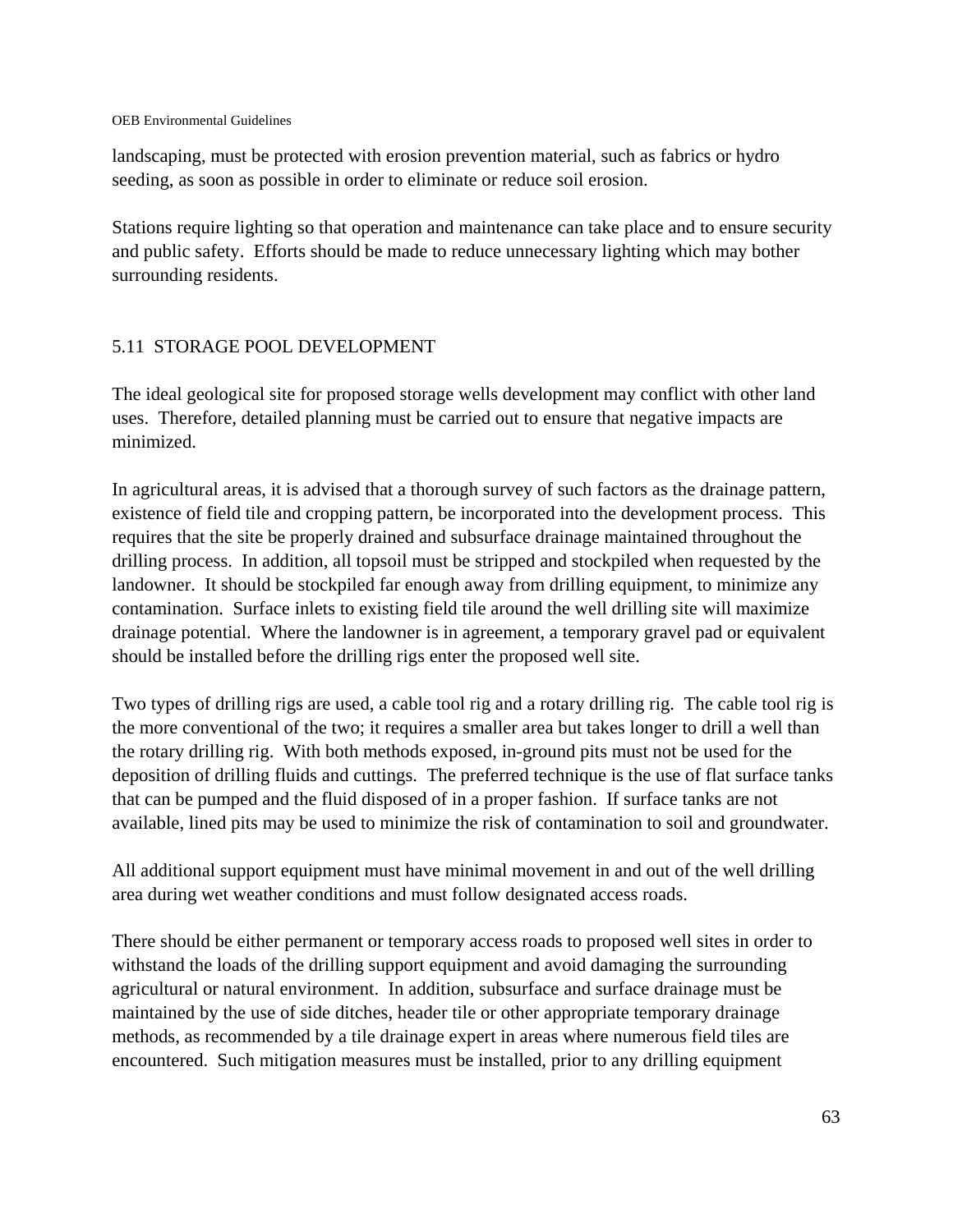entering the project site. The alignment of the access roads should be designed to minimize their impact on the tilling and cropping practice in any cultivated field. For example, roads should be located to follow the usual lines of farm equipment travel, or headlands in cultivated fields.

Due to geological tolerance and formation location, it may be impossible to avoid negative impact on farmsteads and residences. In these instances every effort must be made to minimize the impact through proper planning and consultation with the directly affected residents. Residents, particularly those in close proximity, should be properly notified of all activities and restricted hours of construction.

### 5.12 RESTORATION PLANS

The easement must be rehabilitated to the reasonable satisfaction of the landowner and the agencies concerned. Restoration procedures should be implemented promptly during and following construction to limit damage.

To achieve this, it is essential that a restoration plan be developed to rehabilitate the easement. This plan should be included in the ER and put into effect immediately after construction is completed in a particular area. Inclement weather or an approaching wet season may indicate a need for temporary action. A contingency restoration plan should be developed, to mitigate environmental problems during bad weather. For example, it may be advisable to rip-rap river banks and firmly place straw bale barriers in areas where surface run-off could enter the watercourse.

There are well known procedures to alleviate negative construction impacts; these have been proven by experience and documented in standard plans for typical river crossings, highway crossings and other sensitive areas. Standard procedures include, use of hydro-seeding, diversion berms, contouring of slopes, mulching and suitable fertilizer applications. In developing a restoration plan, where there is potential for a major construction problem or where standard construction procedures may not be sufficient, a site specific program should be developed and included for review in the ER.

The landowner must be consulted and any reasonable request regarding rehabilitation of the easement complied with. Planting of soil-building cover crops should be considered. It is possible that arrangements requested by the landowner can result in poor quality restoration and problems in subsequent years, and may not be the preferred approach. On the other hand, the contractor may not be as familiar with the specific limitations associated with the soil type or specified equipment for restoration. It is recommended that a professional agronomist/agrologist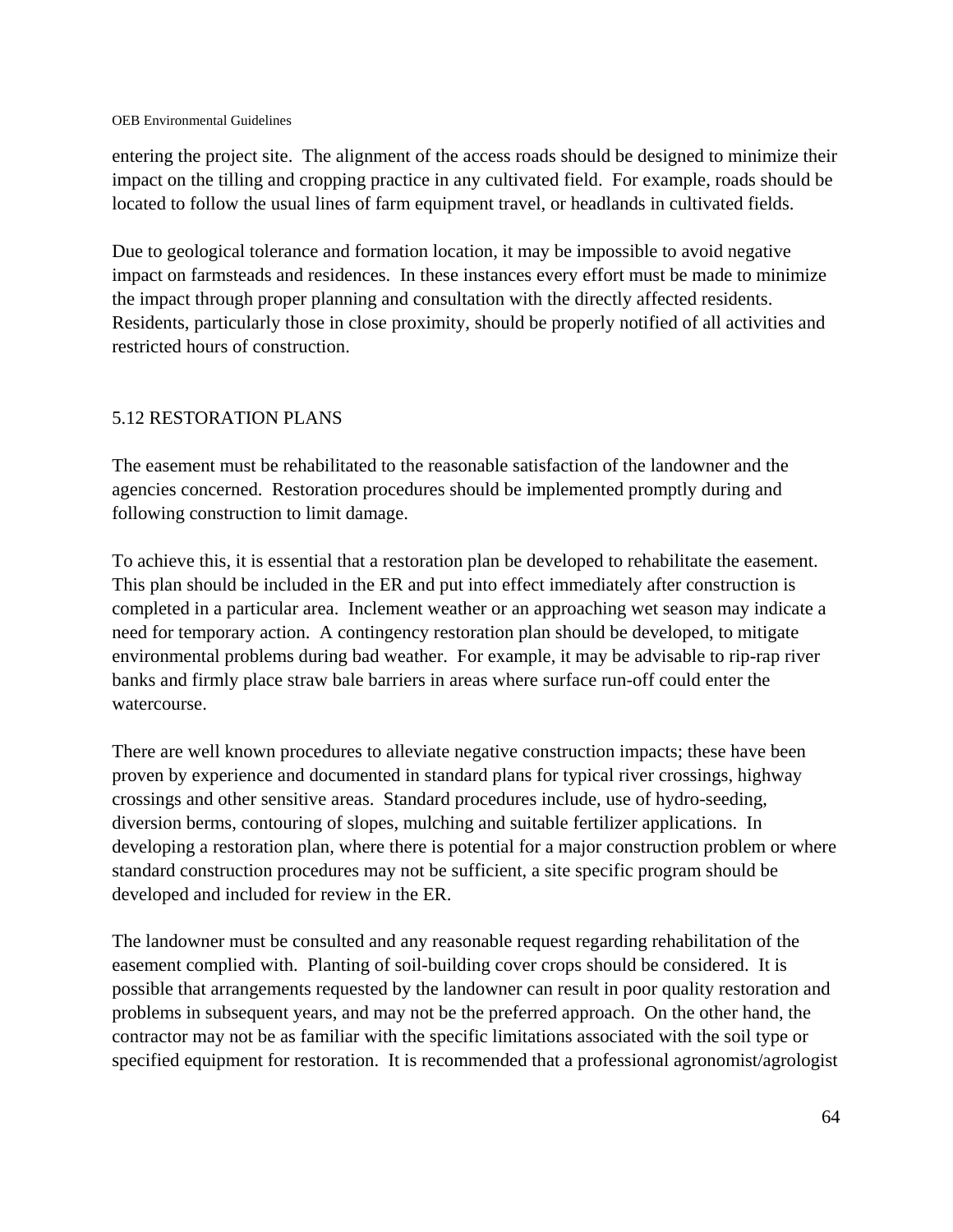be retained to review the proposed restoration technique and its application with the contractor and the landowner, in order to ensure that optimal results are achieved.

Permanent water service must be restored to landowners who experience any interference or interruption of water supply due to pipeline construction.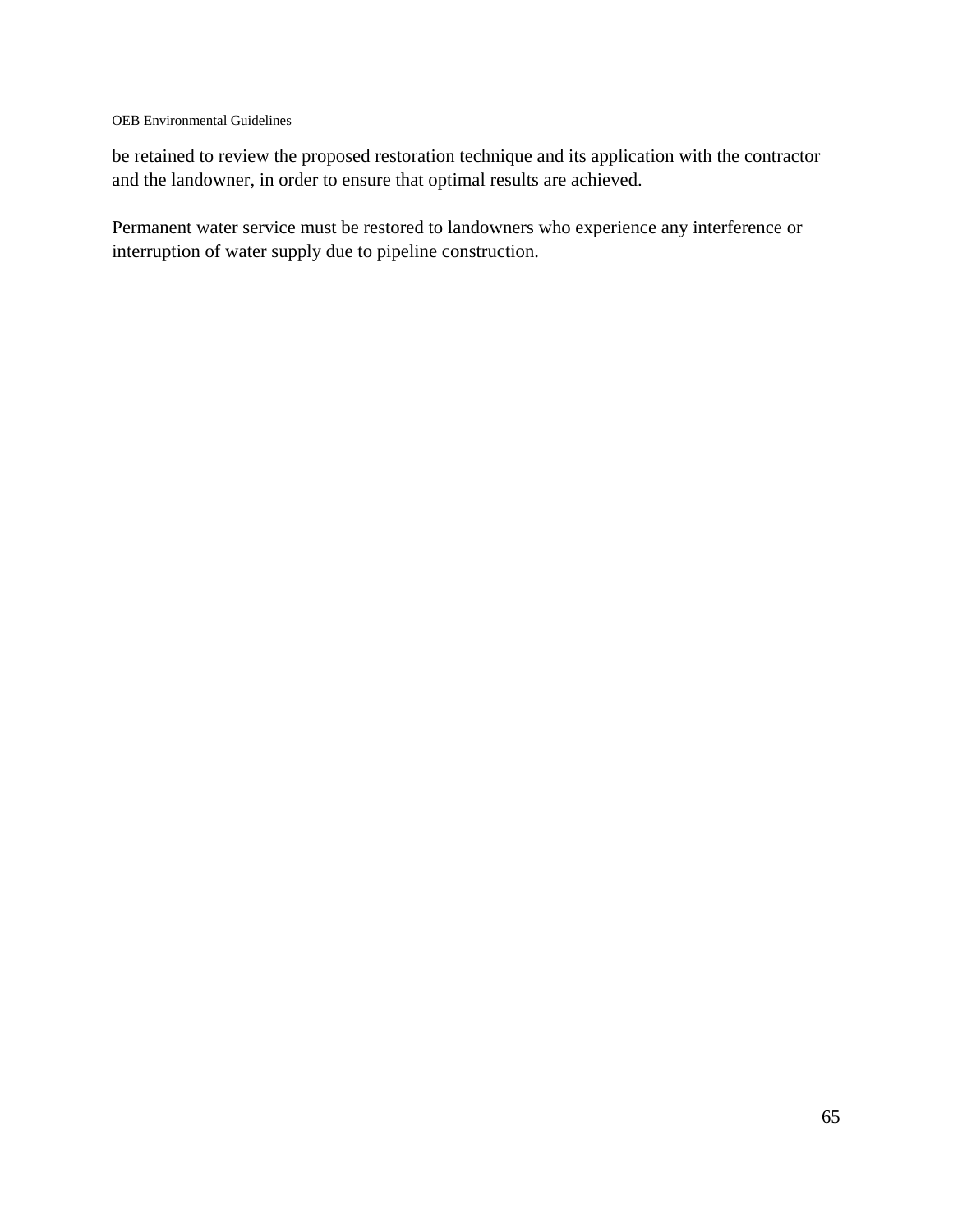### **Chapter 6. MITIGATION IMPLEMENTATION AND MONITORING**

## 6.1 IMPLEMENTATION

The Board expects that an applicant will adhere to the commitments made in the evidence and to the recommendations made in the ER. When granting a leave to construct, the Board normally imposes standard conditions of approval. These conditions include the requirements to notify the Board of any material changes in construction or restoration procedures, to notify the OPCC Chair of commencement and completion of construction and facilities testing, to file postconstruction interim and final monitoring reports with the Board and to apply a landowner complaint tracking system.

Changes or modifications to the approved construction techniques or pipeline alignment should be made in accordance with the Board's Order.

The pipeline construction and restoration of the land must be according to the evidence presented at the relevant hearing. This is a standard condition of approval as part of the Board order approving the project. A representative responsible for ensuring the construction of the pipeline according to the conditions of the Board order must be designated by the applicant. It is expected that an environmental Inspector will be appointed by the applicant for each pipeline construction project. This inspector should be well acquainted with the environmental material filed in support of any project, the notification requirements for various activities and conditions of the Board order.

### 6.2 MONITORING

To ensure that the construction site is returned to pre-construction conditions as soon as possible, the Board requires that monitoring reports be prepared following construction, to determine the success of the restoration effort. The monitoring reports are required to be filed with the Board as part of standard conditions of approval. The reports are placed on the public record and may be reviewed by any interested party. The reports are designed to provide information on actual impacts related to construction and operation and on success of mitigation measures applied. The monitoring results provide a useful basis for impact prediction and mitigation in future projects.

### *6.2.1 Monitoring Programs*

In some situations, monitoring programs may be required to determine adverse impacts; for example, on sensitive water crossings, soil productivity, directly affected individuals and the community. The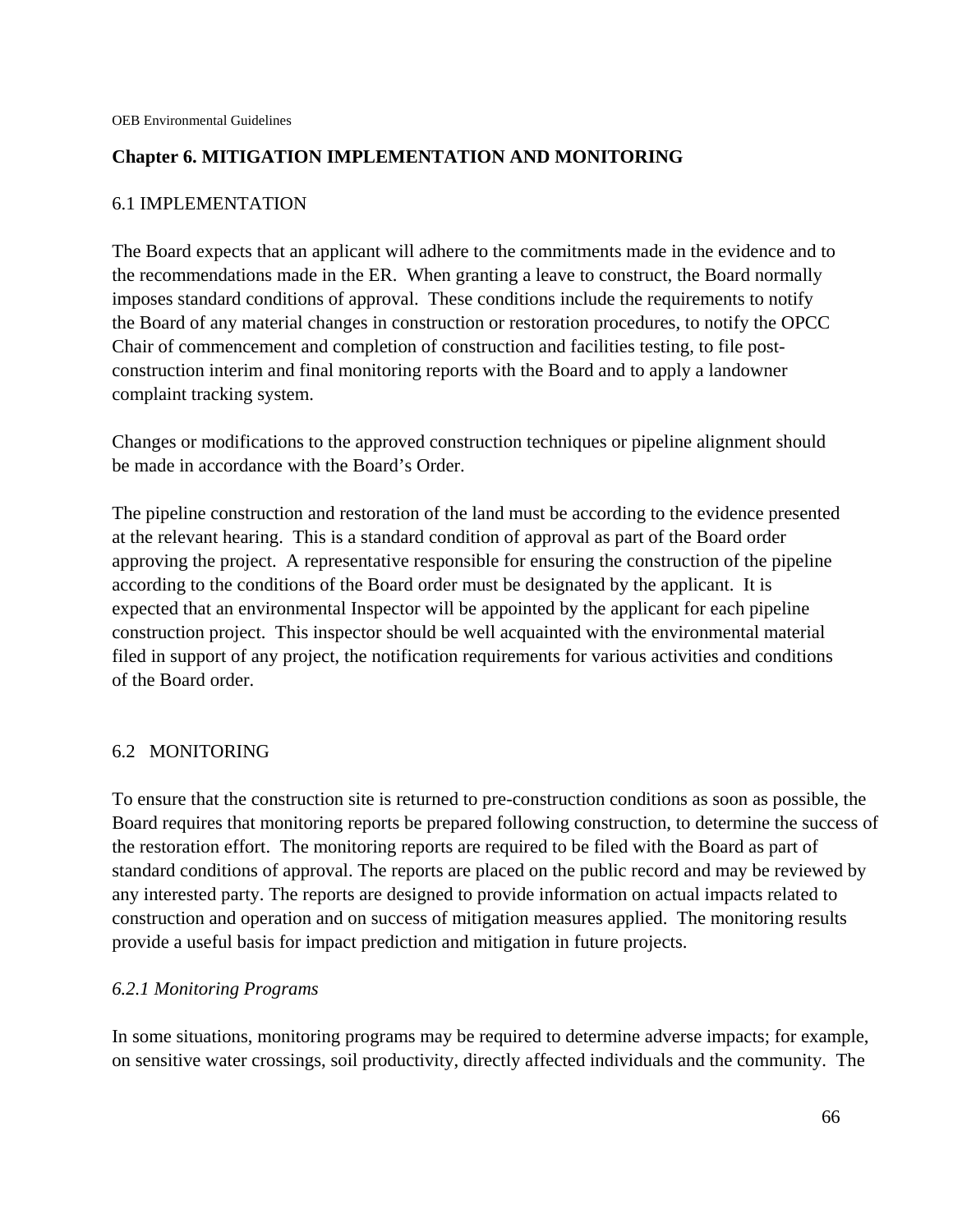objective of a monitoring program is to establish quantitative data for the assessment of impacts, and to recommend methods of mitigating similar impacts on future projects. The onus is on the applicant to establish monitoring programs that will meet the above objectives to the satisfaction of the governing authority. Consequently, a monitoring program outline should be included with the Environmental Report.

## *6.2.2 Monitoring Reports*

For pipelines, an Interim Monitoring Report and a Final Monitoring Report are normally required as conditions which are included in the Board's order approving the facility. The Interim Monitoring Report is normally required within six months after final tie-ins, while the Final Monitoring Report is to be prepared prior to November 1, after the first full growing season following construction.

For pipelines that are of smaller diameter and length and to be built entirely within existing road rights-of-way, a Post-construction Report is required instead of Interim and Final Monitoring Reports. Post-construction Reports may also be required for storage pool development sites and for station development.

The Post-construction Report should:

(a) compare the predicted impacts (including cumulative impacts) and mitigation measures with the actual ones;

- (b) discuss the reasons for any deviations which may have occurred;
- (c) describe the success of the restoration;
- (d) identify opportunities for improvement in mitigation for future pipeline projects;
- (e) log landowner complaints with an explanation of any outstanding landowner concerns; and

(f) detail any instances where the provisions of a local by-law have not been complied with and the reasons for such non-compliance.

The Interim Monitoring Report should:

(a) describe the predicted impacts (including cumulative impacts) and mitigation measures, compare them with the ones that actually occurred, explaining the reasons for any deviations;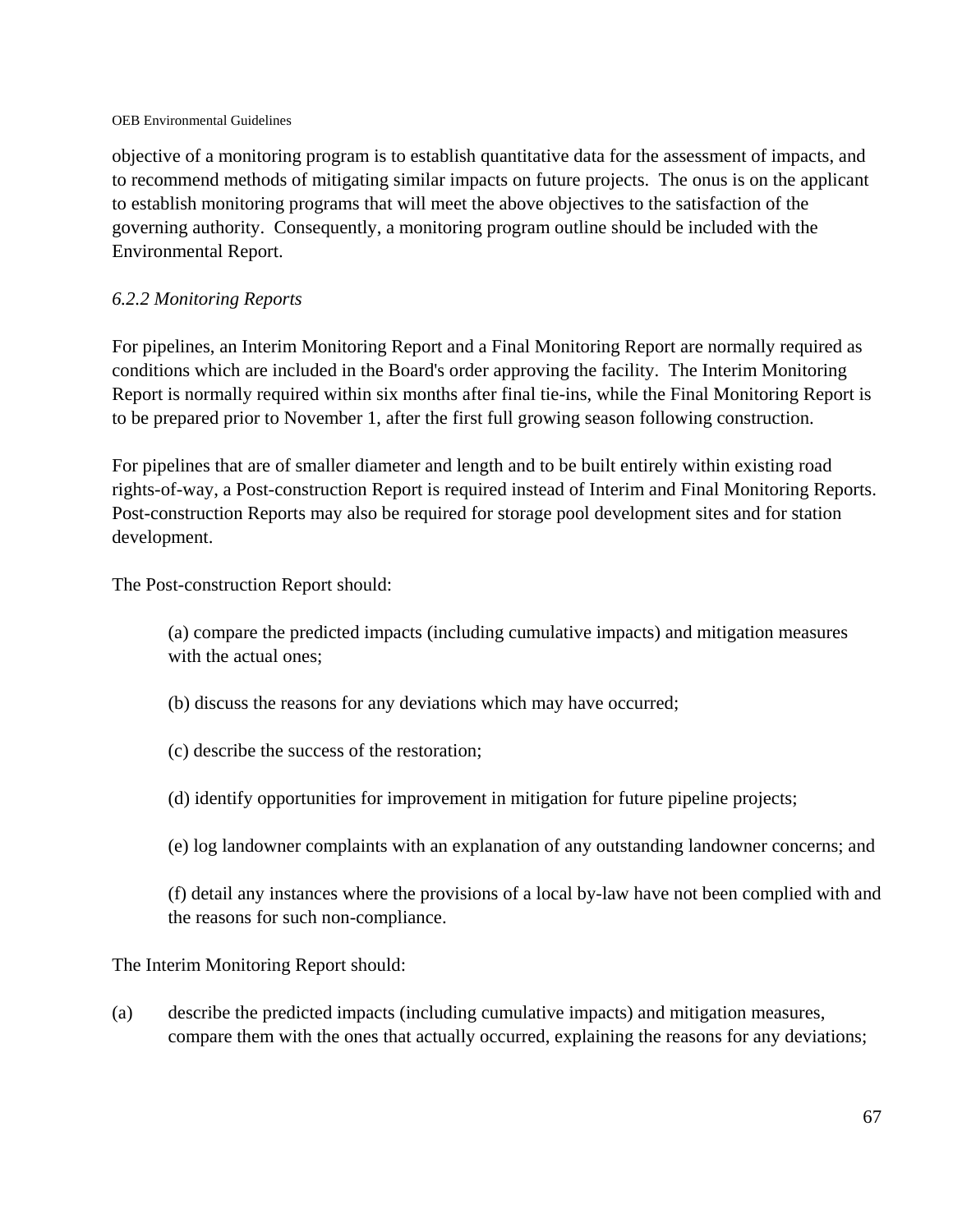- (b) outline any changes in the proposed construction, monitoring or restoration procedures that took place during the project, and the reason for the changes;
- (c) discuss the effectiveness of the measures applied and indicate opportunities for improvement in future pipeline projects;
- (d) provide a log of all complaints received during construction and the actions taken in response; and
- (e) include any instances where provisions of any local by-law have not been complied with and the reasons for such non-compliance.

The Final Monitoring Report should:

- (a) describe the condition of the rehabilitated right-of-way and actions taken subsequent to the interim report;
- (b) compare predicted and actual impacts (including cumulative impacts) and mitigation measures, and explain any deviations which occurred;
- (c) report the results of any monitoring programs and analyses such as soil and water sampling, and make recommendations as appropriate;
- (d) discuss the effectiveness of the mitigation measures as well as the monitoring programs and indicate opportunities for improvement in future pipeline projects; and
- (e) provide a breakdown of environmental costs incurred for the project. In particular, items of cost associated with specific measures related to pre-construction, construction or restoration should be described;
- (f) provide a log of all complaints received during construction and the actions taken in response; and
- (g) include any instances where the provisions of any local by-law have not been complied with and the reasons for such non-compliance.

The Final Monitoring Report should address any potential cumulative effects which may arise for pipelines, these may include for example, reduced soil productivity over easements which overlap,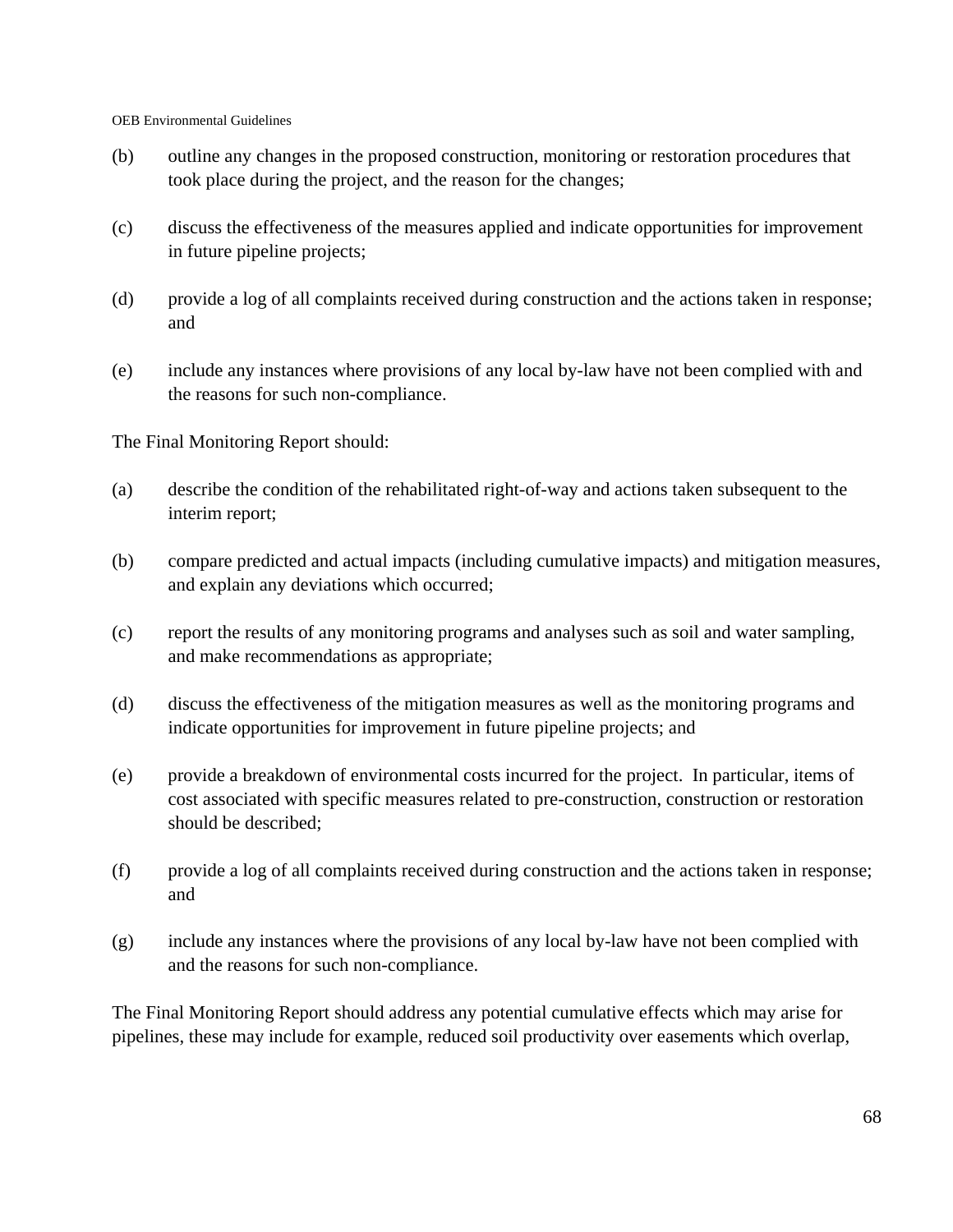land-use restrictions due to increased easement widths or additional above ground facilities and/or the repeated construction through sensitive areas.

Before, during and after construction, a water quantity and quality survey of wells near the pipeline should be conducted in conjunction with the MOE Regional Office. A procedure must be developed to restore permanent water service to landowners experiencing interference or interruption of water supply.

Upon completion of pipeline construction, "As Constructed" plans must be submitted to MTO for highway crossings.

Following approval of an application by the Board, Board Staff may inspect construction sites to ensure compliance with the conditions of the Board order, with commitments made by the applicant in the application, evidence, and undertakings. The longer-term impacts of construction are assessed through review of monitoring reports as required in the Board orders.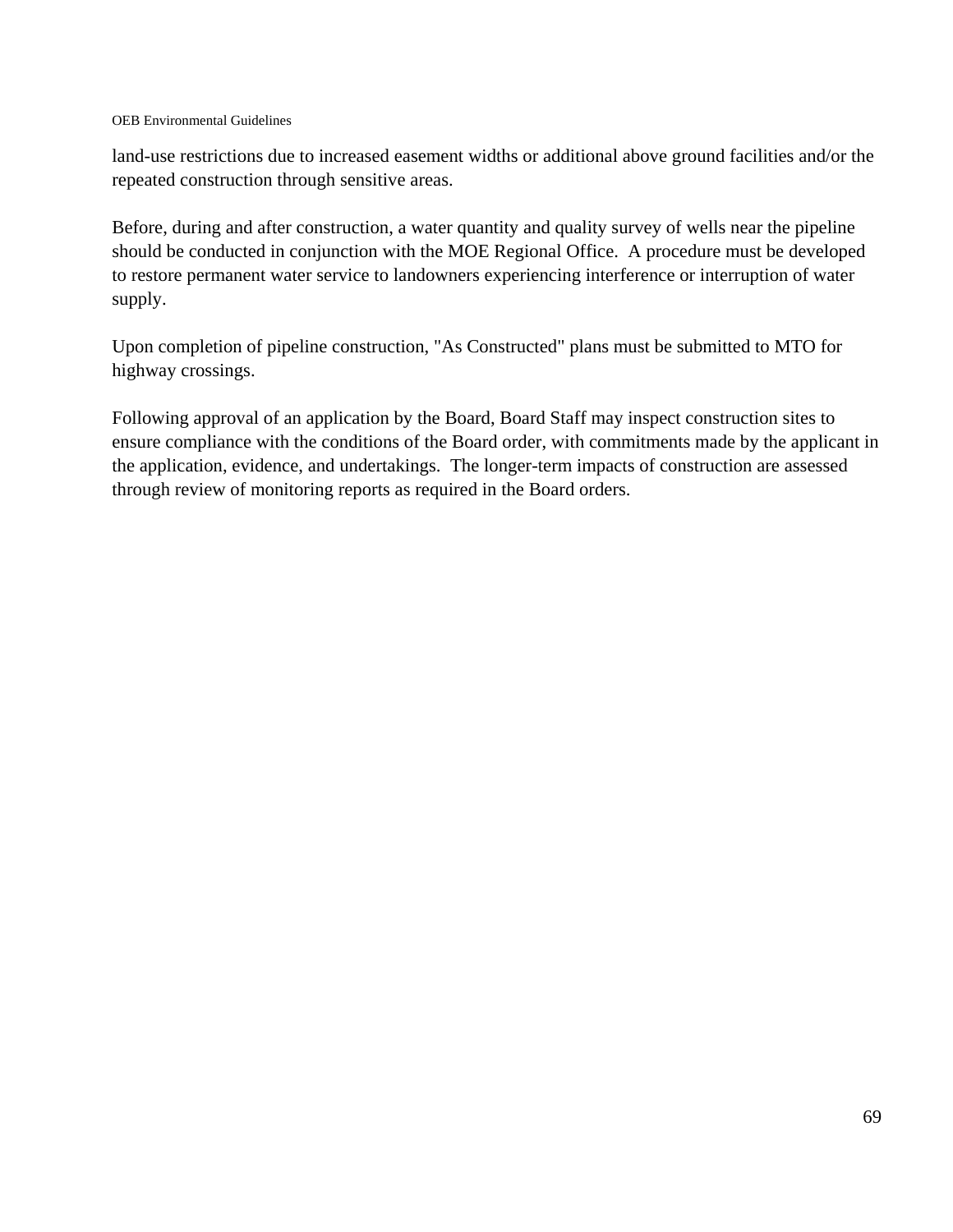# **Appendix A: Legislation that may be Applicable to Hydrocarbon Facilities Projects in Ontario**

# **Provincial**

| <b>Aggregate Resources Act</b><br>R.S.O. 1990, c. A. 8         |                                                                                                                                                                                                                                                                                                                                                                                |
|----------------------------------------------------------------|--------------------------------------------------------------------------------------------------------------------------------------------------------------------------------------------------------------------------------------------------------------------------------------------------------------------------------------------------------------------------------|
| <b>Conservation Authorities Act</b><br>R.S.O. 1990, c. C. 27   | Authorizes establishment of conservation authorities with<br>power to:<br>-own and control land in a watershed (s.21).<br>-regulate construction in a watercourse, swamp, or area                                                                                                                                                                                              |
| Construction Lien Act,<br>R.S.O. 1990, c. C. 30                | susceptible to flooding (s. 28).<br>Revises previous Mechanics' Lien Act. Provides system of<br>liens, trusts and holdbacks to protect financial interests of<br>contractors, sub-contractors, suppliers and workmen on any<br>construction project.                                                                                                                           |
| <b>Crown Forest Sustainability</b><br>Act, 1994 S.O. 1994 c.25 | Minister of Natural Resources may issue licences<br>authorizing the cutting of trees on Crown land.                                                                                                                                                                                                                                                                            |
| Drainage Act, R.S.O. 1990, c.<br>D. 17                         | Provides for construction of drainage works. Pipes that are<br>more easily maintained as a result may be charged part of<br>the cost $(s. 22)$ .                                                                                                                                                                                                                               |
| <b>Employment Standards Act,</b><br>2000 S.O. 2000 c.41        | Standards for construction and other employees re: hours<br>of work, overtime, vacation pay, etc.                                                                                                                                                                                                                                                                              |
| <b>Endangered Species Act,</b><br>R.S.O. 1990, c. E. 15        | Prohibits interference with the habitat of endangered flora<br>or fauna (s. 5). Requires environmental assessments of<br>undertakings by public bodies. This can affect pipes on<br>land or easements owned by public bodies.                                                                                                                                                  |
| <b>Environmental Assessment</b>                                |                                                                                                                                                                                                                                                                                                                                                                                |
| Act, R.S.O. 1990, c. E. 18<br><b>Environmental Protection</b>  | General prohibition against creation of "adverse effects".                                                                                                                                                                                                                                                                                                                     |
| Act, R.S.O. 1990, c. E. 19                                     | Prohibits alteration of a waste disposal site without a<br>Certificate of Approval. Areas defined for protection of<br>public water supply. Requires a Minister of Environment<br>approval for use (e.g. ROW) of any landfill which has been<br>non-operating for 25 years or less. Notification and<br>cleanup requirements and liability of discharges related to<br>spills. |
| EPA Regulation 347:                                            | Regulates waste management.                                                                                                                                                                                                                                                                                                                                                    |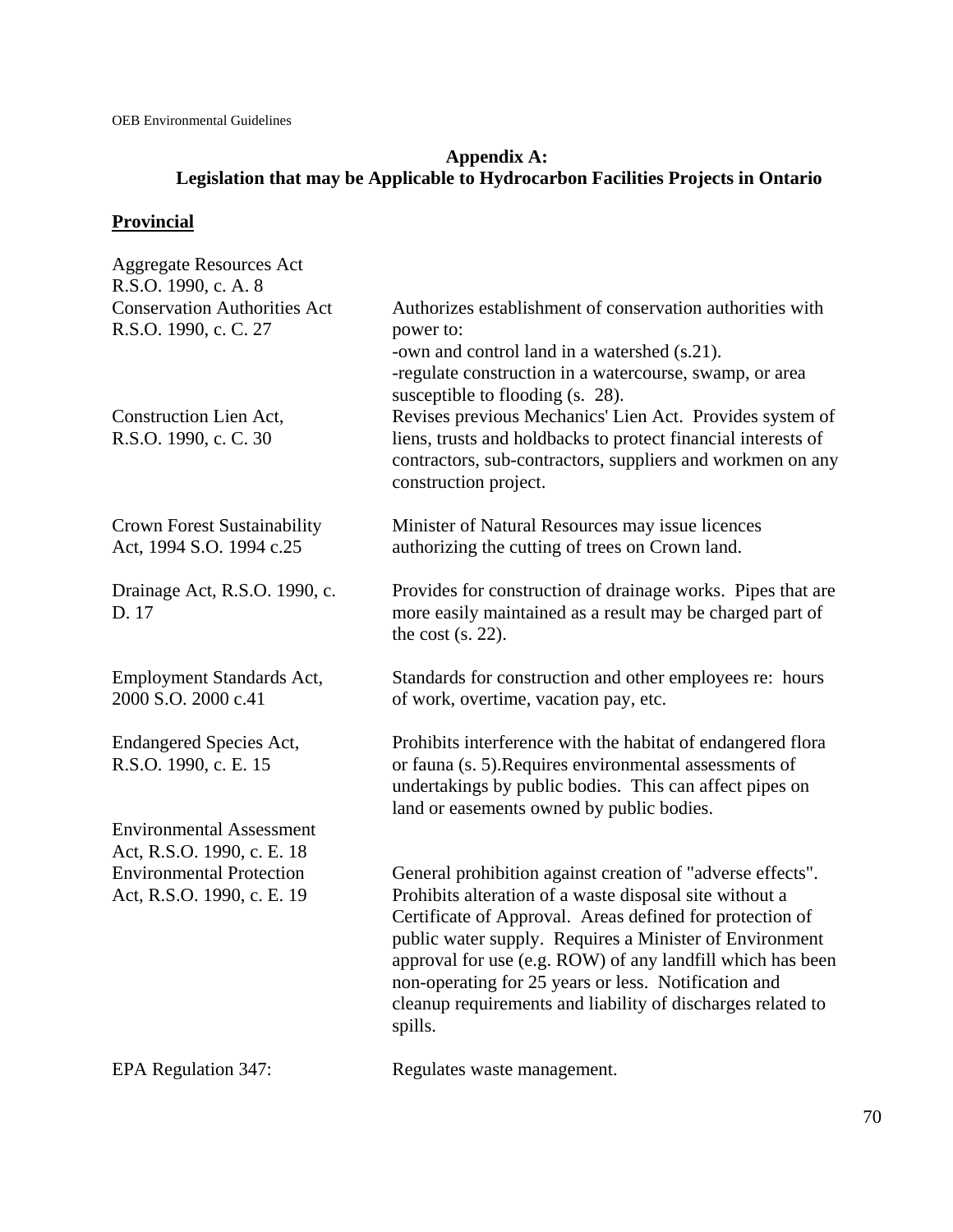| EPA Regulation 419/05:                                       | Regulates atmospheric emissions; Certificate of Approval<br>(Air) for construction, alteration, extension or replacement<br>of any plan, structure, equipment, etc. that may result in<br>atmospheric emission of contaminants or altered rate of<br>emissions. Contaminants include: gas, particulate, odour,<br>heat, sound, vibration, etc. |
|--------------------------------------------------------------|------------------------------------------------------------------------------------------------------------------------------------------------------------------------------------------------------------------------------------------------------------------------------------------------------------------------------------------------|
| Expropriations Act, R.S.O.<br>1990, c. E. 26                 | Provides procedure for expropriating land and determining<br>compensation.                                                                                                                                                                                                                                                                     |
| Forest Fires Prevention Act,<br>R.S.O. 1990, c. F. 24        | Requires permits to:<br>- start fires April to October.<br>- clear land.<br>- travel in restricted fire zones.<br>Prohibits smoking in a forest. Applies only to designated<br>fire regions.                                                                                                                                                   |
| Human Rights Code<br>R.S.O.1990, c. H. 19                    | Prohibits discrimination in employment, etc.                                                                                                                                                                                                                                                                                                   |
| Oil, Gas and Salt Resources<br>Act, R.S.O. 1990 c.p. 12      | Applies to hydrocarbon facilities in Ontario. CSA-Z3411-<br>98 is adopted under this Act and applies to gas storage<br>formations.                                                                                                                                                                                                             |
| Labour Relations Act, 1995<br>S.O. 1990, c. 1 Sch A          | General provisions re labour relations, collective<br>bargaining. On pipeline construction, trade unions are not<br>required to prove 55% membership as a condition of a<br>closed shop (s. $46(4)d$ ).                                                                                                                                        |
| Lakes and Rivers<br>Improvement Act R.S.O.<br>1990, c. L. 3  | Requires approval of Minister of Natural Resources before<br>construction of a dam, diversion work, channelization or<br>any other activity which alters the flow and/or water levels<br>in a lake or river.                                                                                                                                   |
| Mining Act R.S.O. 1990, c.<br>M. 14                          | Lieutenant Governor in Council may authorize<br>transmission of energy through mining lands (s. 191).                                                                                                                                                                                                                                          |
| Municipal Act R.S.O. 1990,<br>c. M. 45                       | Municipalities may pass bylaws authorizing the<br>construction of pipes on public highways $(s. 210 (112))$ .                                                                                                                                                                                                                                  |
| Occupational Health and<br>Safety Act R.S.O. 1990,<br>c. 0.1 | Establishes standards and procedures for employee safety<br>in construction projects and other workplaces.                                                                                                                                                                                                                                     |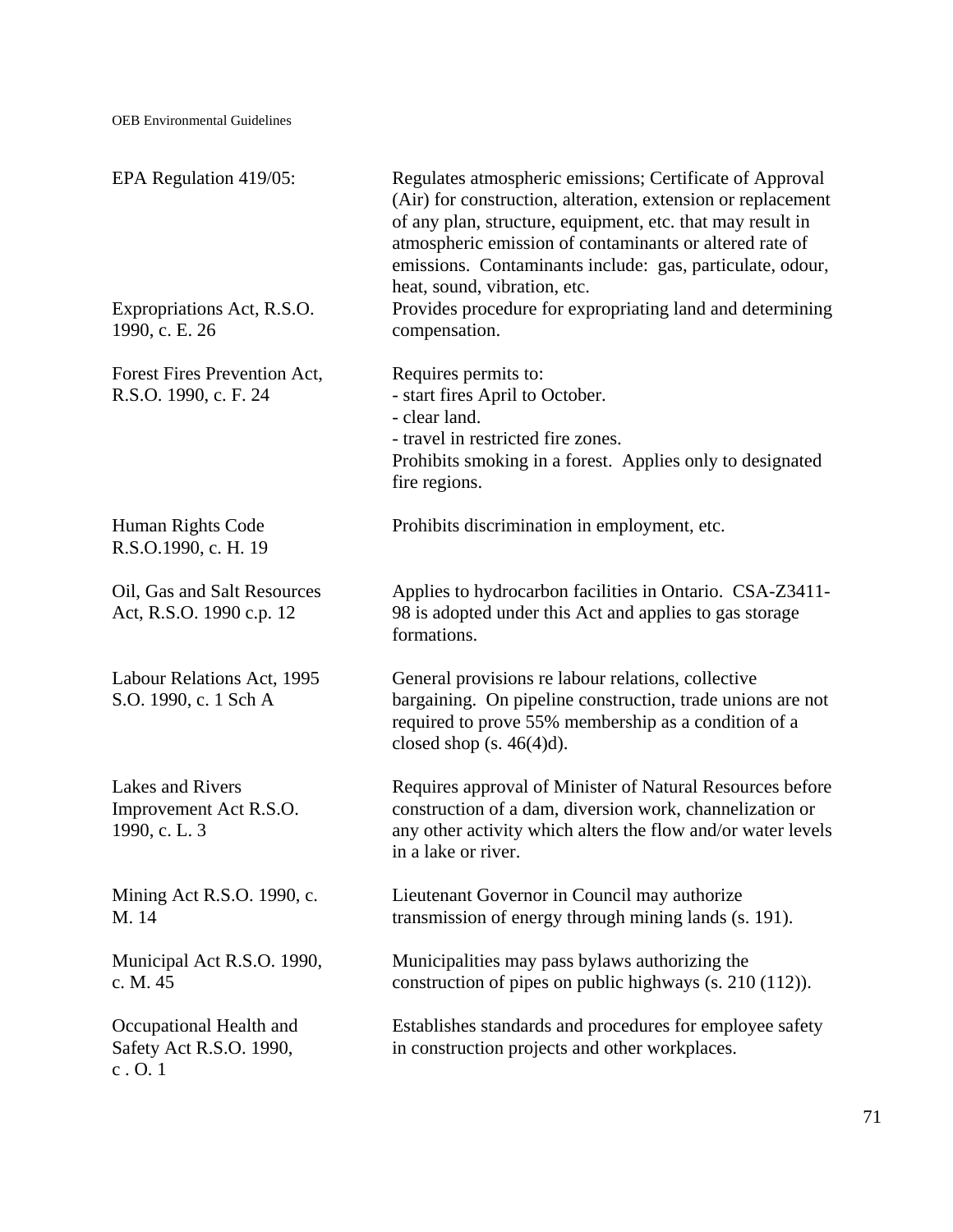| Ontario Energy Board Act,<br>1998 S.O. 1998 c. 15 Sch. B    | Requires that the Board issues a leave for constructing a<br>transmission, production, distribution lines or stations (s.<br>90 and 91). The Board can authorize expropriation (s.99)<br>and use of highways and utility easements (s. 101) for any<br>line.                                                                                                                                                                                                                                                                                                                                                                                                                                                                                                                                         |
|-------------------------------------------------------------|------------------------------------------------------------------------------------------------------------------------------------------------------------------------------------------------------------------------------------------------------------------------------------------------------------------------------------------------------------------------------------------------------------------------------------------------------------------------------------------------------------------------------------------------------------------------------------------------------------------------------------------------------------------------------------------------------------------------------------------------------------------------------------------------------|
| Ontario Heritage Act R.S.O.<br>1990, c. O. 18               | The Minister of Tourism and Culture is responsible for the<br>administration of the <i>Ontario Heritage Act</i> and is responsible<br>for determining policies, priorities and programs for the<br>conservation, protection and preservation of Ontario's<br>heritage, which includes cultural heritage landscapes, built<br>heritage and archaeological resources.<br>Furthermore, under the Ontario Heritage Act, the Minister of<br>Culture is responsible for licensing archaeologists,<br>conducting archaeological fieldwork for proponents under<br>the Planning Act and Environmental Assessment Act. As a<br>term and condition of the license, archaeologists must follow<br>standards and guidelines set out by the Ministry of Tourism<br>and Culture.                                   |
| <b>Ontario Water Resources Act</b><br>R.S.O. 1990, c. O. 40 | Prohibits discharge of polluting material. Requires<br>notification to Minister when polluting material is<br>discharged or escapes into water body. Requires a permit for<br>the diversion or storage of water in excess of 50,000 litres<br>per day. Requires a permit when water taking interferes with<br>any public or private interest in any water. Requires<br>approval of industrial sewage works. The approval is<br>required for the establishment, alteration, extension or<br>replacement of new or existing sewage works. As defined in<br>Section 1, "sewage works" means any works for the<br>collection, transmission, treatment and disposal of sewage,<br>or any part of any such works and "sewage" includes<br>drainage, stormwater, commercial wastes and industrial<br>wastes |
| Pesticides Act, R.S.O. 1990,<br>c. P. 11                    | Requires a permit before using a pesticide (s. 7). Provides<br>for control orders and stop orders (s. 20, 21).                                                                                                                                                                                                                                                                                                                                                                                                                                                                                                                                                                                                                                                                                       |
| Planning Act, R.S.O. 1990, c.<br>P. 13                      | Provides for official plans and zoning bylaws to control land<br>use. However, official plans do not control transmission<br>lines approved by the Board. Provides for subdivision<br>control, which also does not apply to gas pipelines.                                                                                                                                                                                                                                                                                                                                                                                                                                                                                                                                                           |